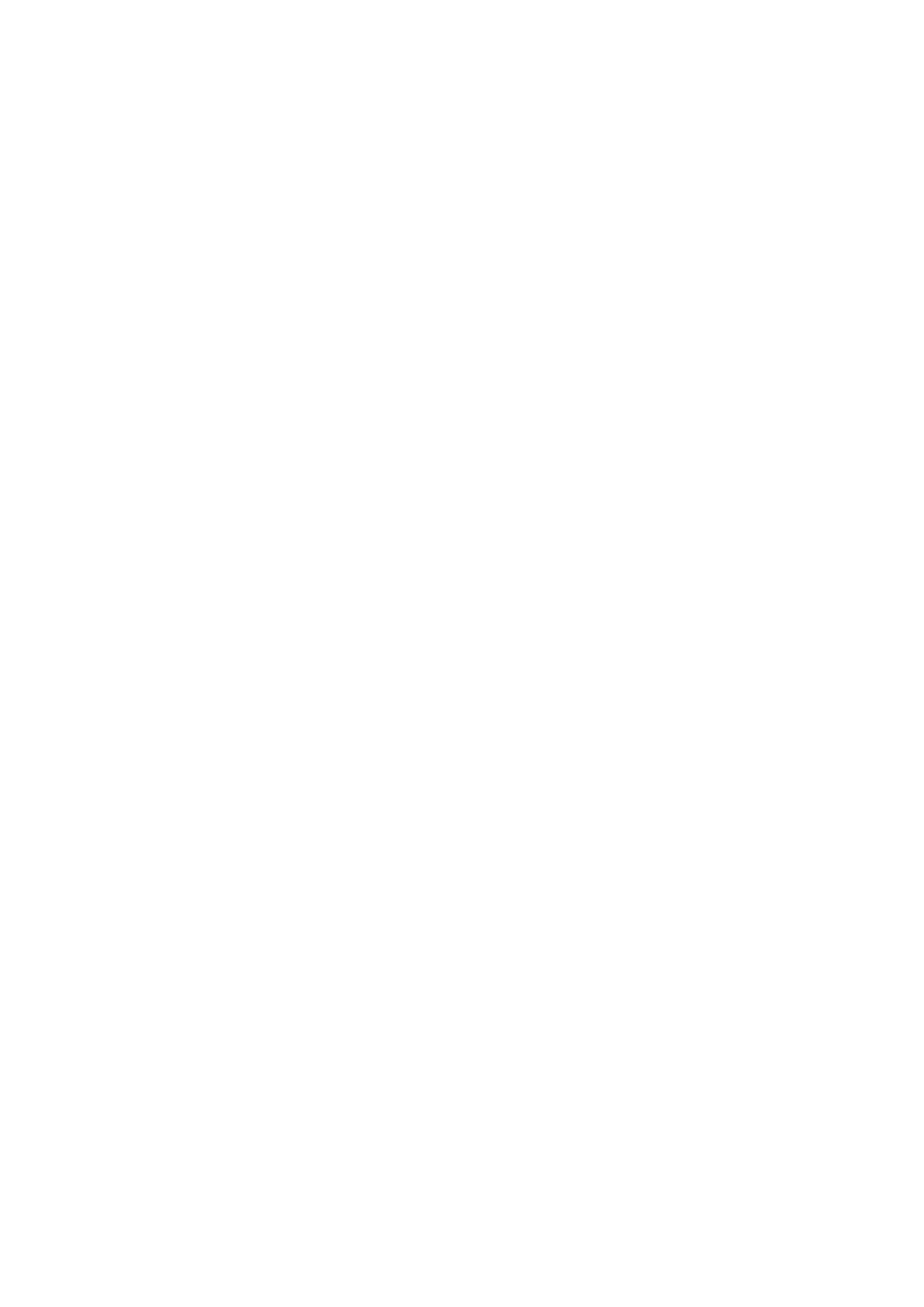# **CONTENTS**

| 2.0 |                                                                 |  |
|-----|-----------------------------------------------------------------|--|
|     |                                                                 |  |
|     |                                                                 |  |
| 3.0 |                                                                 |  |
|     | Summary of the HRA Screening outcome during the examination  12 |  |
| 4.0 |                                                                 |  |
|     |                                                                 |  |
|     |                                                                 |  |
|     |                                                                 |  |

#### **ANNEX 1 TABLE SHOWING THE UK EUROPEAN SITES IDENTIFIED BY THE APPLICANT AND CONSIDERED DURING THE EXAMINATION**

- **ANNEX 2 TABLE SHOWING THE PROJECTS AND PLANS INCLUDED IN THE APPLICANT'S IN-COMBINATION ASSESSMENT**
- **ANNEX 3 HRA STAGE 1 MATRICES: SCREENING FOR LIKELY SIGNIFICANT EFFECTS**
- **ANNEX 4 HRA STAGE 2 MATRICES: ADVERSE EFFECT ON INTEGRITY**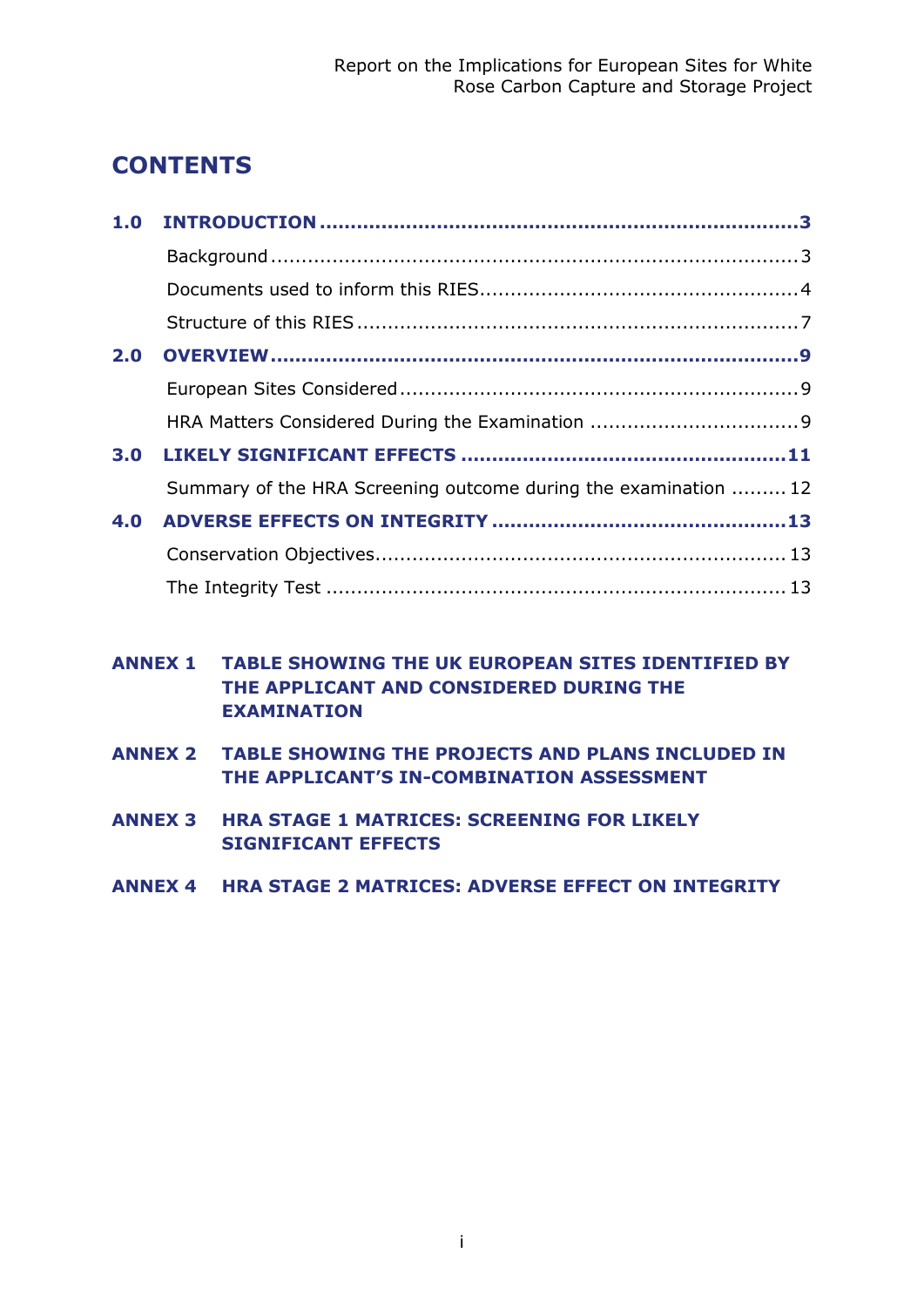[This page is intentionally left blank]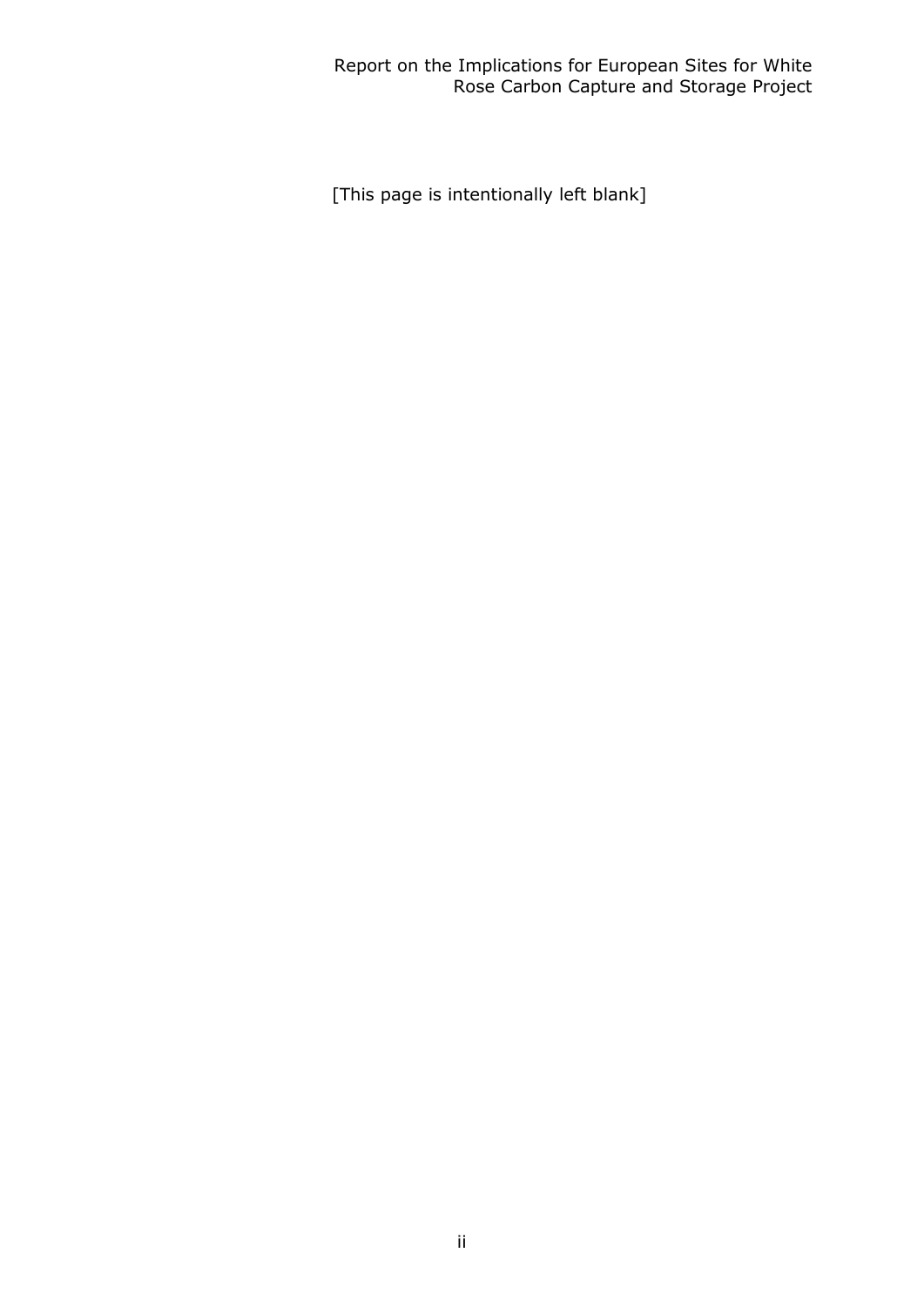# <span id="page-4-0"></span>**1.0 INTRODUCTION**

### <span id="page-4-1"></span>**Background**

- 1.1 Capture Power Limited (the applicant) has applied to the Secretary of State for a development consent order (DCO) under section 37 of the Planning Act 2008 (as amended) for the proposed White Rose Carbon Capture and Storage Project (the application). The Secretary of State has appointed an Examining Authority (ExA) to conduct an examination of the application, to report its findings and conclusions, and to make a recommendation to the Secretary of State as to the decision to be made on the application.
- 1.2 The relevant Secretary of State is the competent authority for the purposes of the Habitats Directive<sup>1</sup> and the Habitats Regulations<sup>2</sup> for applications submitted under the Planning Act 2008 regime (as amended). The findings and conclusions on nature conservation issues reported by the ExA will assist the Secretary of State in performing their duties under the Habitats Regulations.
- 1.3 This report compiles, documents and signposts information provided within the DCO application, and the information submitted throughout the examination by both the applicant and interested parties, up to September 2015 in relation to potential effects to European Sites<sup>3</sup>. It is not a standalone document and should be read in conjunction with the examination documents referred to in this report.
- 1.4 This document is issued to ensure that interested parties including the statutory nature conservation bodies: Joint Nature Conservation Committee (JNCC)/ Natural England (NE) are consulted formally on Habitats Regulations matters. This process may be relied on by the Secretary of State for the purposes of Regulation 61(3) of the Habitats Regulations. Following consultation the responses will be considered by the ExA in making their recommendation to the Secretary of State and made available to the Secretary of State along with this report. The RIES is not revised following this consultation.

**<sup>.</sup>**  $1$  Council Directive 92/43/EEC of 21 May 1992 on the conservation of natural habitats and of wild fauna and flora (as codified) (the 'Habitats Directive').

<sup>&</sup>lt;sup>2</sup> The Conservation of Habitats and Species Regulations 2010 (as amended) (the Habitats Regulations).

 $3$  The term European Sites in this context includes Special Areas of Conservation (SACs) and candidate SACs, Special Protection Areas (SPAs), potential SPAs, Sites of Community Importance (SCIs), Ramsar sites, and any sites identified as compensatory measures for adverse effects on any of the above. For a full description of the designations to which the Habitats Regulations apply, and/ or are applied as a matter of Government policy, see PINS Advice Note 10 and the Habitats Regulations Assessment Handbook (DTA Publications July 2014).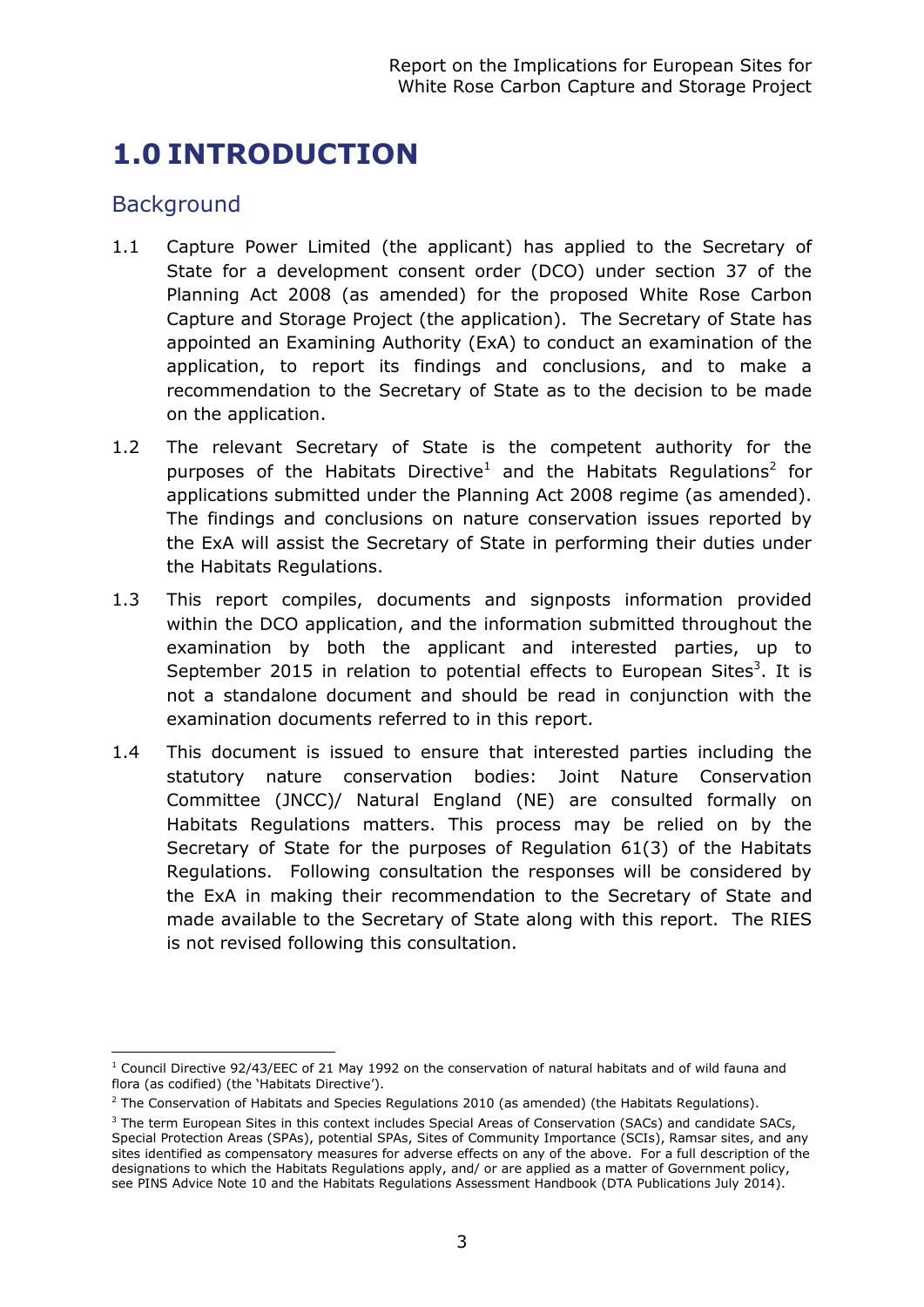### <span id="page-5-0"></span>Documents used to inform this RIES

- 1.5 The applicant provided a HRA report entitled Habitat Regulations Assessment Report (Doc Ref: APP-059) with the DCO application, together with screening and integrity matrices.
- 1.6 The applicant's DCO application concluded that there is the potential for likely significant effects on three European sites and therefore provided a Report to Inform HRA - Habitat Regulations Assessment Report (Doc Ref: APP-059) which included screening and integrity matrices with the DCO application.

#### **Application Documents**

- Habitat Regulations Assessment Report (the applicant's HRA Report dated November 2014 ) (Doc Ref: APP-059)
- Environmental Statement Non Technical Summary. November 2014. Document 6.1 (Doc Ref: APP-034)
- Environmental Statement Volume 1. November 2014. Document 6.2 (Doc Ref: APP-035)
- Environmental Statement Volume 2 (Technical Reports) Cover Sheet and Contents. November 2014. Document 6.3.0 (Doc Ref: APP-036)
- Environmental Statement Volume 2 Chapter A Emissions to Atmosphere Technical Report. November 2014. Document 6.3.1 (Doc Ref: APP-037)
- Environmental Statement Volume 2 Chapter B Noise and Vibration Technical Report. November 2014. Document 6.3.2 (Doc Ref: APP-038)
- Environmental Statement Volume 2 Chapter C Surface Water and Flood Risk Technical Report. November 2014. Document 6.3.3 (Doc Ref: APP-039)
- Environmental Statement Volume 2 Chapter C1 Flood Risk Assessment. November 2014. Document 6.3.4 (Doc Ref: APP-040)
- Environmental Statement Volume 2 Chapter D Geology Technical Report. November 2014. Document 6.3.5 (Doc Ref: APP-041)
- Environmental Statement Volume 2 Chapter D1 Geology Annexes. November 2014. Document 6.3.6 (Doc Ref: APP-042)
- Environmental Statement Volume 2 Chapter E Transport Assessment. November 2014. Document 6.3.7 (Doc Ref: APP-043)
- Environmental Statement Volume 2 Chapter F Socio-economic Characteristics. November 2014. Document 6.3.8 (Doc Ref: APP-044)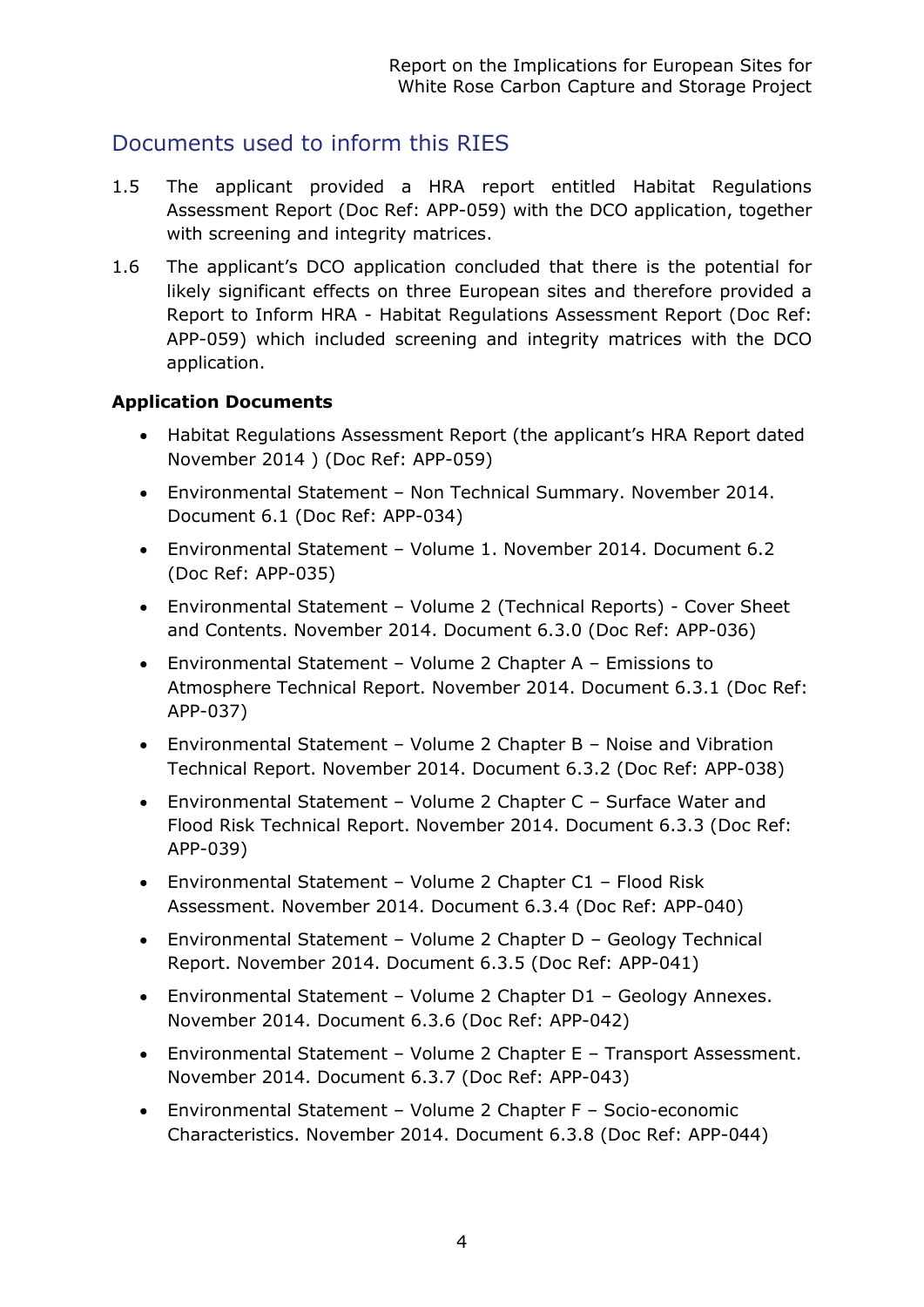- Environmental Statement Volume 2 Chapter G Archaeology Technical Report. November 2014. Document 6.3.9 (Doc Ref: APP-045)
- Environmental Statement Volume 2 Chapter G1 Geophysical Survey Results. November 2014. Document 6.3.10a (Doc Ref: APP-046)
- Environmental Statement Volume 2 Chapter G1 Geophysical Survey Results. November 2014. Document 6.3.10b (Doc Ref: APP-047)
- Environmental Statement Volume 2 Chapter G2 Written Scheme of Investigation. November 2014. Document 6.3.11 (Doc Ref: APP-048)
- Environmental Statement Volume 2 Chapter H LVIA AMENDED (post submission change to Doc Ref: APP-049). November 2014. Document 6.3.12 (Doc Ref: APP-082)
- Environmental Statement Volume 2 Chapter I Ecology Technical Report. November 2014. Document 6.3.13 (Doc Ref: APP-050)
- Environmental Statement Volume 2 Chapter I Ecology Technical Report Annexes 1 - 11. November 2014. Document 6.3.14 (Doc Ref: APP-051)

#### **Relevant Representations**

- Yorkshire Wildlife Trust Relevant Representation. February 2015. (Doc Ref: RR-010)
- Natural England Relevant Representation. February 2015. (Doc Ref: RR-014)
- Environment Agency Relevant Representation. February 2015. (Doc Ref: RR-015)

#### **Deadline 1**

- Capture Power Limited Response to Examining Authority's question 6.6 (appendix 2). May 2015. (Doc Ref: REP1-026)
- Capture Power Limited Response to Examining Authority's question 6.2 (appendix 1). May 2015. (Doc Ref: REP1-027)
- Capture Power Limited Response to Examining Authority's question 6.1 (appendix 1). May 2015. (Doc Ref: REP1-028)
- Capture Power Limited Response to Examining Authority's question 5.6 (appendix 1). May 2015. (Doc Ref: REP1-029)
- Capture Power Limited Response to Examining Authority's question 6.6 (appendix 1). May 2015. (Doc Ref: REP1-031)
- Capture Power Limited Response to Examining Authority's question 6.1 (appendix 2). May 2015. (Doc Ref: REP1-046)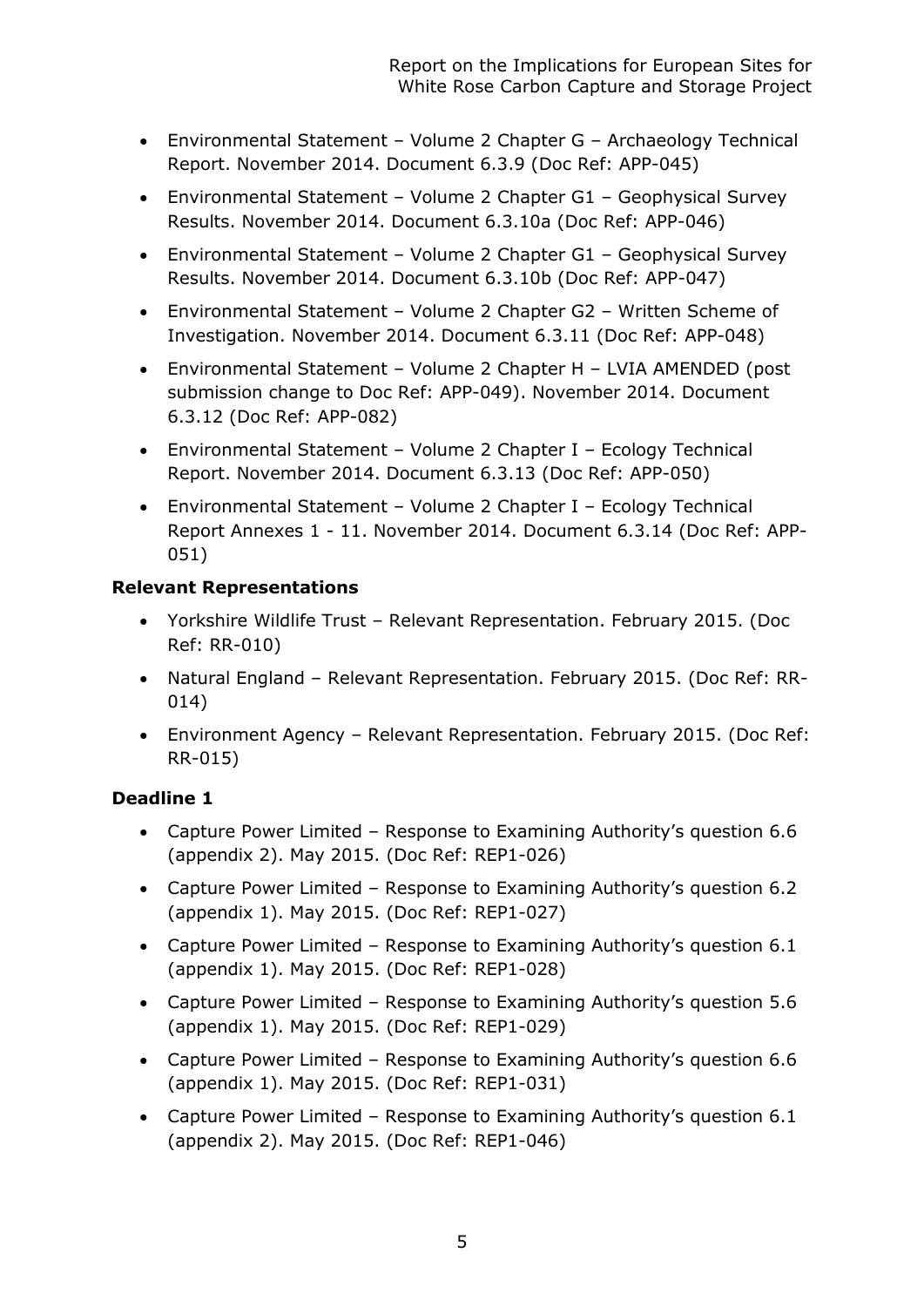- Environment Agency Response to Examining Authority's first written questions. May 2015. (Doc Ref: REP1-052)
- Natural England Written Representation and Response to Examining Authority's first written questions. May 2015. (Doc Ref: REP1-054)
- Yorkshire Wildlife Trust Response to Examining Authority's first written questions. May 2015. (Doc Ref: REP1-061)

#### **Deadline 2**

 Capture Power Limited – Comments on the Local Impact Report, Responses to Examining Authority's first written questions and written representations – Rev. 1. June 2015. (Doc Ref: REP2-011)

#### **Deadline 4**

 Capture Power Limited – Comments on the Local Impact Report, Responses to Examining Authority's first written questions and written representations – Rev. 1. July 2015. (Doc Ref: REP4-010)

#### **Deadline 5**

• Capture Power Limited - Applicant's Response to the Examining Authority's Second Written Questions. August 2015. (Doc Ref: REP5-011)

#### **Deadline 6**

 Capture Power Ltd - Applicant's Comments on the Responses to the Examining Authority's Second Written Questions. August 2015. (Doc Ref: REP6-008)

#### **Statements of Common Ground**

- Capture Power Limited Statement of Common Ground between Capture Power Limited and the Environment Agency – Rev.1. May 2015. (Doc Ref: REP1-002)
- Capture Power Limited Statement of Common Ground between Capture Power Limited and Natural England – Rev.1. May 2015. (Doc Ref: REP1- 043)
- Capture Power Limited Statement of Common Ground between Capture Power Limited and Yorkshire Wildlife Trust – Rev.1. May 2015. (Doc Ref: REP1-045)
- Capture Power Limited Statement of Common Ground between Capture Power Limited and Natural England – Rev.2. June 2015. (Doc Ref: REP2- 008)
- Statement of Common Ground between Capture Power Limited and Yorkshire Wildlife Trust – Rev.2. June 2015. (Doc Ref: REP2-010)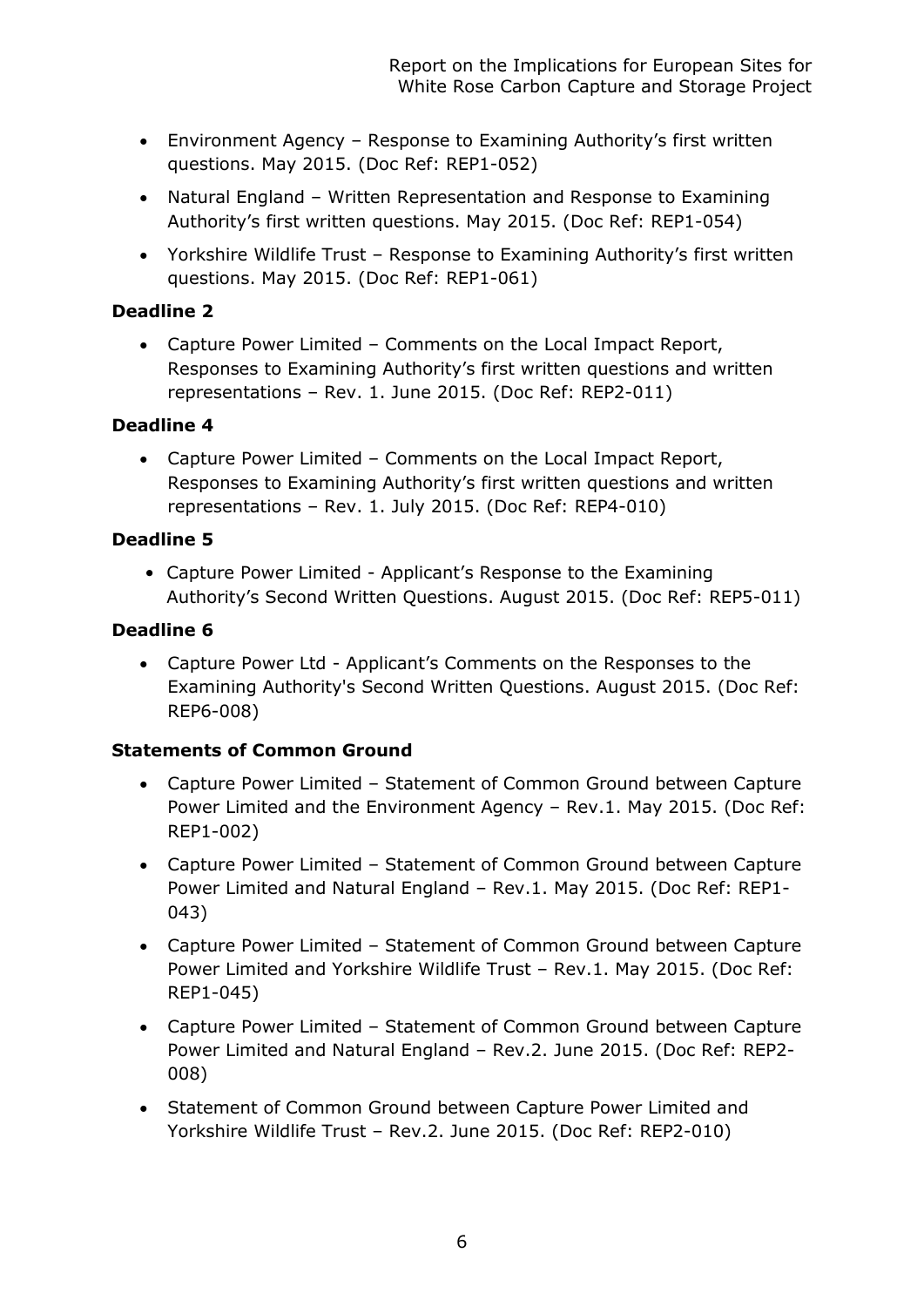- Capture Power Limited Statement of Common Ground between Capture Power Limited and the Environment Agency – Rev.2. June 2015. (Doc Ref: REP3-007)
- Capture Power Limited Statement of Common Ground between Capture Power Limited and North Yorkshire County Council and Selby District Council – Rev. 6. July 2015. (Doc Ref: REP4-005)
- Capture Power Limited Statement of Common Ground between Capture Power Limited and Natural England – Rev. 2. July 2015. (Doc Ref: REP4- 006)
- Capture Power Limited Statement of Common Ground between Capture Power Limited and Yorkshire Wildlife Trust – Rev. 4. July 2015. (Doc Ref: REP4-008)
- Capture Power Limited Statement of Common Ground between Capture Power Limited and the Environment Agency – Rev. 5. July 2015. (Doc Ref: REP4-009)
- Capture Power Limited Signed Statement of Common Ground between Capture Power Ltd and Yorkshire Wildlife Trust – Rev. 5. July 2015. (Doc Ref: REP5-009)
- Capture Power Limited Signed Statement of Common Ground between Capture Power Ltd and Environment Agency – Rev. 6. August 2015. (Doc Ref: REP5-010)
- Capture Power Ltd Statement of Common Ground between Capture Power Ltd and North Yorkshire County Council and Selby District Council - Rev. 7. August 2015. (Doc Ref: REP6-007)

### <span id="page-8-0"></span>Structure of this RIES

- 1.7 The remainder of this report is as follows:
	- **Section 2** identifies the European sites that have been considered within the DCO application and during the examination period, up to September 2015. It provides an overview of the issues that have emerged during the examination.
	- **Section 3** identifies the European sites and qualifying features screened by the applicant for potential likely significant effects, either alone or incombination with other projects and plans. The section also identifies where Interested Parties have disputed the applicant's conclusions, together with any additional European sites and qualifying features screened for potential likely significant effects during the examination.
	- **Section 4** identifies the European sites and qualifying features which have been considered in terms of adverse effects on site integrity, either alone or in-combination with other projects and plans. The section identifies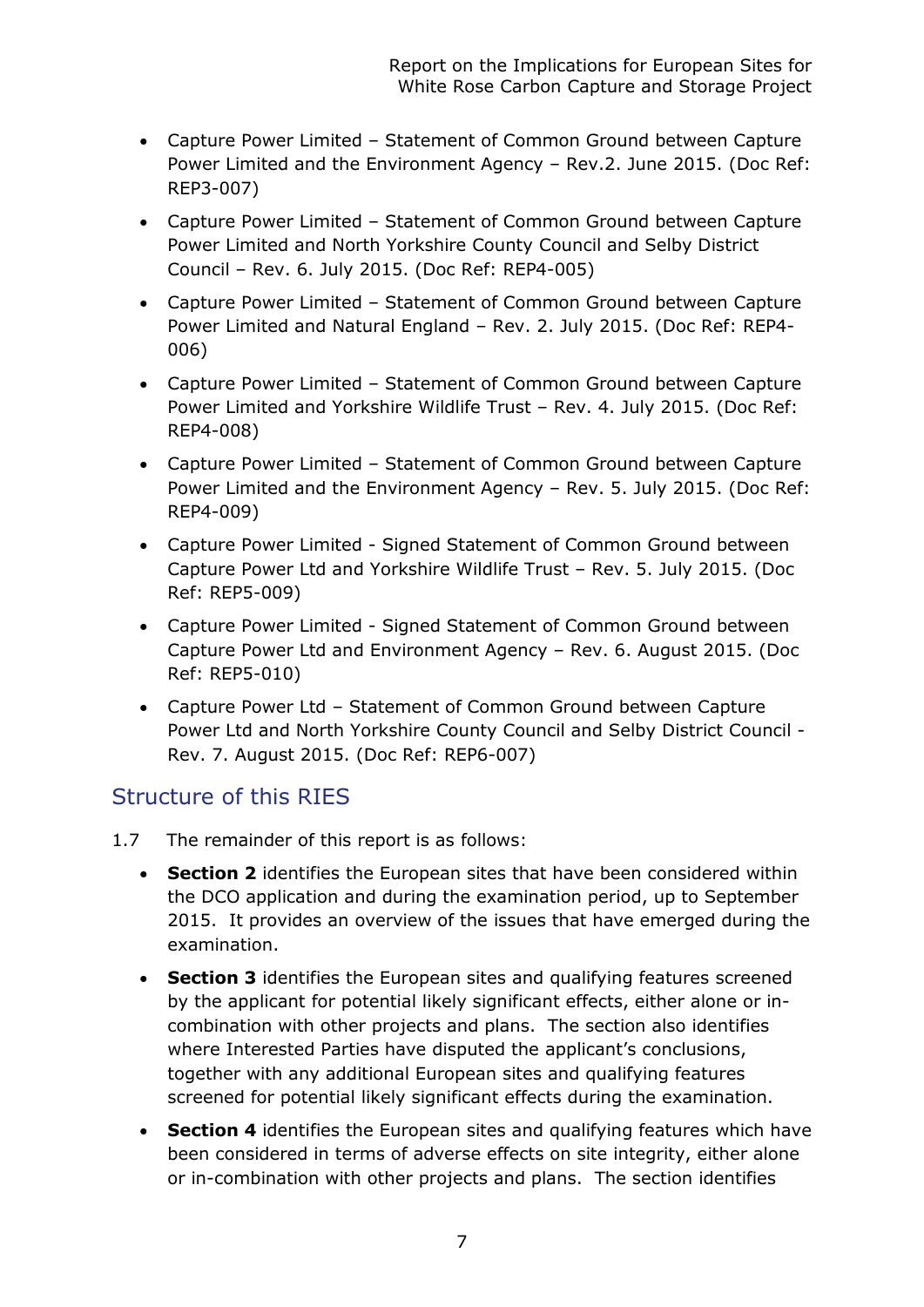where Interested Parties have disputed the applicant's conclusions, together with any additional European sites and qualifying features considered for adverse effects on integrity during the examination.

- **Annex 1** contains a table showing the UK European Sites identified by the applicant and considered during the examination.
- **Annex 2** contains a table showing the projects and plans included in the applicant's in-combination assessment.
- **Annex 3 and 4** comprise matrices for the UK European sites and qualifying features for which there are potentially significant effects and adverse effects on the integrity of European site features.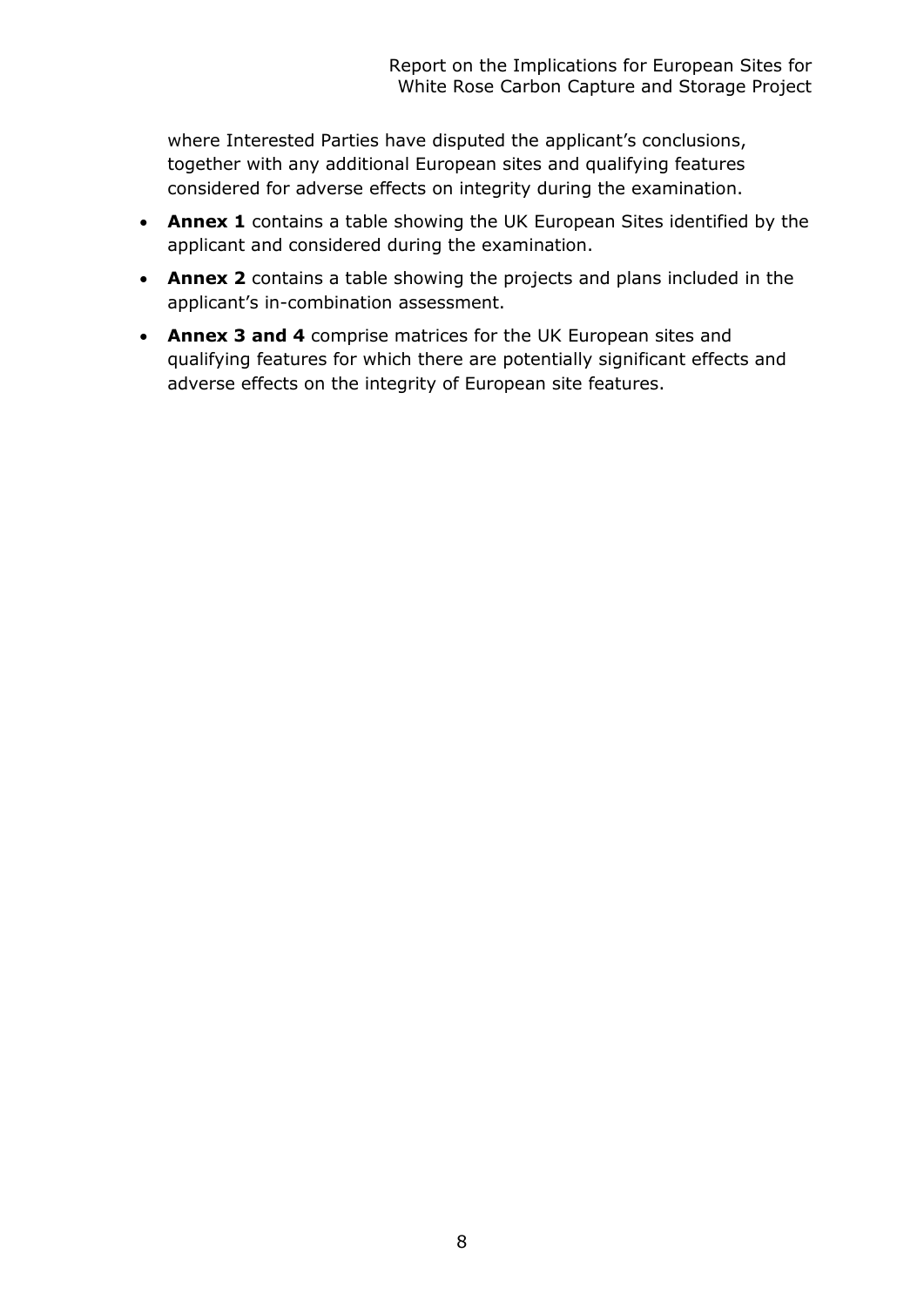# <span id="page-10-0"></span>**2.0 OVERVIEW**

### <span id="page-10-1"></span>European Sites Considered

- 2.1 The project is not connected with or necessary to the management for nature conservation of any of the European sites considered within the applicant's assessment.
- 2.2 The applicant's HRA Report identified the following European sites for which the UK is responsible for inclusion within the assessment:
	- Lower Derwent Valley SAC
	- Lower Derwent Valley Ramsar site
	- Humber Estuary SAC
	- Humber Estuary Ramsar site
	- River Derwent SAC
	- Skipwith Common SAC
	- Thorne Moor SAC

Details regarding the features of these sites are provided in Annex 1. The applicant's scoping exercise commenced with the identification of all of the European sites within 15km of the DCO boundary. This distance was selected by the applicant as 15km represents the worst case distance for effects on the basis of the project being a large coal fired power plant, as defined by the Environment Agency's Horizontal Guidance Note H1. The three Special Protection Areas that were identified within this distance were not taken further in the assessment as the applicant indicated in paragraph 4.1.2 of Chapter 4 of the HRA that their qualifying bird features would not be sensitive to the effects arising from the project (Doc Ref: APP-059).

2.3 In their relevant representations, NE did not identify any other UK European site or European site features that could be affected by the project.

### <span id="page-10-2"></span>HRA Matters Considered During the Examination

2.4 A dispute arose in the pre application stage of this project in relation to emissions to air. The applicant initially submitted a no significant effects report and did not proceed to Stage 2 of the assessment; the assessment produced indicated that the Emissions Performance Standard (EPS) within the Energy Act 2013 would ensure that the plant could not operate for an extended period in air mode. The proposed development is exempt from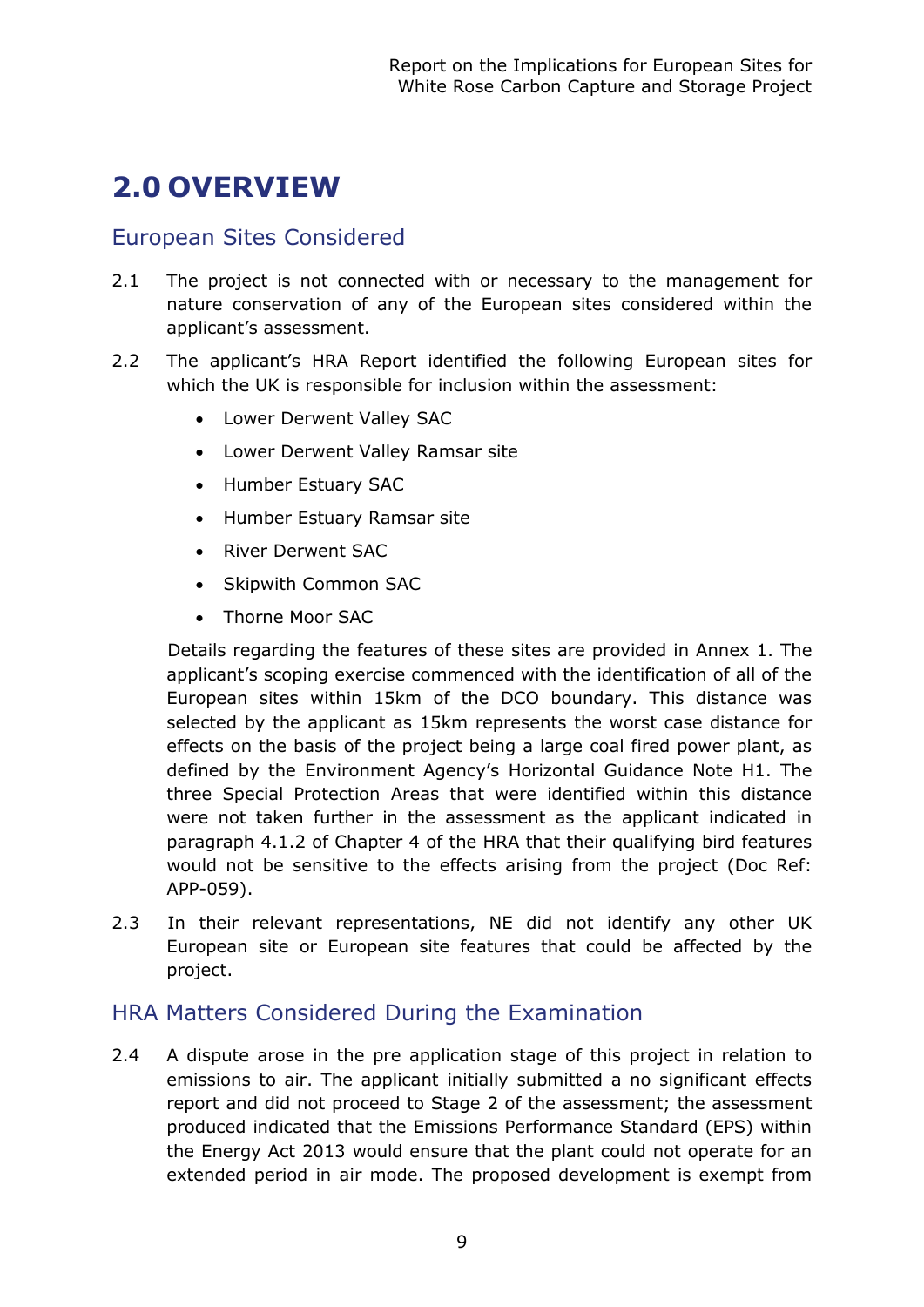the EPS for the first three years from commissioning consequently there will be no control on the length of time the project could operate in air mode for the first three years beyond commissioning. The long-term operation of the plant in air mode had the potential to result in a potentially significant impact on three designated sites namely the River Derwent SAC, Skipwith Common SAC and Thorne Moor SAC. Resolution was reached prior to the submission of the application with a full HRA submitted including Stage 2 matrices for River Derwent SAC, Skipwith Common SAC and Thorne Moor SAC.

- 2.5 The applicant's Stage 2 integrity matrices indicated that there would be no impact on site integrity for the River Derwent SAC, Skipwith Common SAC and Thorne Moor SAC.
- 2.6 NE indicated their agreement with the applicant's findings on air quality impacts at Deadline 1 in the first revision of their Statement of Common Ground (Doc Ref: REP1-043). NE agreed that there will be no adverse impact on the integrity of these three European sites.
- 2.7 The Environment Agency (EA) indicated at Deadline 5 in their Statement of Common Ground (Doc Ref: REP5-010) that they will review the data relating to European sites during the environmental permitting process in their role as 'competent authority' under the Habitats Regulations for the environmental permit variation. Consequently they were unable to comment in detail in relation to air emissions until the applicant had made their permit application, which was confirmed as being duly made on the 29 June 2015 (Doc Ref: REP5-010).
- 2.8 The ExA asked questions regarding discharge to water being potentially of concern for European sites at first questions. The interested parties have not indicated any further/ongoing concern relating to this issue.
- 2.9 The EA indicated in their response to first questions (Doc Ref: REP1-052) that they will act as competent authority for the Water Framework Directive and the Habitats Regulations in their role as the decision maker for any Environmental Permit and Abstraction Licence. The environmental effects associated with abstractions from or discharges to the environment are also required to be assessed as part of this process.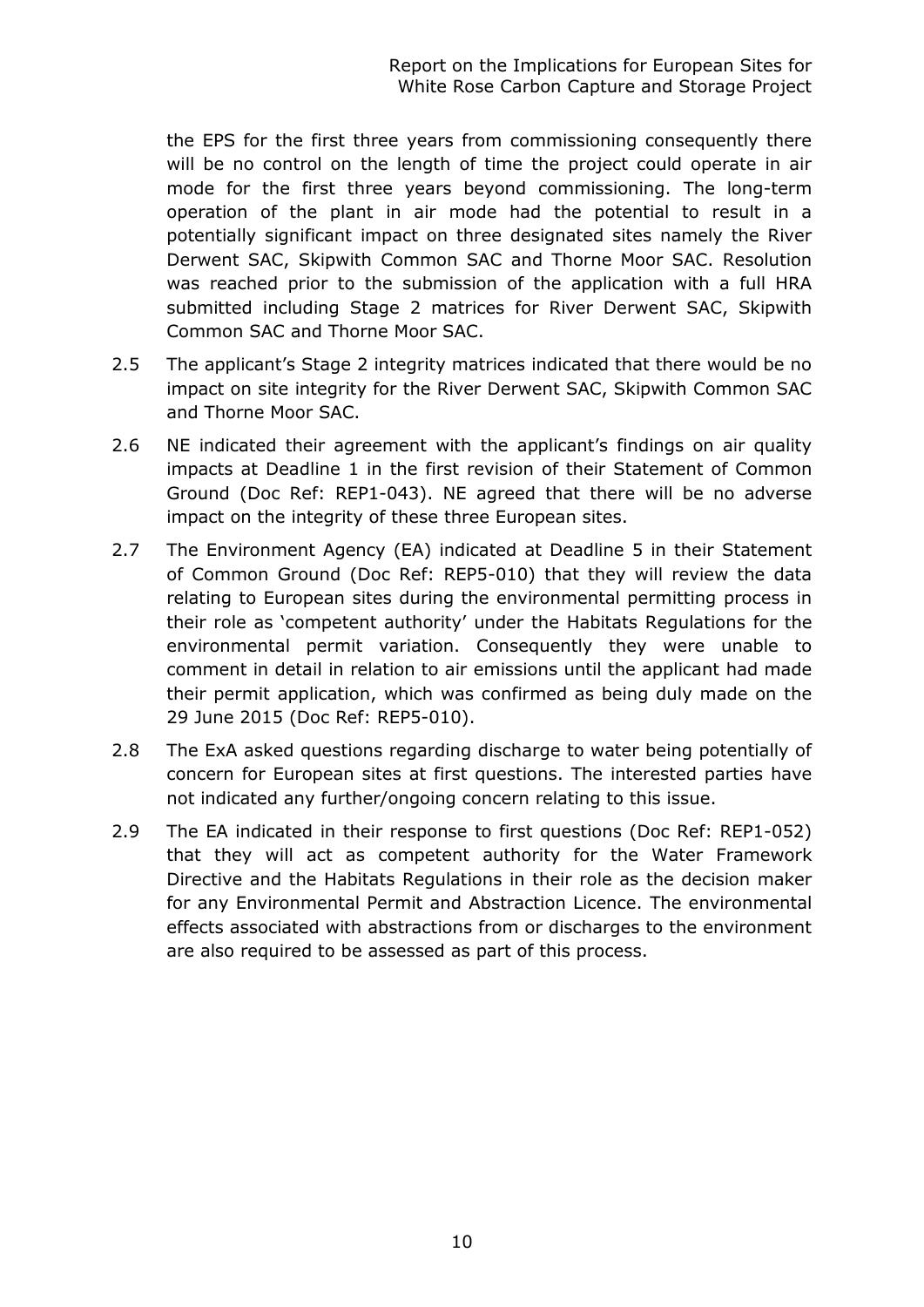# <span id="page-12-0"></span>**3.0 LIKELY SIGNIFICANT EFFECTS**

- 3.1 The applicant has described how they have determined what would constitute a 'significant effect' within their HRA report (Doc Ref: APP-059). This follows EC guidance on habitats assessment (EC Guidance document: 'Managing Natura 2000 sites: The provisions of Article 6 of the 'Habitats' Directive 92/43/EEC (2000)' and EC Guidance document: 'Assessment of plans and projects significantly affecting Natura 2000 sites (2001)').
- 3.2 The applicant has addressed potential in-combination effects within section 4.5 of their HRA report (Doc Ref: APP-059). The projects that have been included in the in-combination assessment carried out by the applicant are listed in a table in Annex 2.
- 3.3 The scope of the in-combination was not disputed by NE.
- 3.4 The applicant's screening assessment (Doc Ref: APP-059) concluded that the project would have **no likely significant effect**, either alone or incombination with other projects or plans, on the qualifying features of the European site(s) listed below.
	- Lower Derwent Valley SAC
	- Lower Derwent Valley Ramsar site
	- Humber Estuary SAC
	- Humber Estuary Ramsar site
- 3.5 The applicant's conclusions in relation to these sites and their features **were not disputed** by any interested parties during the examination (Doc Ref: REP2-008).
- 3.6 As a result of the screening assessment, the applicant concluded that the project is **likely to give rise to significant effects**, either alone or incombination with other projects or plans, on the qualifying features of the European site(s) listed below (Doc Ref: APP-059).
	- River Derwent SAC
	- Skipwith Common SAC
	- Thorne Moor SAC
- 3.7 The applicant's conclusion of potential likely significant effects in relation to these sites and their qualifying features **were not disputed** by any Interested Parties during the examination (Doc Ref: REP2-008).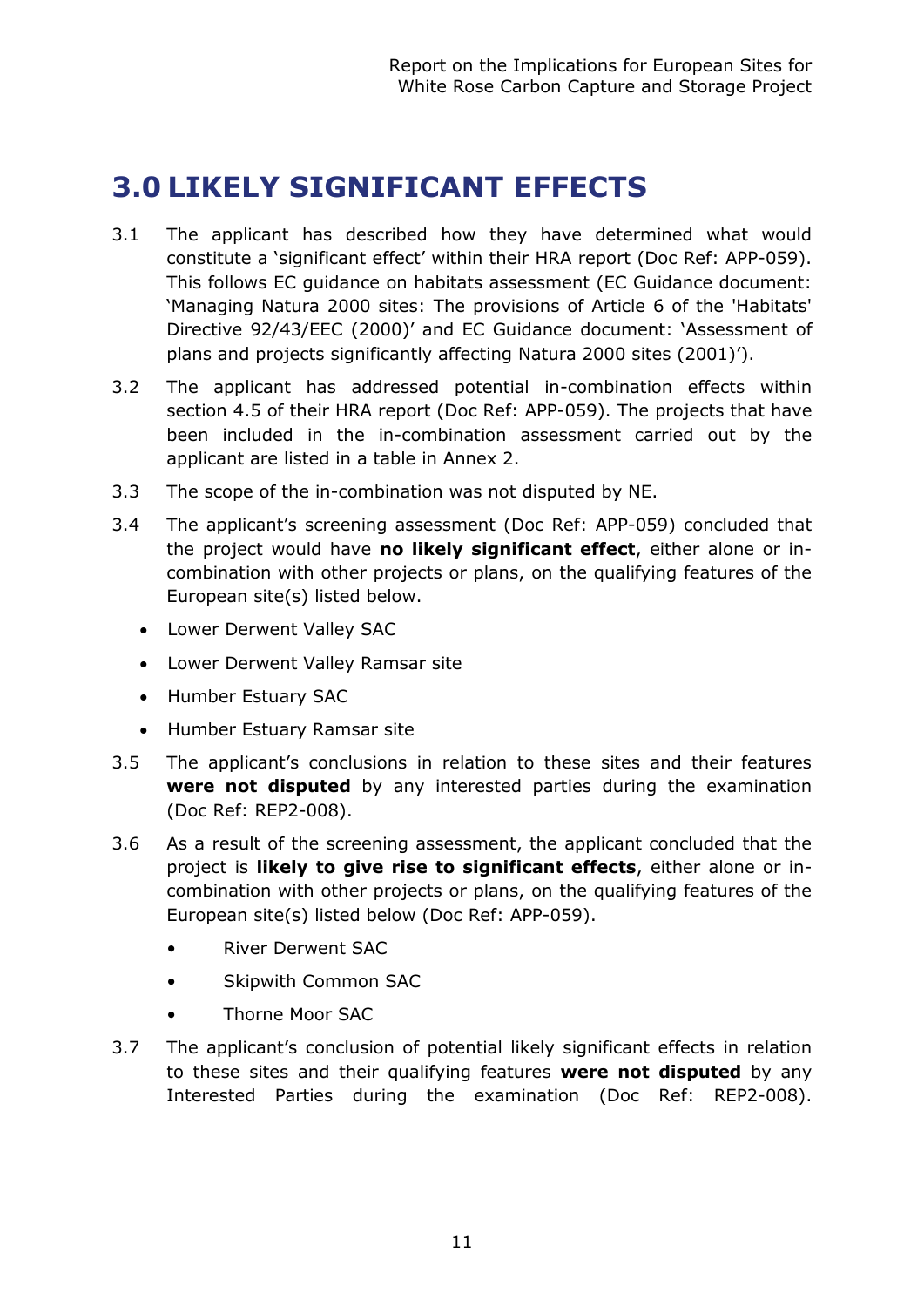# <span id="page-13-0"></span>Summary of the HRA Screening outcome during the examination

3.8 The applicant concluded likely significant effects on three European sites, River Derwent SAC, Skipwith Common SAC, Thorne Moor SAC. The Interested Parties did not dispute the applicant's conclusion for these European sites and qualifying features. These sites are discussed further in Section 4 to this report.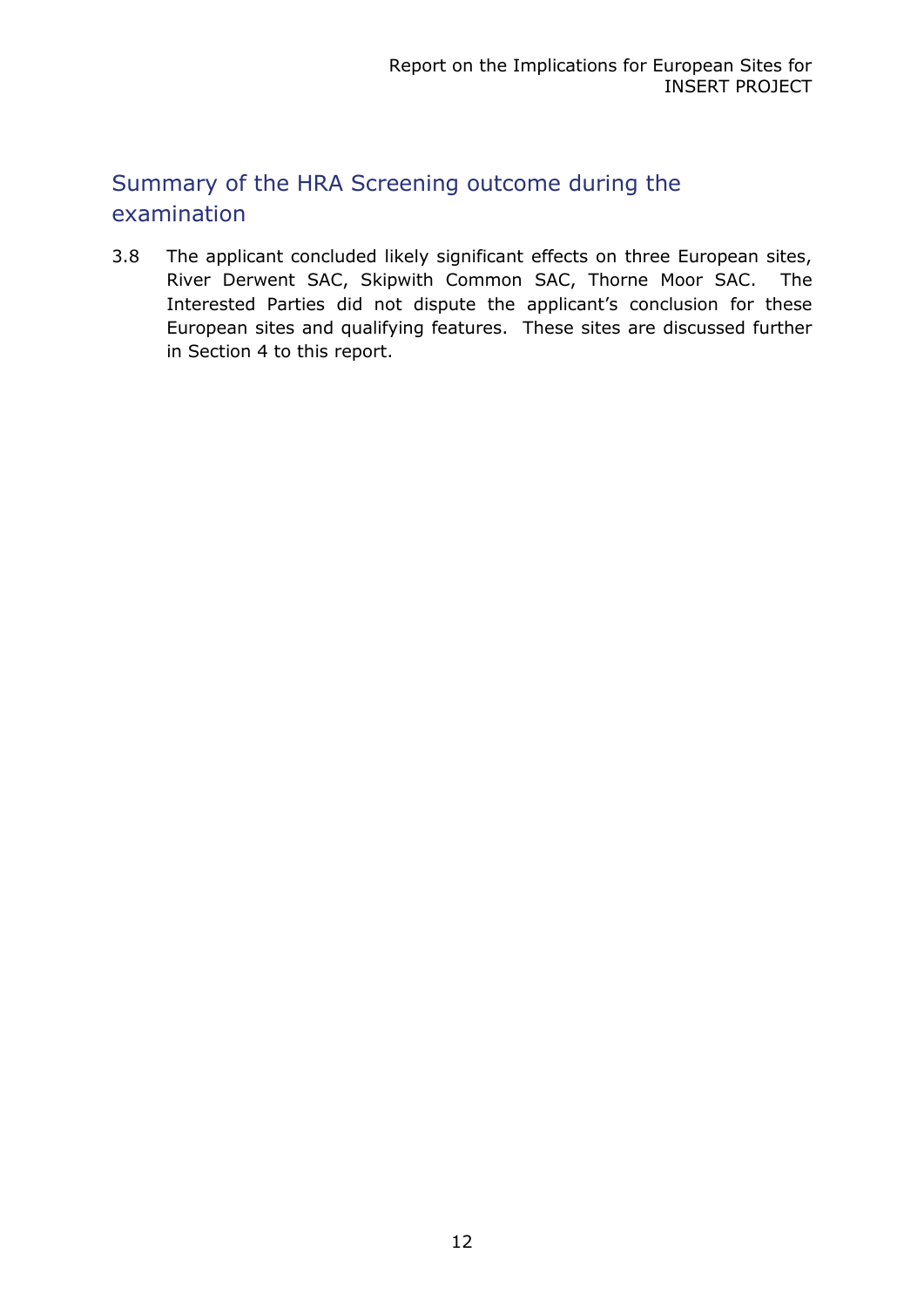# <span id="page-14-0"></span>**4.0 ADVERSE EFFECTS ON INTEGRITY**

### <span id="page-14-1"></span>Conservation Objectives

4.1 The conservation objectives for all of the European sites taken forward to Appropriate Assessment and discussed in this section of the report were provided by the applicant with their DCO application (Doc Ref: APP-059).

### <span id="page-14-2"></span>The Integrity Test

#### **No Adverse Effects on Site Integrity**

- 4.2 The applicant concluded that the project will not adversely affect the integrity of the European sites and features listed below.
	- River Derwent SAC
	- Skipwith Common SAC
	- Thorne Moor SAC
- 4.3 The applicant's conclusions in relation to the sites and features listed above were not disputed by any Interested Parties (Doc Ref: REP2-008).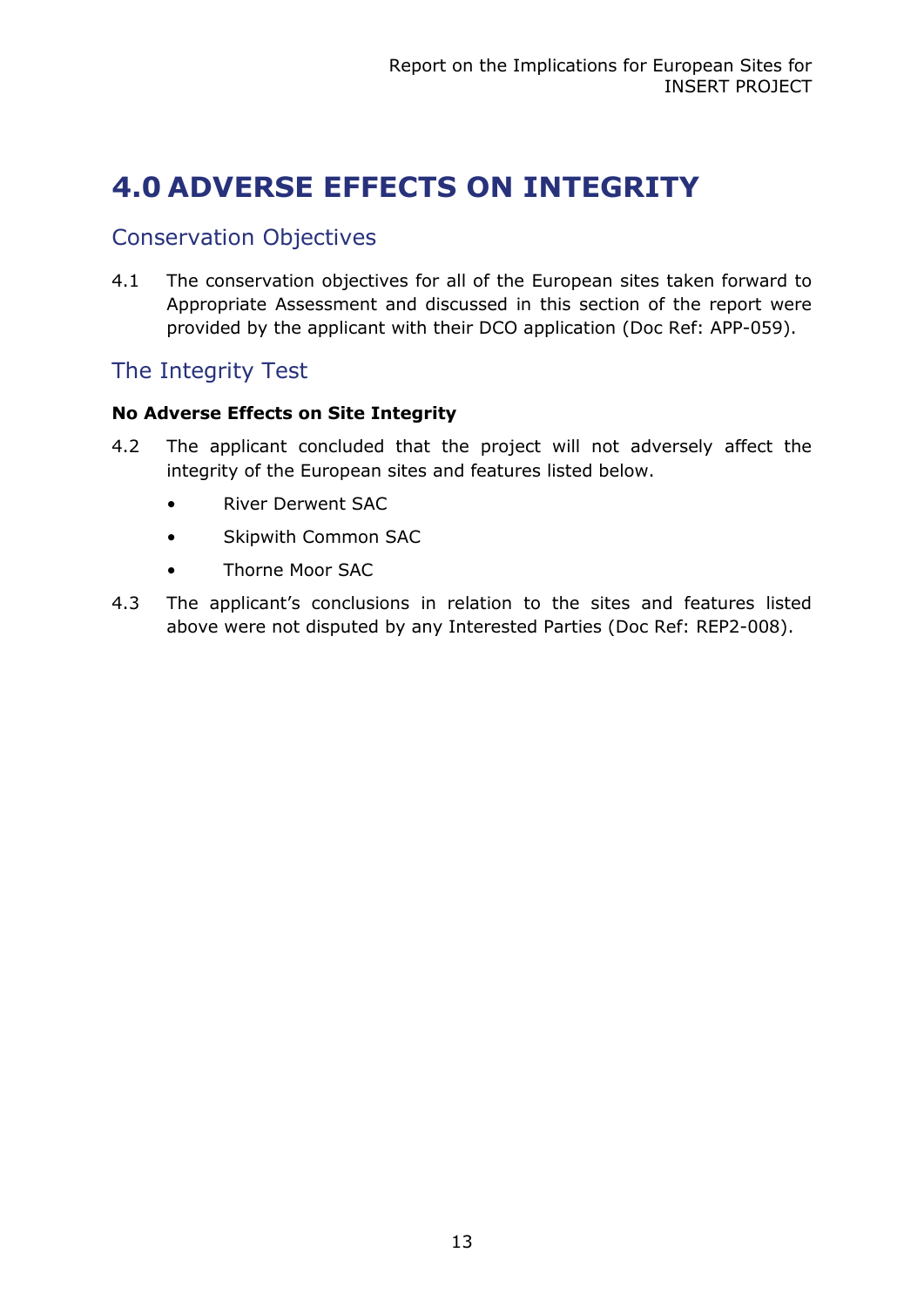# **ANNEX 1: UK EUROPEAN SITES SCREENED INTO THE HRA BY THE APPLICANT**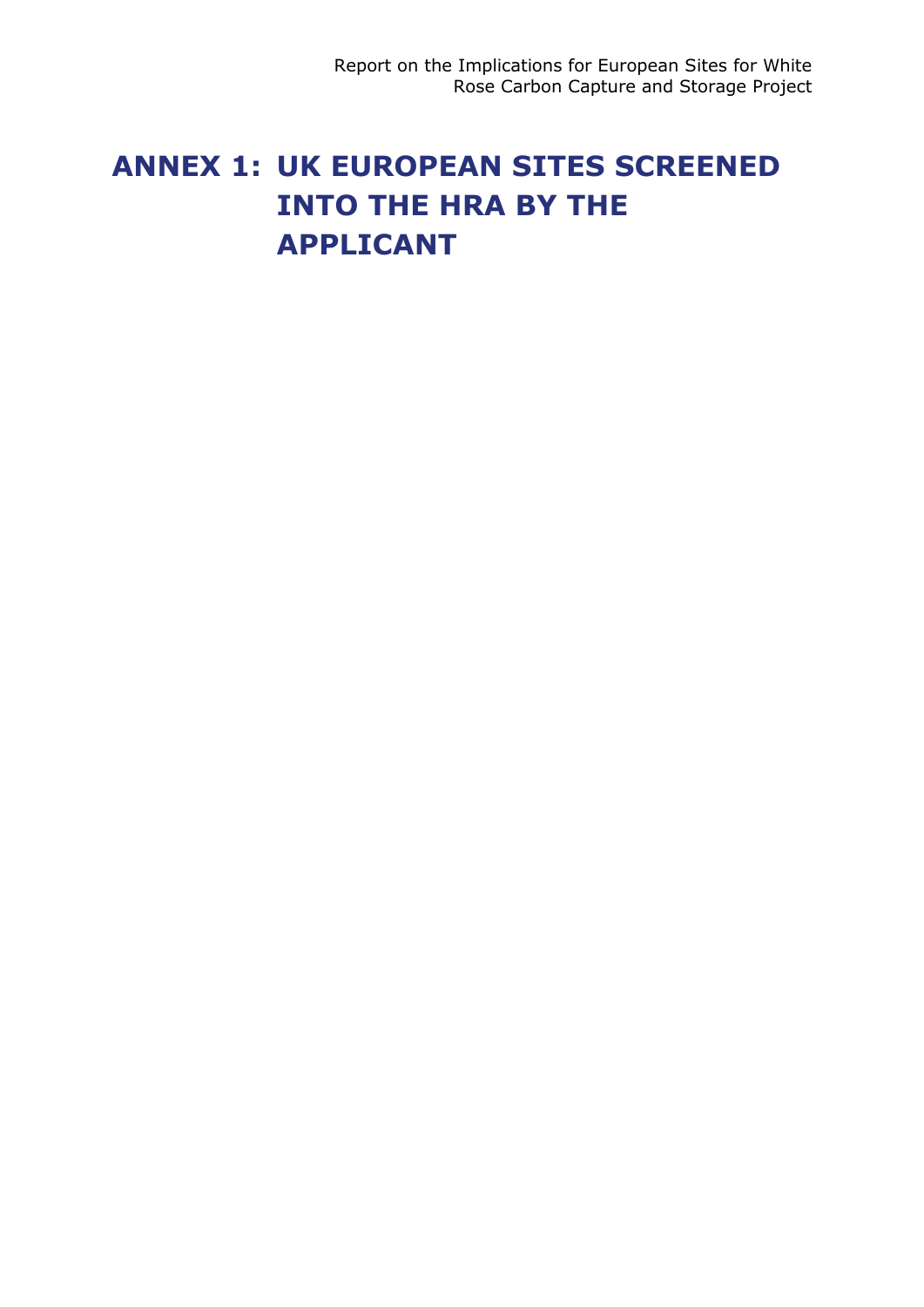| <b>Name of</b>                        | <b>Features</b>                                                                                                                            |                                                                                                                                                                                                                                                                                                                                                                                                                                                                                                                                                                                                                                                       |
|---------------------------------------|--------------------------------------------------------------------------------------------------------------------------------------------|-------------------------------------------------------------------------------------------------------------------------------------------------------------------------------------------------------------------------------------------------------------------------------------------------------------------------------------------------------------------------------------------------------------------------------------------------------------------------------------------------------------------------------------------------------------------------------------------------------------------------------------------------------|
| <b>European</b>                       |                                                                                                                                            |                                                                                                                                                                                                                                                                                                                                                                                                                                                                                                                                                                                                                                                       |
| <b>Site</b>                           |                                                                                                                                            |                                                                                                                                                                                                                                                                                                                                                                                                                                                                                                                                                                                                                                                       |
| River<br>Derwent SAC                  | habitats<br>Annex<br>L<br>that are a primary<br>reason for selection<br>of this site:                                                      | Not applicable<br>$\bullet$                                                                                                                                                                                                                                                                                                                                                                                                                                                                                                                                                                                                                           |
|                                       | Annex I<br>habitats<br>present<br>as<br>a<br>qualifying<br>feature,<br>but not a primary<br>reason for selection<br>of this site:          | Water courses of plain to montane<br>$\bullet$<br>levels with the Ranunculion fluitantis<br>and Callitricho-Batrachion vegetation                                                                                                                                                                                                                                                                                                                                                                                                                                                                                                                     |
|                                       | Annex<br>$_{\rm II}$<br>species<br>that are a primary<br>reason for selection<br>of this site                                              | River lamprey Lampetra fluviatilis<br>$\bullet$<br>The Derwent is one example of river<br>lamprey Lampetra fluviatilis populations<br>which inhabit the many rivers flowing into<br>the Humber estuary in eastern England.<br>Only the lower reaches of the Derwent are<br>designated, reflecting<br>the<br>spawning<br>distribution of the species in the Derwent<br>system.                                                                                                                                                                                                                                                                         |
|                                       | species<br>Annex<br>$_{\rm II}$<br>present<br>as<br>a<br>qualifying<br>feature,<br>but not a primary<br>for<br>reason<br>site<br>selection | Sea lamprey Petromyzon marinus<br>$\bullet$<br>Bullhead Cottus gobio<br>$\bullet$<br>Otter Lutra lutra<br>$\bullet$                                                                                                                                                                                                                                                                                                                                                                                                                                                                                                                                   |
| Lower<br>Derwent<br><b>Valley SAC</b> | habitats<br>$\bf{I}$<br>Annex<br>that are a primary<br>reason for selection<br>of this site                                                | Lowland<br>hay<br>meadows<br><i>(Alopecurus</i><br>$\bullet$<br>pratensis, Sanguisorba officinalis)<br>The Lower Derwent Valley in north-east<br>England contains a greater area of<br>high-quality examples of lowland hay<br>meadows than any other UK site and<br>encompasses the<br>majority<br>of this<br>habitat type occurring in the Vale of<br>York. The abundance of the<br>rare<br>narrow-leaved<br>water-dropwort<br>Oenanthe silaifolia is a notable feature.<br>Traditional management has ensured<br>ecological variation<br>well-<br>that<br>is<br>developed,<br>particularly<br>the<br>in<br>transitions between this grassland type |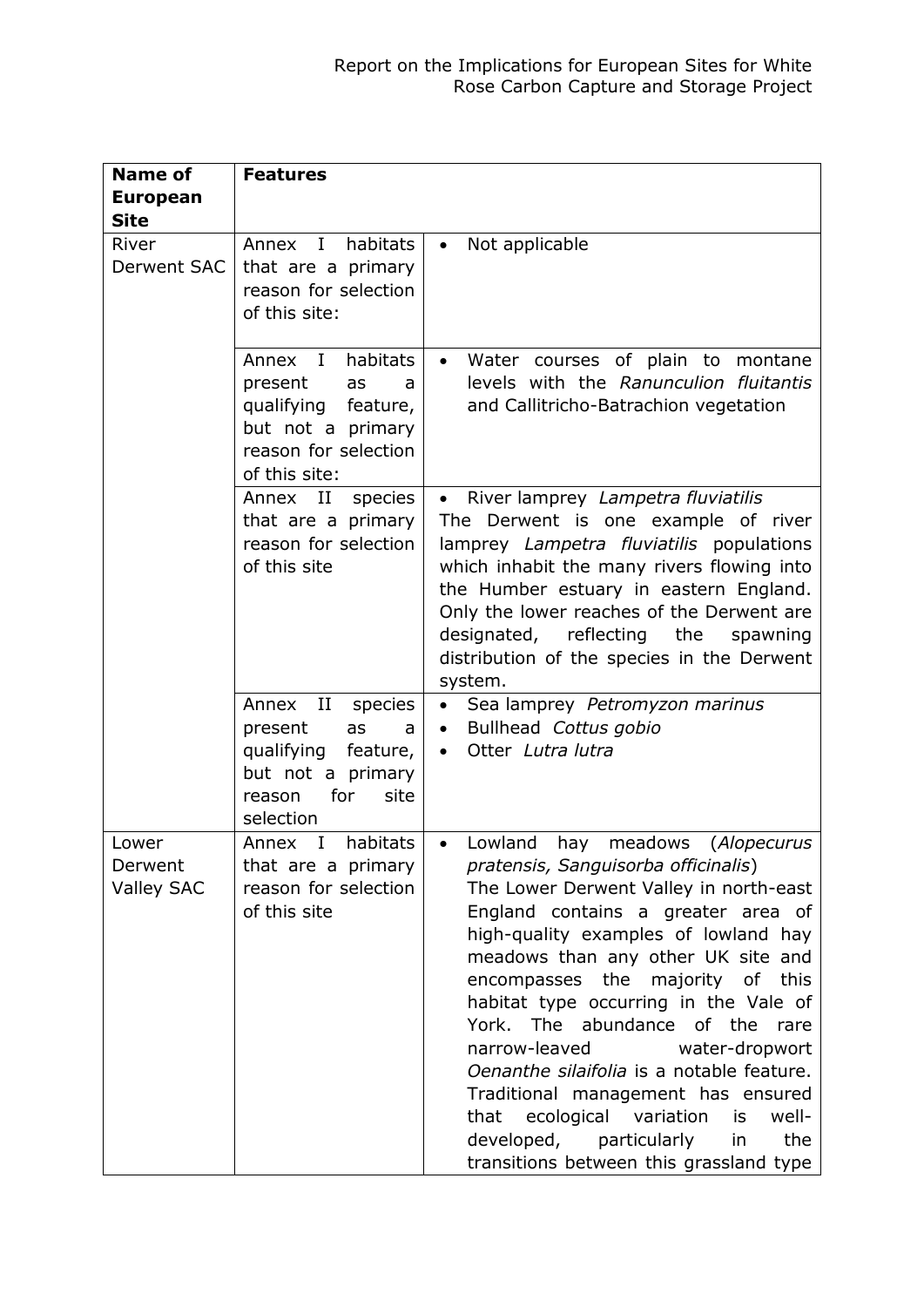|                  |                                                                                                                                                 |           | other types of wet<br>and<br>dry<br>and                                                                                                                                                                                                                                                                                                      |
|------------------|-------------------------------------------------------------------------------------------------------------------------------------------------|-----------|----------------------------------------------------------------------------------------------------------------------------------------------------------------------------------------------------------------------------------------------------------------------------------------------------------------------------------------------|
|                  |                                                                                                                                                 |           | grassland, swamp and fen vegetation.                                                                                                                                                                                                                                                                                                         |
|                  | $\mathbf{I}$<br>habitats<br>Annex<br>present<br>as<br>a<br>qualifying<br>feature,<br>but not a primary<br>reason for selection<br>of this site: | $\bullet$ | Alluvial forests with Alnus glutinosa and<br>Fraxinus excelsior (Alno-Padion, Alnion<br>incanae, Salicion albae)                                                                                                                                                                                                                             |
|                  | П<br>Annex                                                                                                                                      |           |                                                                                                                                                                                                                                                                                                                                              |
|                  | species<br>that are a primary<br>reason for selection<br>of this site                                                                           |           | Not applicable.                                                                                                                                                                                                                                                                                                                              |
|                  | Annex II<br>species<br>present<br>as<br>a<br>qualifying<br>feature,<br>but not a primary<br>for<br>site<br>reason<br>selection                  |           | Otter Lutra lutra                                                                                                                                                                                                                                                                                                                            |
| Lower            | Justification for the                                                                                                                           |           | The site represents one of the most                                                                                                                                                                                                                                                                                                          |
| Derwent          | application<br><sub>of</sub>                                                                                                                    |           | important examples of traditionally                                                                                                                                                                                                                                                                                                          |
| Valley<br>Ramsar | Ramsar Criterion 1                                                                                                                              |           | species-rich alluvial<br>flood<br>managed<br>meadow habitat remaining in the UK.<br>The river and flood meadows play a<br>substantial role in the hydrological and<br>ecological functioning of the Humber<br>Basin.                                                                                                                         |
|                  | Justification for the<br><sub>of</sub><br>application<br><b>Ramsar Criterion 2</b>                                                              |           | The site has a rich assemblage<br>οf<br>wetland<br>invertebrates<br>including<br>16<br>species of dragonfly and damselfly, 15<br><b>British</b><br>Data<br><b>Book</b><br>wetland<br>Red<br>invertebrates as well as a leafhopper,<br>which<br>Cicadula<br>ornate for<br>Lower<br>Derwent Valley is the only known site<br>in Great Britain. |
|                  | Justification for the<br>application<br>οf<br><b>Ramsar Criterion 4</b>                                                                         | $\bullet$ | The site qualifies as a staging post for<br>passage birds in spring. Of particular<br>nationally<br>note are the<br>important<br>numbers of Ruff, Calidris pugnax and<br>Whimbrel, Numenius phaeopus.                                                                                                                                        |
|                  | Justification for the<br><b>of</b><br>application<br><b>Ramsar Criterion 5</b>                                                                  | $\bullet$ | Species with peak counts in winter:<br>31942 waterfowl (5 year peak mean<br>1998/99-2002/2003)                                                                                                                                                                                                                                               |
|                  | Justification for the<br>application<br><b>of</b><br>Ramsar Criterion 6                                                                         |           | Species with peak counts in winter:<br>Eurasian wigeon, Anas penelope, NW<br>Europe 8350 individuals, representing                                                                                                                                                                                                                           |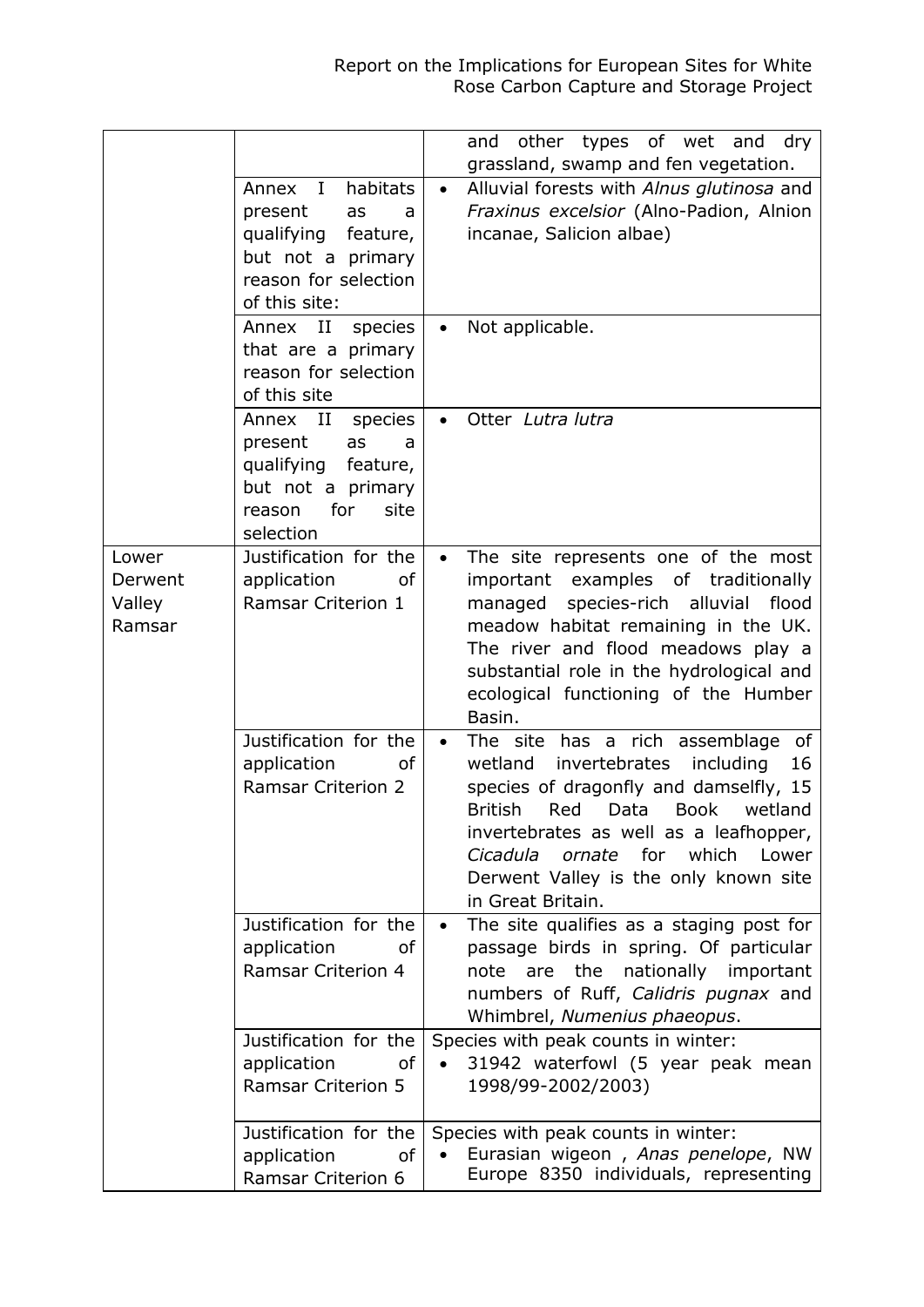|                              | Qualifying<br>Species/populations<br>identified<br>(as<br>at<br>designation):     | an average of 2% of the GB population<br>(5 year peak mean 1998/9- 2002/3)<br>Eurasian teal, Anas crecca, NW Europe<br>٠<br>individuals, representing<br>4200<br>an<br>average of 1% of the population (5<br>year peak mean 1998/9- 2002/3) |                                                                                                                                                                                                                                                                                                                                                                                                                                                                                                                                                                                                                                                                                                                                                                                                                                                                                                                                                                                                                                                                                                                                                                                                                                                                                                                                                                                                                                                                                                                                                                       |  |
|------------------------------|-----------------------------------------------------------------------------------|---------------------------------------------------------------------------------------------------------------------------------------------------------------------------------------------------------------------------------------------|-----------------------------------------------------------------------------------------------------------------------------------------------------------------------------------------------------------------------------------------------------------------------------------------------------------------------------------------------------------------------------------------------------------------------------------------------------------------------------------------------------------------------------------------------------------------------------------------------------------------------------------------------------------------------------------------------------------------------------------------------------------------------------------------------------------------------------------------------------------------------------------------------------------------------------------------------------------------------------------------------------------------------------------------------------------------------------------------------------------------------------------------------------------------------------------------------------------------------------------------------------------------------------------------------------------------------------------------------------------------------------------------------------------------------------------------------------------------------------------------------------------------------------------------------------------------------|--|
| Humber<br><b>Estuary SAC</b> | Annex I<br>habitats<br>that are a primary<br>reason for selection<br>of this site | $\bullet$                                                                                                                                                                                                                                   | <b>Estuaries</b><br>The<br>Humber is the second-largest<br>coastal plain estuary in the UK, and the<br>largest coastal plain estuary on the<br>east coast of Britain. It is a muddy,<br>macro-tidal estuary, fed by the Rivers<br>Ouse, Trent and Hull, Ancholme and<br>Graveney.<br>Suspended<br>sediment<br>concentrations are<br>high, and<br>are<br>derived from a variety of sources,<br>including marine sediments and eroding<br>boulder clay along the Holderness<br>coast. This is the northernmost of the<br>English east coast estuaries whose<br>structure and function is intimately<br>linked with soft eroding shorelines.<br>Habitats within the Humber Estuary<br>include 1330 Atlantic salt meadows and<br>a range of sand dune types in the outer<br>estuary, together with<br>subtidal<br>sandbanks (Sandbanks which<br>are<br>slightly covered by sea water all the<br>time), extensive intertidal mudflats<br>(Mudflats and sandflats not covered by<br>seawater at low tide), glasswort beds<br>(Salicornia and other annuals colonising<br>mud and sand), and coastal lagoons.<br>As salinity declines upstream, reedbeds<br>and brackish saltmarsh communities<br>fringe the estuary. These are best-<br>represented at the confluence of the<br>Rivers Ouse and Trent at Blacktoft<br>Humber<br>Sands. Upstream from the<br>the<br>Bridge,<br>navigation channel<br>undergoes major shifts from north to<br>south banks, for reasons that have yet<br>to be fully explained. This section of the<br>also<br>noteworthy<br>estuary is<br>for |  |
|                              |                                                                                   |                                                                                                                                                                                                                                             | extensive mud and sand bars, which in<br>places form semi-permanent islands.                                                                                                                                                                                                                                                                                                                                                                                                                                                                                                                                                                                                                                                                                                                                                                                                                                                                                                                                                                                                                                                                                                                                                                                                                                                                                                                                                                                                                                                                                          |  |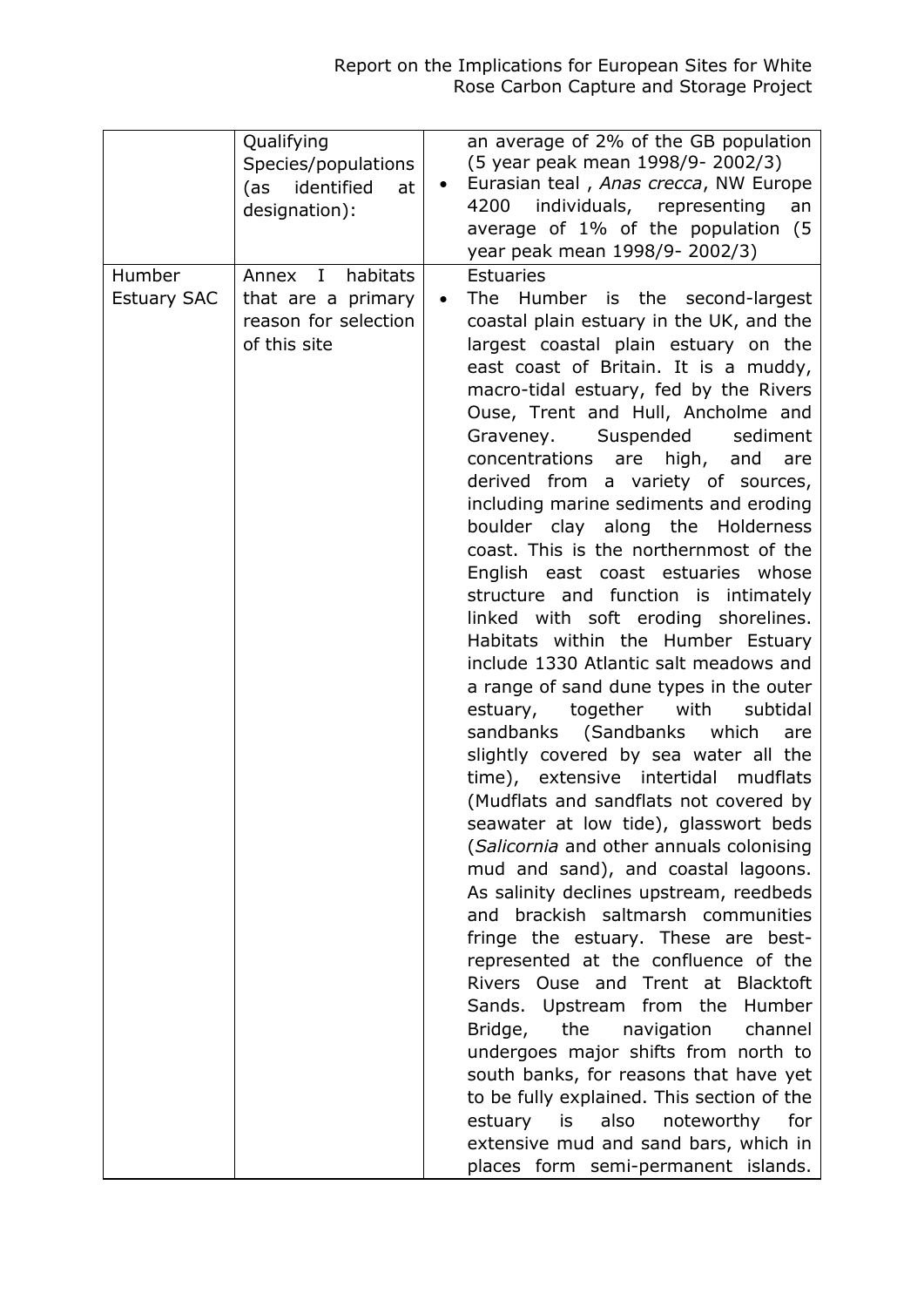|                             | Annex I habitats<br>present<br>as<br>a<br>qualifying<br>feature,<br>but not a primary<br>reason for selection<br>of this site:    | Significant fish species include river<br>lamprey Lampetra fluviatilis and sea<br>lamprey Petromyzon marinus which<br>breed in the River Derwent, a tributary<br>of the River Ouse.<br>Mudflats and sandflats not covered by<br>seawater at low<br>tide the<br>Humber<br>Estuary includes extensive intertidal<br>mudflats and sandflats not covered by<br>seawater at low tide. Upstream from<br>the Humber Bridge, extensive mud and<br>sand<br>bars<br>in places form<br>semi-<br>permanent islands.<br>Sandbanks which are slightly covered<br>$\bullet$<br>by sea water all the time<br>Coastal lagoons * Priority feature<br>$\bullet$<br>Salicornia and other annuals colonizing<br>$\bullet$<br>mud and sand<br>Atlantic<br>salt<br>meadows<br>(Glauco-<br>$\bullet$<br>Puccinellietalia maritimae)<br>Embryonic shifting dunes<br>"Shifting dunes along the shoreline with<br>Ammophila arenaria (""white dunes"")"<br>"Fixed coastal dunes with herbaceous<br>vegetation (""grey dunes"")" * Priority<br>feature |
|-----------------------------|-----------------------------------------------------------------------------------------------------------------------------------|----------------------------------------------------------------------------------------------------------------------------------------------------------------------------------------------------------------------------------------------------------------------------------------------------------------------------------------------------------------------------------------------------------------------------------------------------------------------------------------------------------------------------------------------------------------------------------------------------------------------------------------------------------------------------------------------------------------------------------------------------------------------------------------------------------------------------------------------------------------------------------------------------------------------------------------------------------------------------------------------------------------------------|
|                             | П<br>species<br>Annex<br>that are a primary<br>reason for selection<br>of this site                                               | Dunes with Hippopha rhamnoides<br>$\bullet$<br>Not applicable.<br>$\bullet$                                                                                                                                                                                                                                                                                                                                                                                                                                                                                                                                                                                                                                                                                                                                                                                                                                                                                                                                                |
|                             | II<br>Annex<br>species<br>present<br>as<br>a<br>qualifying<br>feature,<br>but not a primary<br>for<br>site<br>reason<br>selection | Sea lamprey Petromyzon marinus<br>$\bullet$<br>River lamprey Lampetra fluviatilis<br>$\bullet$<br>Grey seal Halichoerus grypus<br>$\bullet$                                                                                                                                                                                                                                                                                                                                                                                                                                                                                                                                                                                                                                                                                                                                                                                                                                                                                |
| Humber<br>Estuary<br>Ramsar | Justification for the<br>application<br>οf<br>Ramsar Criterion 1                                                                  | The site is a representative example of<br>near-natural<br>estuary<br>the<br>with<br>a<br>following component habitats:<br>dune<br>humid<br>systems<br>and<br>dune<br>slacks,<br>estuarine waters, intertidal mud and<br>sand flats, saltmarshes, and coastal<br>brackish/saline lagoons.<br>It is a large macro-tidal coastal plain<br>estuary with high suspended sediment                                                                                                                                                                                                                                                                                                                                                                                                                                                                                                                                                                                                                                               |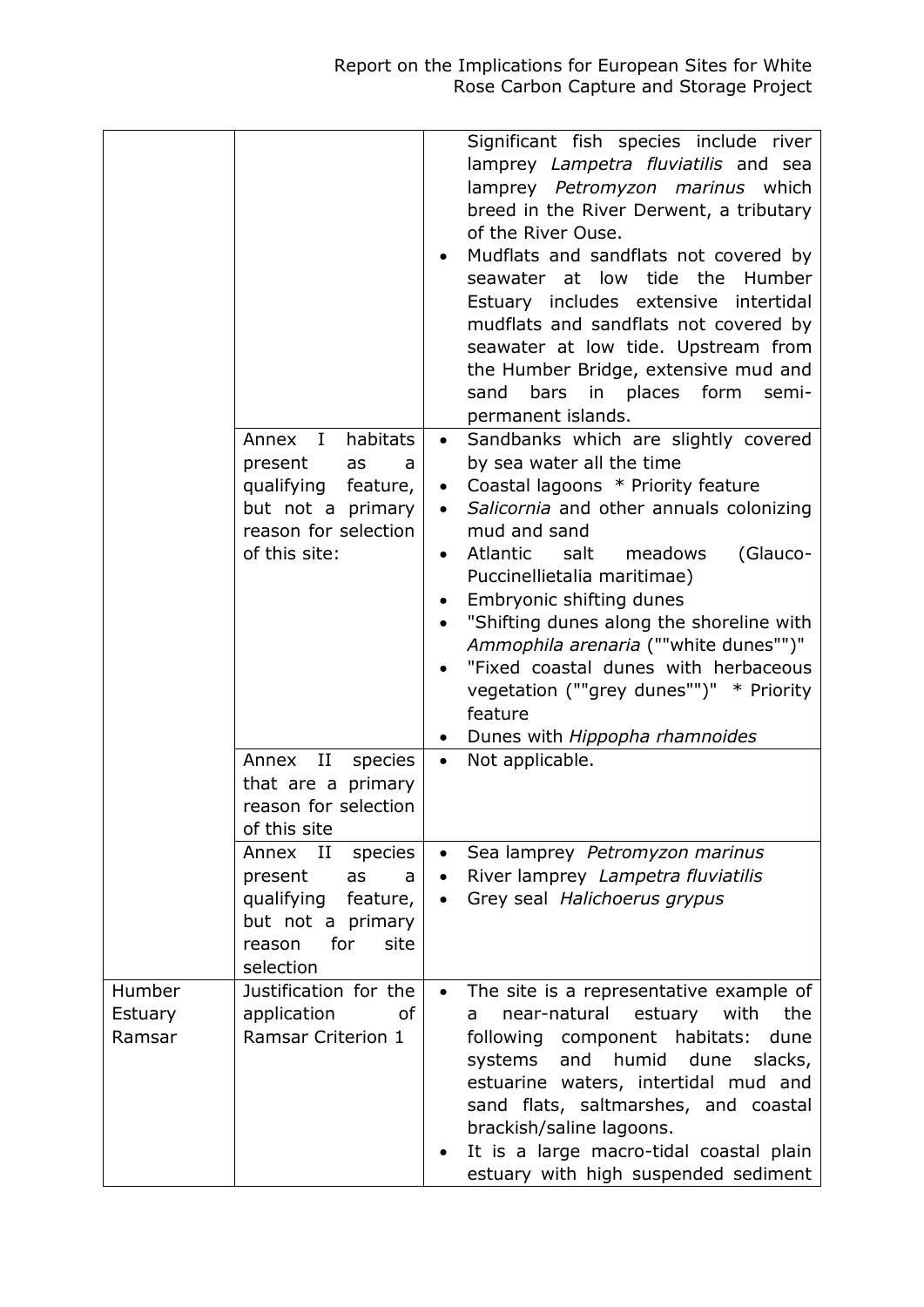|                           |           | loads, which feed a dynamic and           |  |
|---------------------------|-----------|-------------------------------------------|--|
|                           |           | rapidly changing system of accreting      |  |
|                           |           | and eroding intertidal and subtidal       |  |
|                           |           |                                           |  |
|                           |           | mudflats, sandflats, saltmarsh<br>and     |  |
|                           |           | reedbeds. Examples of both strandline,    |  |
|                           |           | foredune, mobile, semi-fixed dunes,       |  |
|                           |           | fixed dunes and dune grassland occur      |  |
|                           |           |                                           |  |
|                           |           | on both banks of the estuary and along    |  |
|                           |           | the coast. The estuary supports a full    |  |
|                           |           | range of saline conditions from the       |  |
|                           |           | open coast to the limit of saline         |  |
|                           |           | intrusion on the tidal rivers of the Ouse |  |
|                           |           |                                           |  |
|                           |           | and Trent. Wave exposed sandy shores      |  |
|                           |           | are found in the outer/open coast areas   |  |
|                           |           | of the estuary. These change to the       |  |
|                           |           | more moderately exposed sandy shores      |  |
|                           |           | and then to sheltered muddy shores        |  |
|                           |           |                                           |  |
|                           |           | within the main body of the estuary       |  |
|                           |           | and up into the tidal rivers. The lower   |  |
|                           |           | saltmarsh of the Humber is dominated      |  |
|                           |           | by common cordgrass Spartina anglica      |  |
|                           |           | glasswort Salicornia<br>and<br>annual     |  |
|                           |           |                                           |  |
|                           |           | communities. Low to mid<br>marsh          |  |
|                           |           | communities are mostly represented by     |  |
|                           |           | aster Aster tripolium, common<br>sea      |  |
|                           |           | saltmarsh grass Puccinellia maritima      |  |
|                           |           | and sea purslane Atriplex portulacoides   |  |
|                           |           |                                           |  |
|                           |           | communities.                              |  |
|                           |           | The upper portion of the saltmarsh        |  |
|                           |           | community is atypical, dominated by       |  |
|                           |           | sea couch Elytrigia atherica (Elymus      |  |
|                           |           | pycnanthus) saltmarsh community. In       |  |
|                           |           |                                           |  |
|                           |           | the upper reaches of the estuary, the     |  |
|                           |           | tidal marsh community is dominated by     |  |
|                           |           | the common reed Phragmites australis      |  |
|                           |           | fen and sea club rush Bolboschoenus       |  |
|                           |           | maritimus swamp with the couch grass      |  |
|                           |           |                                           |  |
|                           |           | Elytrigia<br>repens (Elymus<br>repens)    |  |
|                           |           | saltmarsh<br>the<br>community. Within     |  |
|                           |           | Humber Estuary Ramsar site there are      |  |
|                           |           | good examples of four of the five         |  |
|                           |           | physiographic types of saline lagoon.     |  |
| Justification for the     |           | The Humber Estuary Ramsar site            |  |
|                           | $\bullet$ |                                           |  |
| application<br>of         |           | supports a breeding colony of grey        |  |
| <b>Ramsar Criterion 3</b> |           | seals Halichoerus grypus at Donna         |  |
|                           |           | Nook. It is the second largest grey seal  |  |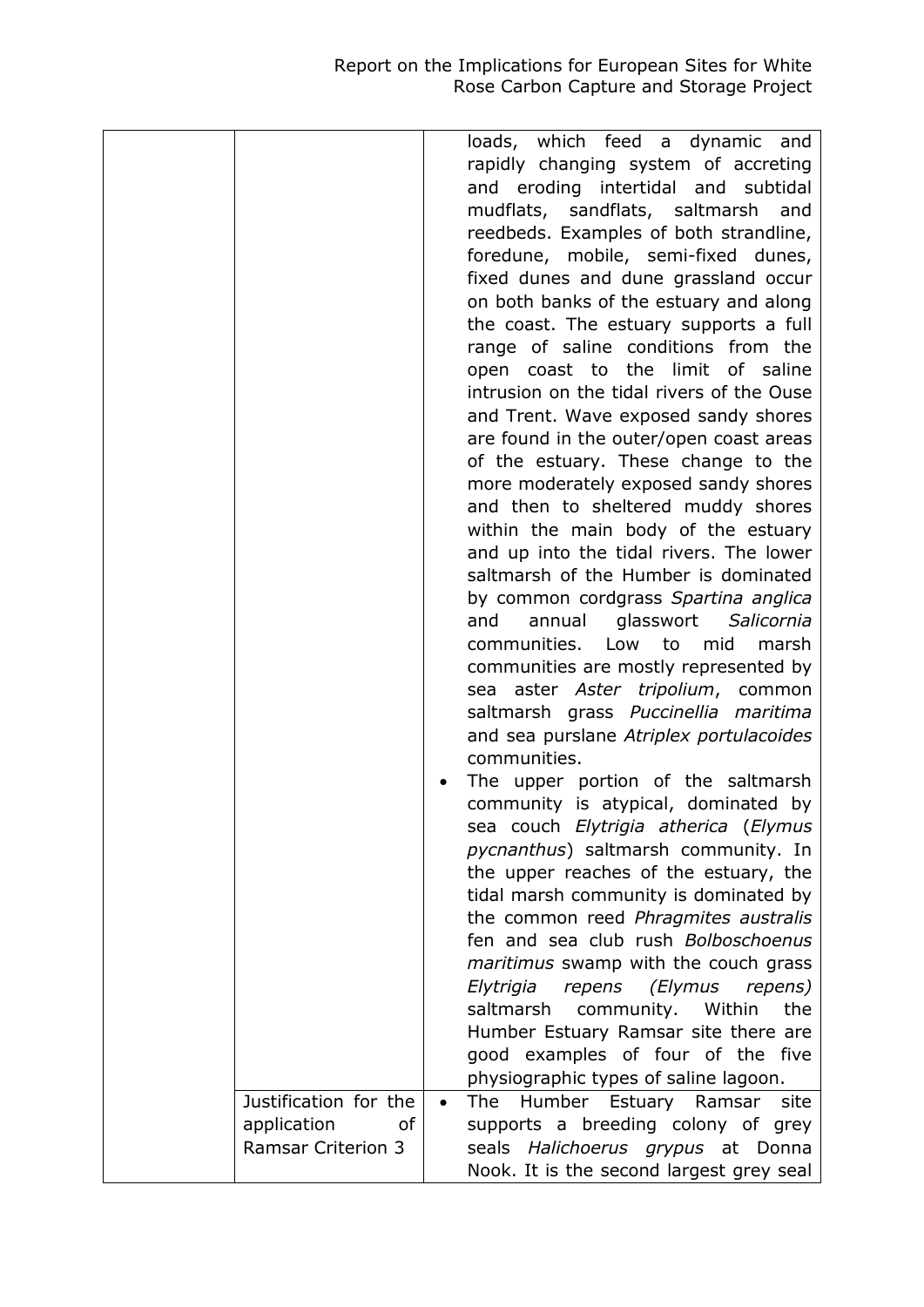| Justification for the<br>application<br>of<br><b>Ramsar Criterion 5</b><br>Assemblages<br><b>of</b><br>international<br>importance:                         | colony in England and the furthest<br>south regular breeding site on the east<br>coast. The dune slacks at Saltfleetby-<br>Theddlethorpe<br>the<br>southern<br>on<br>extremity of the Ramsar site are the<br>most north-easterly breeding site in<br>Great Britain of the natterjack toad<br>Bufo calamita.<br>153,934 waterfowl, non-breeding<br>$\bullet$<br>season (5 year peak mean 1996/97-<br>2000/2001)                                                                                                                                                                                                                                                                                                                                                                                                                                                                                                                                                                                                                                                                                                                   |
|-------------------------------------------------------------------------------------------------------------------------------------------------------------|----------------------------------------------------------------------------------------------------------------------------------------------------------------------------------------------------------------------------------------------------------------------------------------------------------------------------------------------------------------------------------------------------------------------------------------------------------------------------------------------------------------------------------------------------------------------------------------------------------------------------------------------------------------------------------------------------------------------------------------------------------------------------------------------------------------------------------------------------------------------------------------------------------------------------------------------------------------------------------------------------------------------------------------------------------------------------------------------------------------------------------|
| Justification for the<br><b>of</b><br>application<br>Ramsar Criterion 6<br>Species/populations<br>occurring at levels<br>0f<br>international<br>importance: | Species with peak counts in spring/autumn:<br>golden plover, Pluvialis<br>Eurasian<br>apricaria altifrons subspecies -<br><b>NW</b><br>Europe, W Continental Europe, NW<br>Africa population 17,996 individuals,<br>passage, representing an average of<br>2.2% of the population (5 year peak<br>mean 1996-2000)<br>Red knot, Calidris canutus islandica<br>subspecies 18,500 individuals, passage,<br>representing an average of 4.1% of the<br>population (5 year peak mean 1996-<br>2000)<br>Dunlin, Calidris alpina alpina subspecies<br>Western Europe (non-breeding)<br>population 20,269 individuals, passage,<br>representing an average of 1.5% of the<br>population (5 year peak mean 1996-<br>2000)<br>Black-tailed godwit, Limosa<br>limosa<br>islandica subspecies 915 individuals,<br>passage, representing and average of<br>2.6% of the population (5 year peak<br>mean 1996-2000)<br>Common<br>redshank, Tringa<br>totanus<br>brittanica subspecies 7,462 individuals,<br>passage, representing an average of<br>5.7% of the population (5 year peak<br>mean 1996-2000)<br>Species with peak counts in winter: |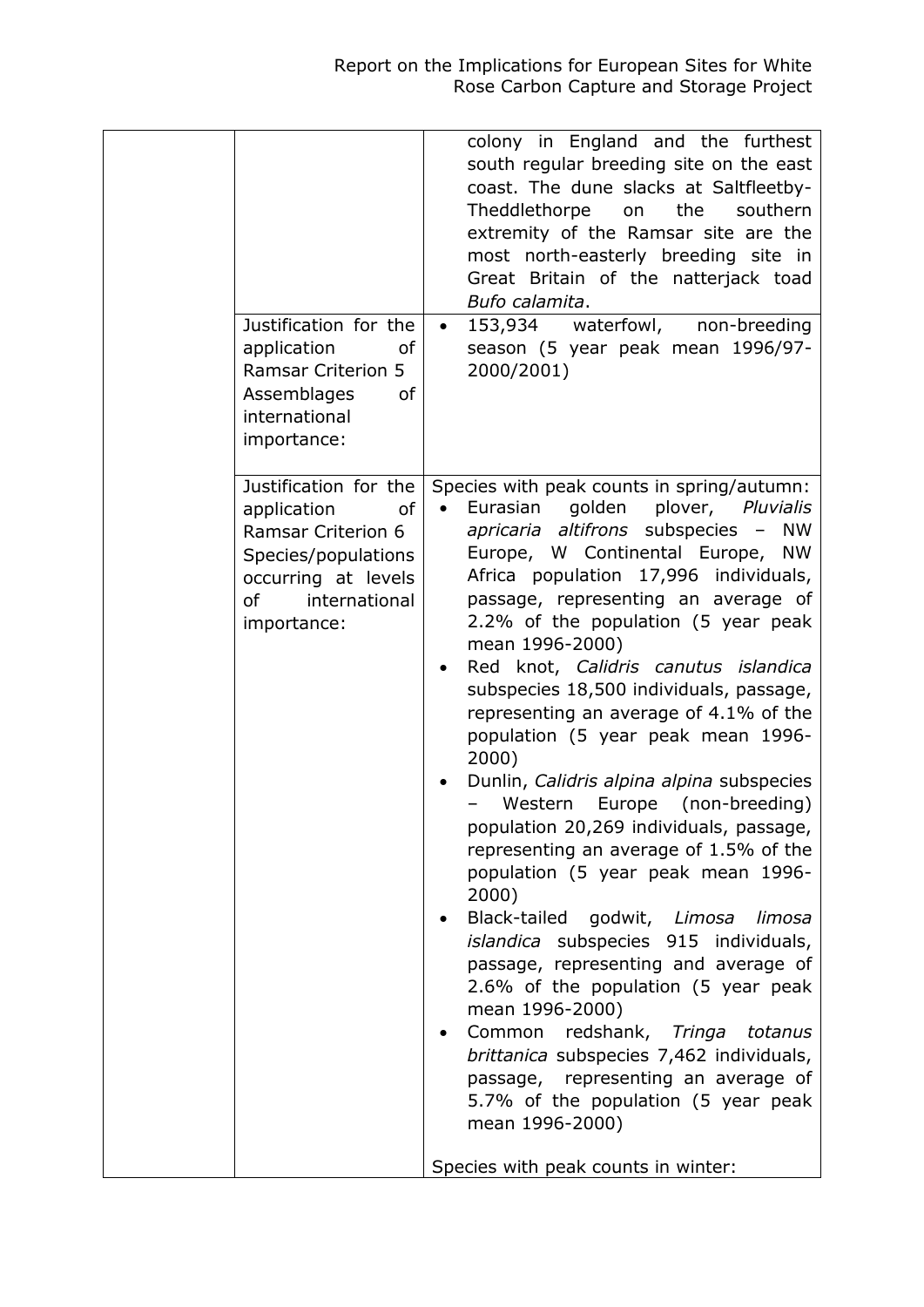Report on the Implications for European Sites for White Rose Carbon Capture and Storage Project

|                                  |                                                                                   | Common shelduck, Tadorna tadorna<br>$\bullet$<br>Northwestern Europe (breeding)<br>population 4,464 individuals, wintering,<br>representing an average of 1.5% of the<br>population (5 year peak mean 1996/7-<br>$2000/1$ )<br>Golden plover, Pluvialis apricaria<br>$\bullet$<br>altifrons subspecies - NW Europe, W<br>Continental<br>Europe,<br><b>NW</b><br>Africa<br>30,709<br>population<br>individuals,<br>wintering, representing an average of<br>3.8% of the population (5 year peak<br>mean 1996/7-2000/1)<br>Red knot, Calidris canutus islandica<br>28,165 individuals,<br>subspecies<br>wintering, representing an average of<br>6.3% of the population (5 year peak<br>mean 1996/7-2000/1)<br>Dunlin, Calidris alpina alpina subspecies<br>$\bullet$<br>Europe (non-breeding)<br>Western<br>population 22,222<br>individuals,<br>wintering, representing an average of<br>1.7% of the population (5 year peak<br>mean 1996/7-2000/1)<br>Black-tailed godwit, Limosa limosa<br>islandica subspecies 1,113 individuals,<br>wintering, representing an average of<br>3.2% of the population (5 year peak<br>mean 1996/7-2000/1)<br>Bar-tailed godwit, Limosa lapponica<br>lapponica subspecies 2,752 individuals,<br>wintering, representing an average of<br>2.3% of the population (5 year peak<br>mean 1996/7-2000/1)<br>redshank,<br>Common<br>Tringa<br>totanus<br>$\bullet$<br>brittanica subspecies 4,632 individuals,<br>wintering, representing an average of<br>3.6% of the population (5 year peak<br>mean 1996/7-2000/1) |
|----------------------------------|-----------------------------------------------------------------------------------|--------------------------------------------------------------------------------------------------------------------------------------------------------------------------------------------------------------------------------------------------------------------------------------------------------------------------------------------------------------------------------------------------------------------------------------------------------------------------------------------------------------------------------------------------------------------------------------------------------------------------------------------------------------------------------------------------------------------------------------------------------------------------------------------------------------------------------------------------------------------------------------------------------------------------------------------------------------------------------------------------------------------------------------------------------------------------------------------------------------------------------------------------------------------------------------------------------------------------------------------------------------------------------------------------------------------------------------------------------------------------------------------------------------------------------------------------------------------------------------------------------------------------------------------------|
|                                  | Justification for the<br>of<br>application<br><b>Ramsar Criterion 8</b>           | <b>The</b><br>Humber Estuary acts<br>$\bullet$<br>as<br>an.<br>important migration route for both river<br>lamprey Lampetra fluviatilis and sea<br>lamprey Petromyzon marinus between<br>coastal waters and their spawning<br>areas.                                                                                                                                                                                                                                                                                                                                                                                                                                                                                                                                                                                                                                                                                                                                                                                                                                                                                                                                                                                                                                                                                                                                                                                                                                                                                                             |
| Skipwith<br>Common<br><b>SAC</b> | habitats<br>Annex I<br>that are a primary<br>reason for selection<br>of this site | • Northern Atlantic wet heaths with Erica<br>tetralix<br>Atlantic wet<br>northern<br>The<br>heath<br>- at<br>Skipwith Common is the most extensive                                                                                                                                                                                                                                                                                                                                                                                                                                                                                                                                                                                                                                                                                                                                                                                                                                                                                                                                                                                                                                                                                                                                                                                                                                                                                                                                                                                               |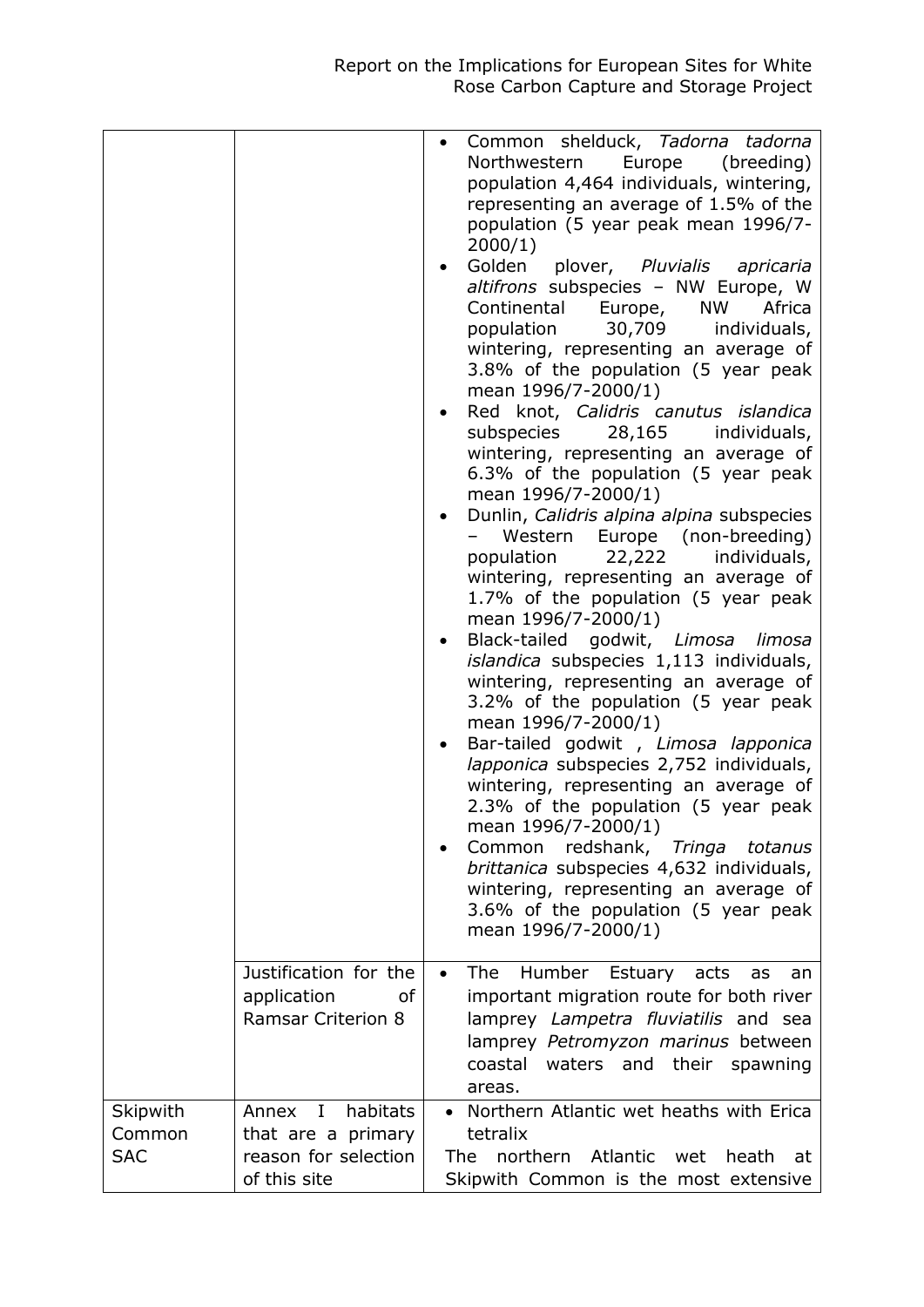|                                  |                                                                                                                                | of its type in the north of England. The<br>M16<br>Erica<br>tetralix<br>Sphagnum<br>$\overline{\phantom{m}}$<br>compactum wet heath is dominated by<br>cross-leaved heath Erica tetralix and<br>purple moor-grass Molinia caerulea. There<br>is a small population of marsh gentian<br>Gentiana pneumonanthe. The wet heath<br>is part of transitions from open water,<br>fen, reed and swap to European dry<br>heaths and other habitats. The site has<br>great ornithological and entomological<br>importance.<br>• European dry heaths<br>Skipwith Common is one of the only two<br>extensive<br>areas of open<br>heathland<br>remaining in the Vale of York, the other<br>being Strensall Common. The dry heath<br>element is an example of H9 Calluna<br>vulgaris - Deschampsia flexuosa heath<br>dominated by heather Calluna vulgaris. |
|----------------------------------|--------------------------------------------------------------------------------------------------------------------------------|-----------------------------------------------------------------------------------------------------------------------------------------------------------------------------------------------------------------------------------------------------------------------------------------------------------------------------------------------------------------------------------------------------------------------------------------------------------------------------------------------------------------------------------------------------------------------------------------------------------------------------------------------------------------------------------------------------------------------------------------------------------------------------------------------------------------------------------------------|
|                                  |                                                                                                                                | The<br>has<br>entomological<br>area<br>and<br>ornithological importance, with nearly 80<br>species of<br>birds recorded, including                                                                                                                                                                                                                                                                                                                                                                                                                                                                                                                                                                                                                                                                                                            |
|                                  |                                                                                                                                | Caprimulgus<br>European<br>nightjar<br>europaeus.                                                                                                                                                                                                                                                                                                                                                                                                                                                                                                                                                                                                                                                                                                                                                                                             |
|                                  | Annex I habitats<br>present<br>as<br>a<br>qualifying feature,<br>but not a primary<br>reason for selection<br>of this site:    | Not applicable.                                                                                                                                                                                                                                                                                                                                                                                                                                                                                                                                                                                                                                                                                                                                                                                                                               |
|                                  | $\rm II$<br>Annex<br>species<br>that are a primary<br>reason for selection<br>of this site                                     | Not applicable.                                                                                                                                                                                                                                                                                                                                                                                                                                                                                                                                                                                                                                                                                                                                                                                                                               |
|                                  | Annex II<br>species<br>present<br>as<br>a<br>qualifying<br>feature,<br>but not a primary<br>for<br>site<br>reason<br>selection | Not applicable.                                                                                                                                                                                                                                                                                                                                                                                                                                                                                                                                                                                                                                                                                                                                                                                                                               |
| <b>Thorne Moor</b><br><b>SAC</b> | Annex I<br>habitats<br>that are a primary<br>reason for selection                                                              | Degraded raised bogs still capable of<br>$\bullet$<br>natural regeneration                                                                                                                                                                                                                                                                                                                                                                                                                                                                                                                                                                                                                                                                                                                                                                    |
|                                  | of this site                                                                                                                   | Thorne Moor is England's largest area of<br>raised bog, lying a few kilometres from the                                                                                                                                                                                                                                                                                                                                                                                                                                                                                                                                                                                                                                                                                                                                                       |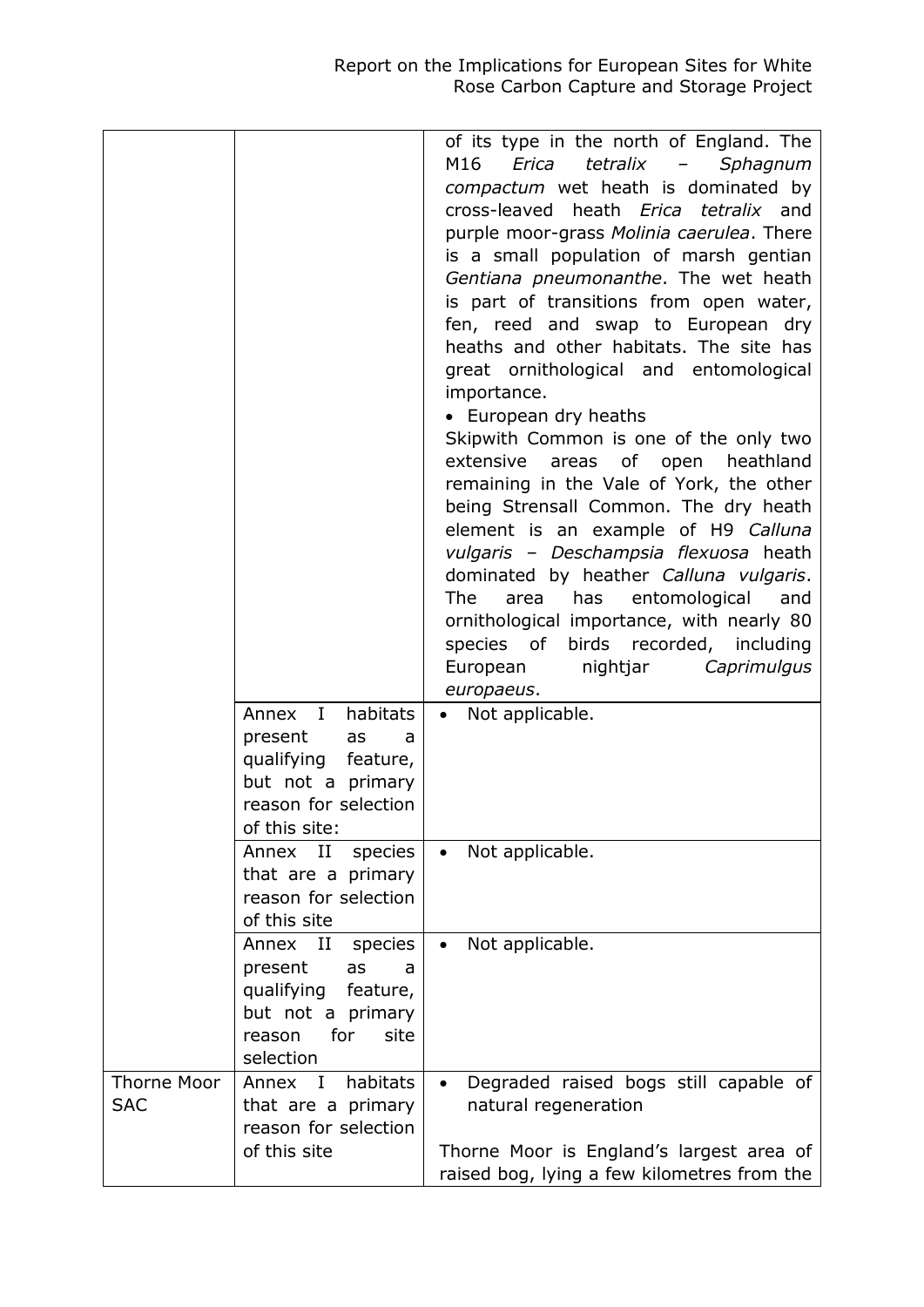| Annex I<br>habitats<br>present<br>as<br>a<br>qualifying feature,<br>but not a primary                                          | smaller Hatfield Moors, both within the<br>former floodplain of the rivers feeding the<br>Humber estuary (Humberhead Levels),<br>and includes the sub-components Goole<br>Moors and Crowle Moors. Although recent<br>management has increased the proportion<br>of 7110 active raised bog at Thorne Moors,<br>the inclusion of Goole Moors, where peat-<br>extraction has now ceased, means that the<br>site is still predominantly degraded raised<br>bog. The restored secondary surface is rich<br>in species of Active raised bogs with bog-<br>mosses Sphagnum spp., cottongrasses<br>angustifolium<br>Eriophorum<br>and<br>E.<br>vaginatum,<br>heather Calluna<br>vulgaris,<br>cross-leaved heath Erica tetralix, round-<br>sundew<br>rotundifolia,<br>leaved<br>Drosera<br>cranberry Vaccinium oxycoccos and bog-<br>rosemary Andromeda polifolia.<br>Not applicable.<br>$\bullet$ |
|--------------------------------------------------------------------------------------------------------------------------------|-------------------------------------------------------------------------------------------------------------------------------------------------------------------------------------------------------------------------------------------------------------------------------------------------------------------------------------------------------------------------------------------------------------------------------------------------------------------------------------------------------------------------------------------------------------------------------------------------------------------------------------------------------------------------------------------------------------------------------------------------------------------------------------------------------------------------------------------------------------------------------------------|
| reason for selection<br>of this site:                                                                                          |                                                                                                                                                                                                                                                                                                                                                                                                                                                                                                                                                                                                                                                                                                                                                                                                                                                                                           |
| species<br>Annex II<br>that are a primary<br>reason for selection<br>of this site                                              | Not applicable.                                                                                                                                                                                                                                                                                                                                                                                                                                                                                                                                                                                                                                                                                                                                                                                                                                                                           |
| Annex II<br>species<br>present<br>as<br>a<br>qualifying<br>feature,<br>but not a primary<br>for<br>site<br>reason<br>selection | Not applicable.                                                                                                                                                                                                                                                                                                                                                                                                                                                                                                                                                                                                                                                                                                                                                                                                                                                                           |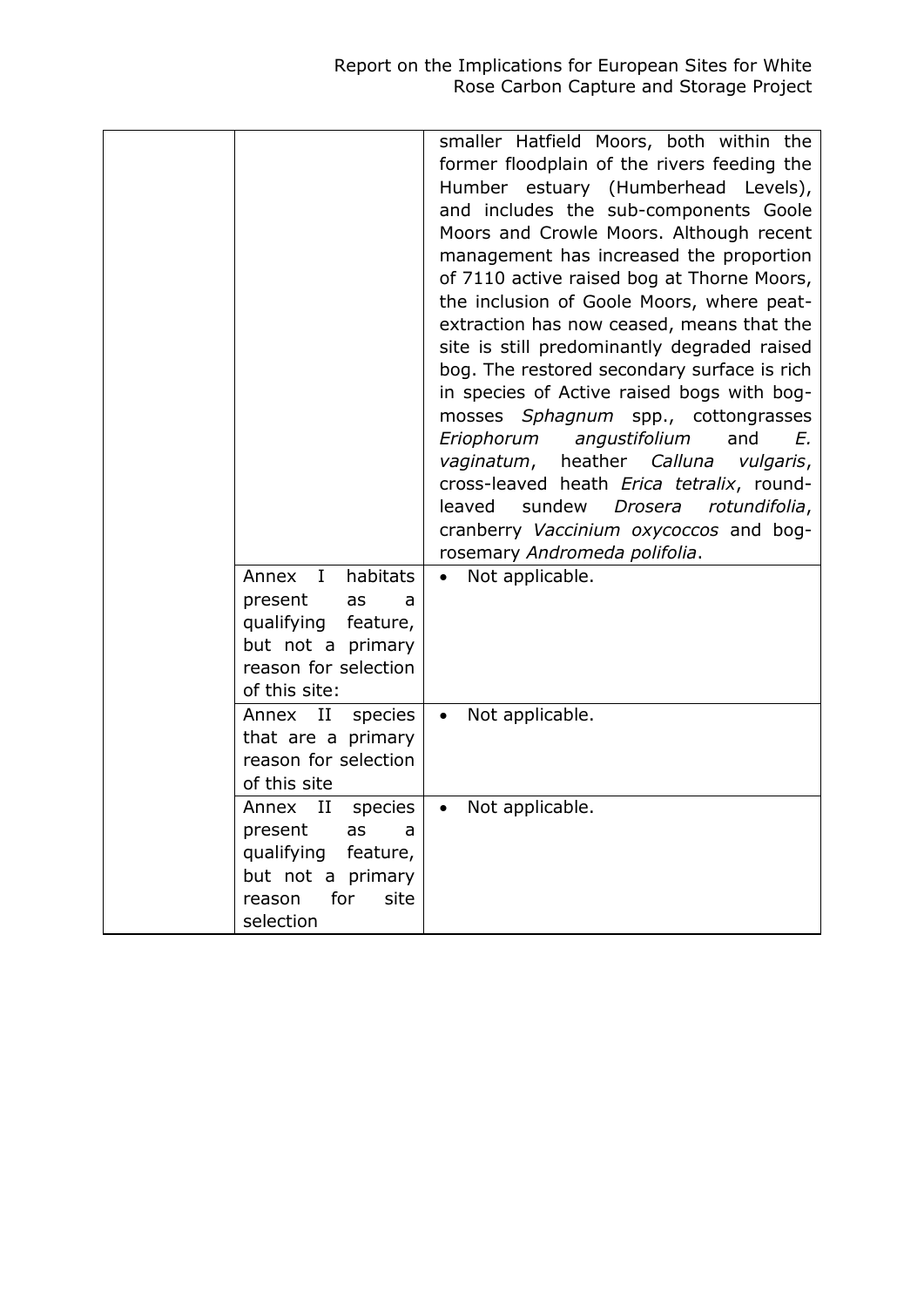# **ANNEX 2: PROJECTS AND PLANS INCLUDED WITHIN THE IN-COMBINATION ASSESSMENT**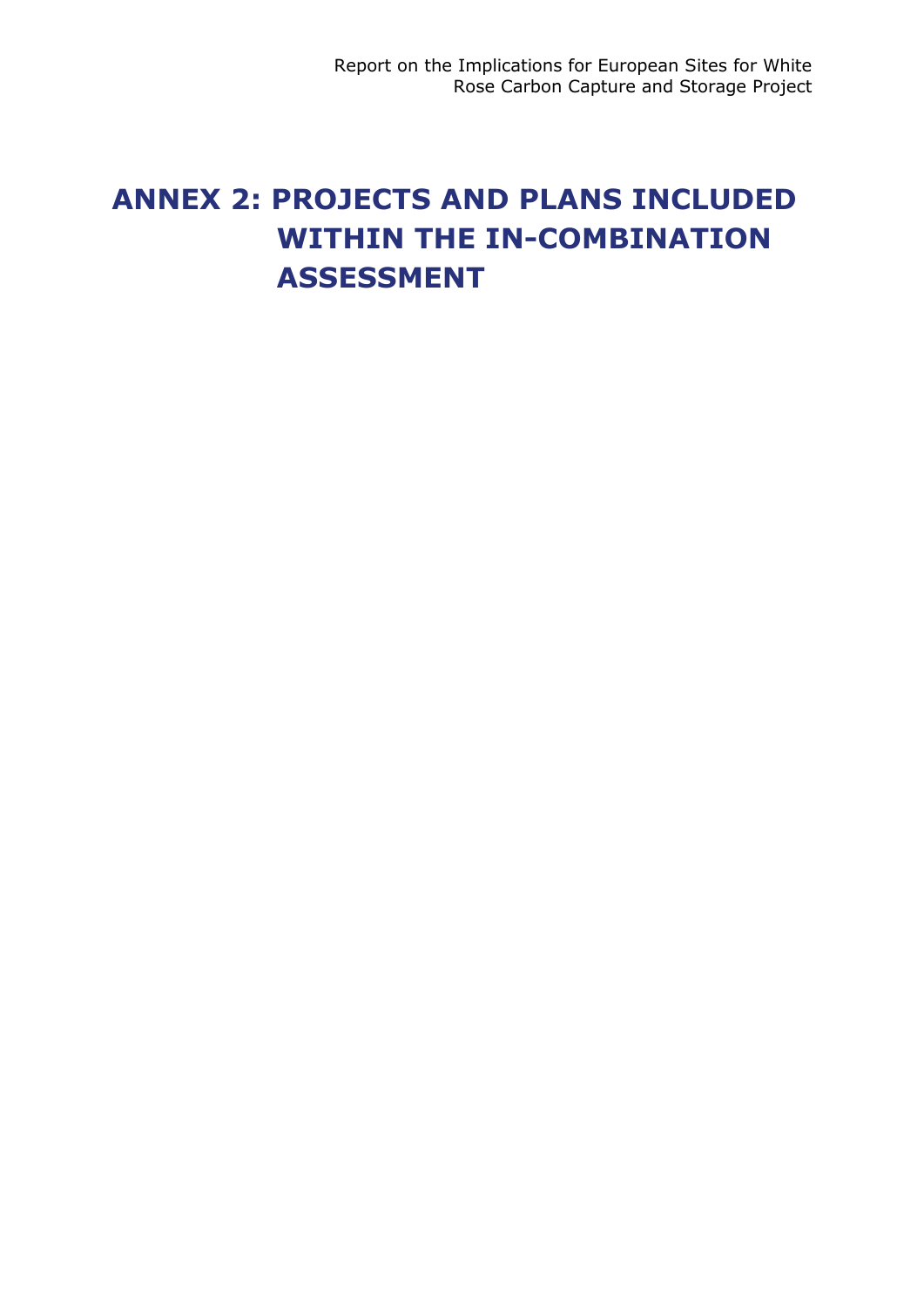| <b>Development</b>                                          | <b>Description</b>                                                                                                                                                                                                                                                                                                                                                                                                                                                                                                                                                     | <b>Distance</b><br>from the<br><b>Site</b> |
|-------------------------------------------------------------|------------------------------------------------------------------------------------------------------------------------------------------------------------------------------------------------------------------------------------------------------------------------------------------------------------------------------------------------------------------------------------------------------------------------------------------------------------------------------------------------------------------------------------------------------------------------|--------------------------------------------|
| The proposed Don<br><b>Valley Power Plant</b><br>CCS scheme | Located in South Yorkshire will use<br>pre-<br>combustion $CO2$ capture technology in a new<br>build integrated gasification combined cycle<br>(IGCC) coal fired power plant. The project<br>would have a gross electrical output of 650<br>MWe. The captured gas is proposed to be<br>compressed and transported to the North Sea<br>for sequestration via NGCL's pipeline.                                                                                                                                                                                           | 25 km                                      |
| <b>National Grid</b><br>Carbon Ltd (NGCL)<br>Pipeline       | Pipeline to transport the $CO2$ generated by the<br>Project to an undersea location in the North<br>Sea. Additionally the NGCL pipeline will<br>support the development of carbon capture,<br>transport and storage in the wider Yorkshire<br>and Humber region. The pipeline would<br>initially transport up to 2 million tonnes of $CO2$<br>per year (from the Project). The design of the<br>pipeline is such that it will be able to transport<br>safely up to 17 million tonnes per year when<br>the regional network of $CO2$ emitters has been<br>'plugged in'. | 75 km                                      |
| Drax Power Ltd -<br>annual 'outages'                        | Every year the existing Drax Power Station is<br>subject to periodic shut down where one or<br>more of the six operational units are taken<br>out of electrical generation to facilitate<br>maintenance and servicing. These periods are<br>referred to as 'outages'. During outages, a<br>large number of contractors are present on<br>site. This level peaks at around 1,000<br>contractors for a central four week period.                                                                                                                                         | $<$ 1 km                                   |
| Capture Power Ltd                                           | Site Raising EIA                                                                                                                                                                                                                                                                                                                                                                                                                                                                                                                                                       | On the<br>operational<br>area.             |
| <b>Highways England</b>                                     | Works to the A160 between the junction with<br>the A180 at Brocklesby Interchange and the<br>Port of Immingham. The project would widen<br>the existing single carriageway section of the<br>A160 to dual carriageway, with associated<br>works to junctions along the length of the                                                                                                                                                                                                                                                                                   | 60 km                                      |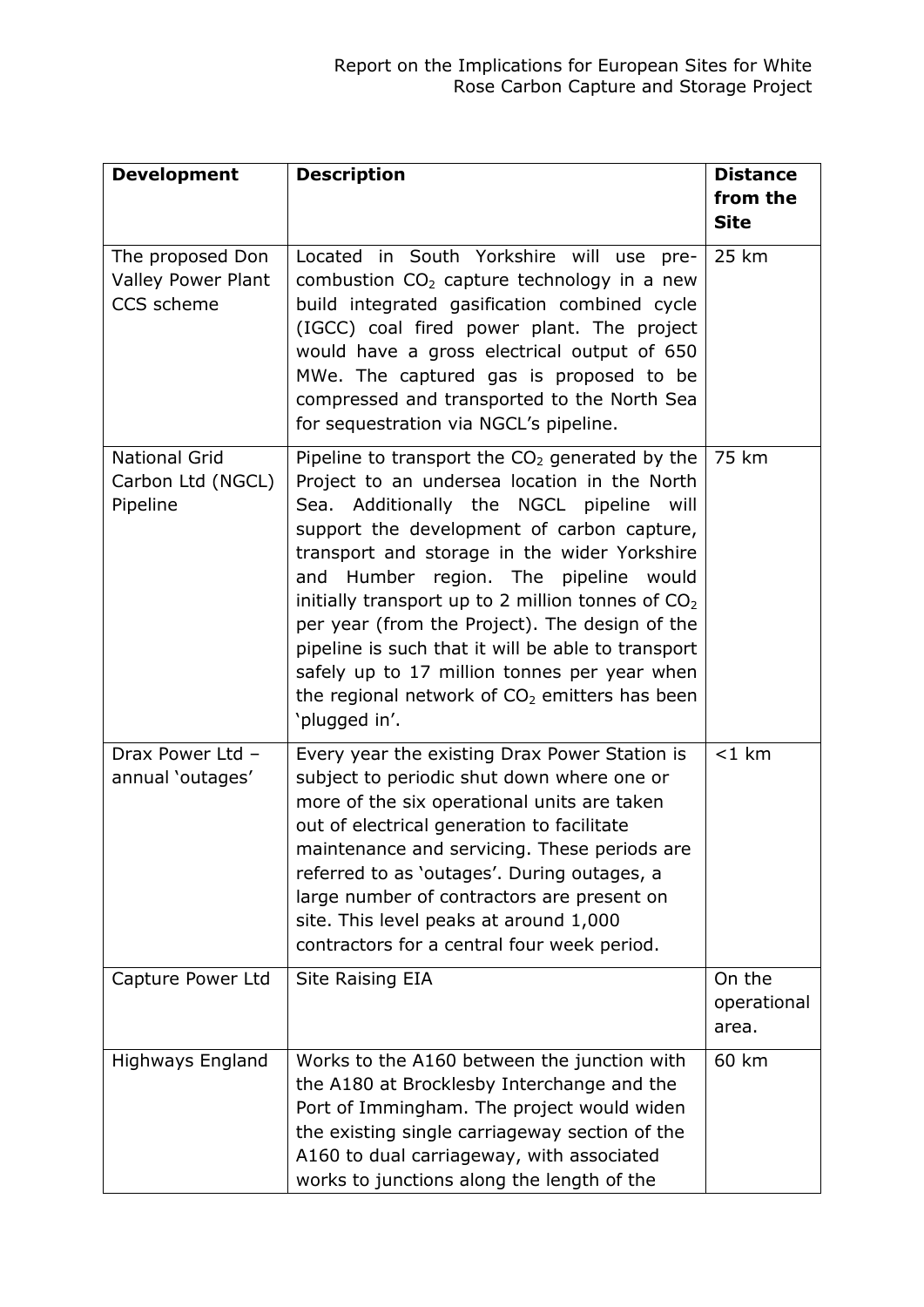|                                                                                           | route.                                                                                                                                                                                                                                    |         |
|-------------------------------------------------------------------------------------------|-------------------------------------------------------------------------------------------------------------------------------------------------------------------------------------------------------------------------------------------|---------|
| <b>Multifuel Energy</b><br>Ltd - Ferrybridge<br>Multifuel 2 (FM2)<br><b>Power Station</b> | Proposed multifuel generating station with a<br>capacity of up to 90 MWe Gross, primarily<br>through waste derived fuel from various<br>sources of processed municipal solid waste,<br>commercial and industrial waste and waste<br>wood. | 23 km   |
| Knottingley Power<br>Project                                                              | A 1500 MWe Combined Cycle Gas Turbine<br>(CCGT) power station and associated<br>infrastructure.                                                                                                                                           | 20 km   |
| Southmoor Energy<br>Centre at<br>Kellingley                                               | 280k tonnes per annum; 28 MWe Energy from<br>Waste (Efw) merchant facility. Not linked to<br>any specific pre-identified waste management<br>contracts. As such, it is likely to primarily<br>accept commercial and industrial waste.     | 15 km   |
| Thorpe Marsh Gas<br>Pipelines                                                             | Gas pipeline of approximately 18 km from an<br>offtake approximately 1.5 km west of<br>Camblesforth to the Thorpe Marsh CCGT<br>Power Station site.                                                                                       | 2 km    |
| Various onshore<br>windfarms                                                              | Multiple onshore windfarms within 15 km of<br><b>Drax</b>                                                                                                                                                                                 | Various |
| <b>Precision Diesel</b><br>Enterprises,<br>Sherburn.                                      | Eight diesel generators (combined output<br>circa 48 MWe) housed within a single pre-<br>fabricated steel building as well as an<br>associated infrastructure for water coolers,<br>diesel storage tanks and underground cabling.         | 15 km   |
| Pollington Airfield<br><b>Biomass Project</b>                                             | The 53MWe power station at the former RAF<br>airfield at Pollington will be fuelled by 360,000<br>tonnes of waste wood per annum. This<br>feedstock will be delivered to the site via the<br>Aire and Calder Navigation Canal.            | 11 km   |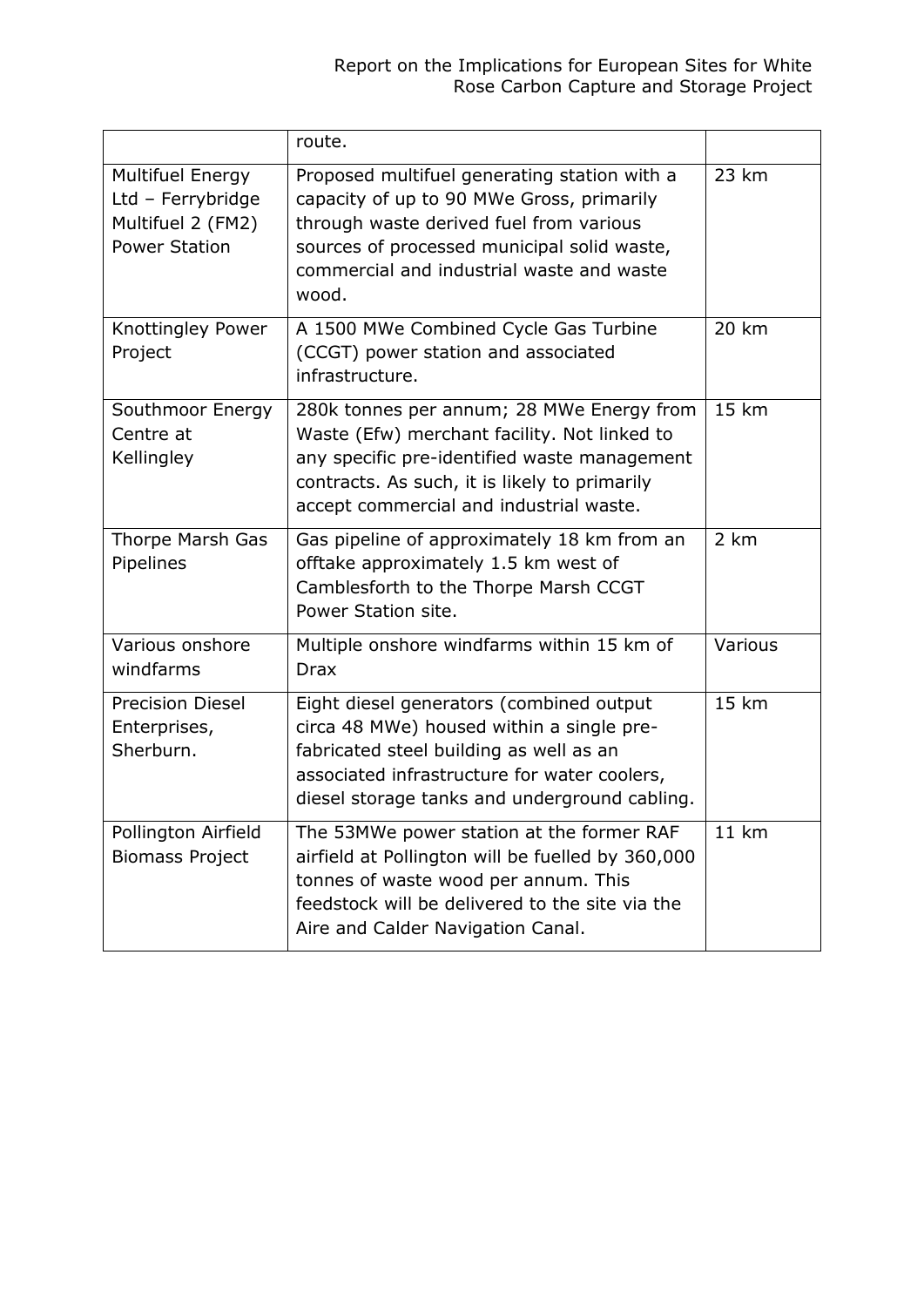# **ANNEX 3: STAGE 1 MATRICES: SCREENING FOR LIKELY SIGNIFICANT EFFECTS**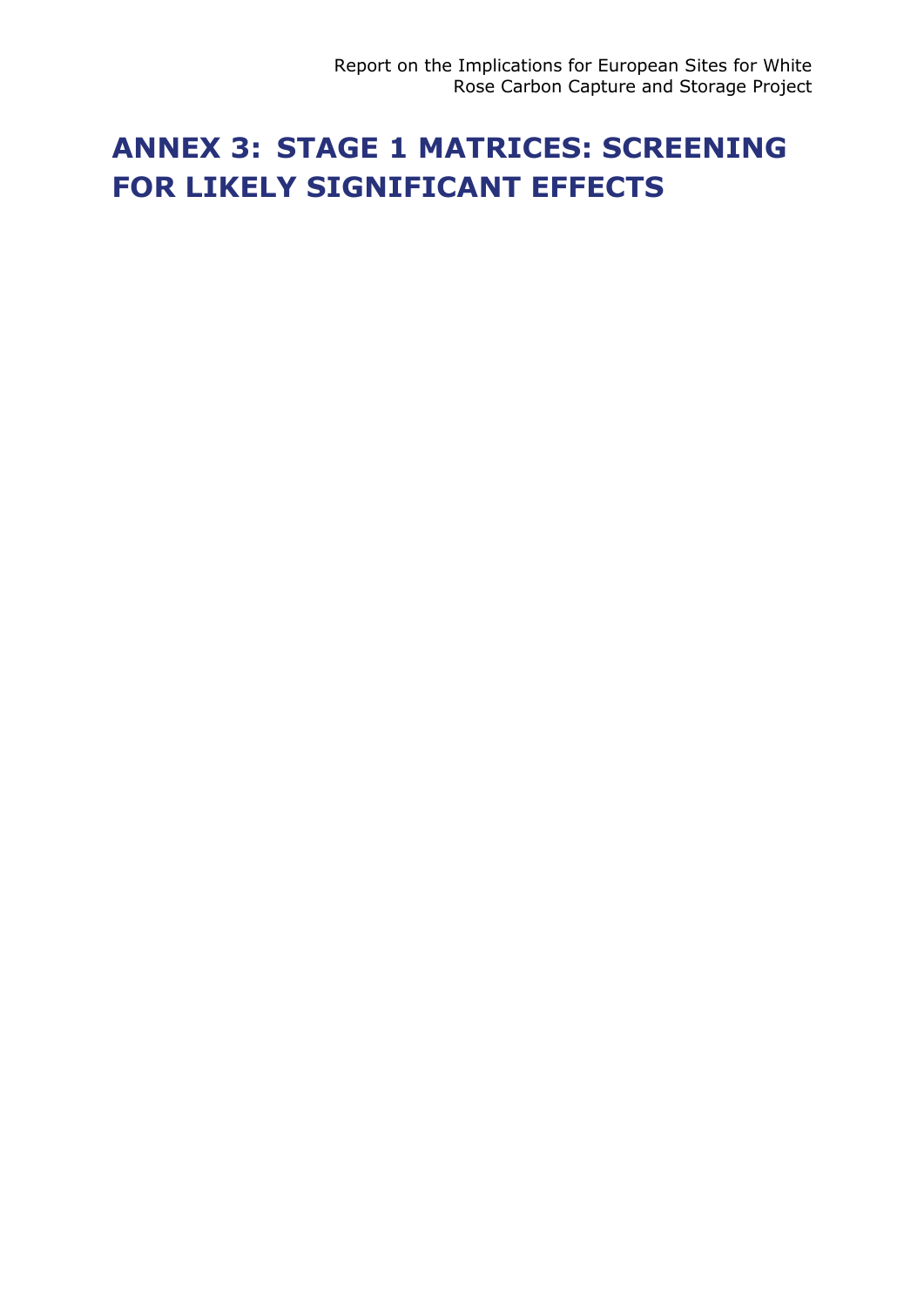# **Stage 1 Matrices: Screening for Likely Significant Effect**

This annex of the RIES identifies the European sites and features for which the Applicant's conclusions were disputed by Interested Parties. Therefore, revised screening matrices have been produced by the Planning Inspectorate

#### **Key to Matrices:**

- $\checkmark$  Likely significant effect cannot be excluded
- Likely significant effect can be excluded
- C construction
- O operation
- D decommissioning

Information supporting the conclusions is detailed in footnotes for each table with reference to relevant supporting documentation.

Where an impact is not considered relevant for a feature of a European Site the cell in the matrix is formatted as follows:

n/a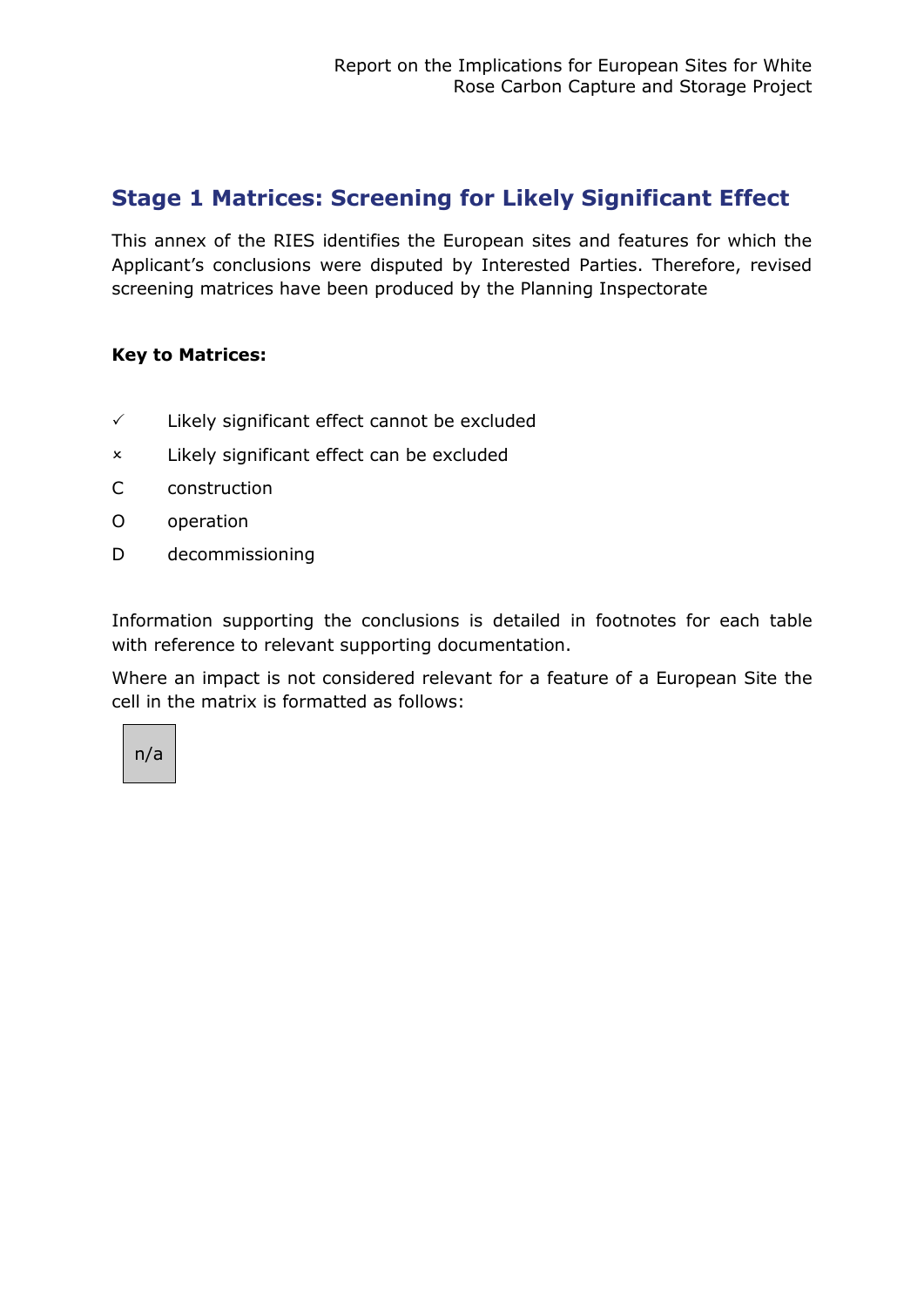#### **Stage 1 Matrix 1: River Derwent SAC**

Site Code: UK0030253

Distance to project: 0.66 km NE

| <b>European site</b>                                                                                                                        |                   |                        |                |     |                                      |                | <b>Likely Effects of NSIP</b> |                                     |                |            |             |            |                       |                           |                |
|---------------------------------------------------------------------------------------------------------------------------------------------|-------------------|------------------------|----------------|-----|--------------------------------------|----------------|-------------------------------|-------------------------------------|----------------|------------|-------------|------------|-----------------------|---------------------------|----------------|
|                                                                                                                                             | mode)             | <b>Emissions (Oxy-</b> |                |     | <b>Emissions (Air-</b><br>mode 100%) |                |                               | <b>Emissions (Air-</b><br>mode 56%) |                |            | Jetty Works |            |                       | In-combination<br>effects |                |
| Stage of<br>Development                                                                                                                     | $\mathcal{C}_{0}$ | O                      | D              | C   | O                                    | D              | $\mathcal{C}$                 | O                                   | D              | C          | O           | D          | $\mathcal{C}_{0}^{2}$ | O                         | D              |
| Water courses of<br>plain to montane<br>levels with the<br>Ranunculion<br>fluitantis and<br>Callitricho-<br><b>Batrachion</b><br>vegetation | n/a               | $x_{a}$                | x <sub>b</sub> | n/a | $\checkmark$ c,<br>m                 | x <sub>b</sub> | n/a                           | $x_n$                               | x <sub>b</sub> | $\times d$ | $\times d$  | $\times d$ | $\times d$            | xe                        | x <sub>b</sub> |
| River lamprey<br>Lampetra fluviatilis                                                                                                       | n/a               | x <sub>a</sub>         | x <sub>b</sub> | n/a | x f                                  | x <sub>b</sub> | n/a                           | x f                                 | x <sub>b</sub> | xg         | xg          | xq         | xg                    | xe                        | x <sub>b</sub> |
| Sea lamprey<br>Petromyzon<br>marinus                                                                                                        | n/a               | $x_{a}$                | x <sub>b</sub> | n/a | $\times f$                           | x <sub>b</sub> | n/a                           | $\times f$                          | x <sub>b</sub> | $x_{g}$    | $x_{g}$     | $x_{g}$    | xg                    | xe                        | x <sub>b</sub> |
| <b>Bullhead Cottus</b><br>gobio                                                                                                             | n/a               | $\times a$             | x <sub>b</sub> | n/a | $\times f$                           | x <sub>b</sub> | n/a                           | x f                                 | x <sub>b</sub> | xg         | xg          | xg         | xg                    | xe                        | x <sub>b</sub> |
| Otter Lutra lutra                                                                                                                           | n/a               | x <sub>a</sub>         | x <sub>b</sub> | n/a | $\times f$                           | $\times b$     | n/a                           | $\times f$                          | $\times b$     | $\times g$ | $\times g$  | xg         | $\times g$            | xe                        | x <sub>b</sub> |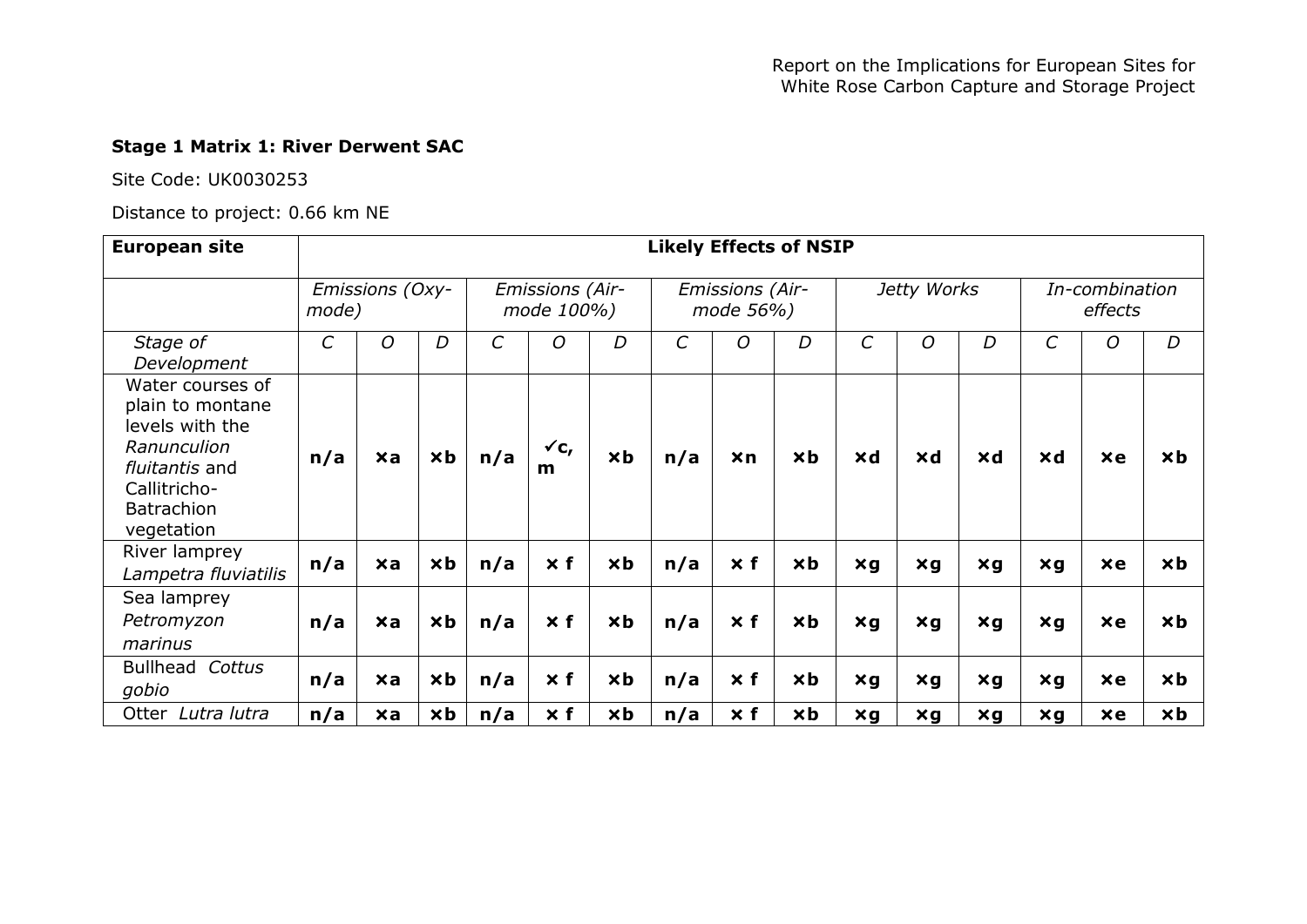- **a.** Project operating in oxy-mode will not result in release of significant pollutants to atmosphere, no impact on this receptor/feature predicted – *Paragraph 4.4.21*.
- **b.** Decommissioning of power station will not result in release of significant pollutants to atmosphere, no impact on this receptor/feature predicted – *Paragraph 4.1.3*.
- **c.** SO<sub>2</sub> emissions identified as an unacceptable impact during three year commissioning (up to) operation in Air-mode for 100% of time - *Paragraph 4.4.24*.
- **d.** Ecological receptor is predominantly located upstream of site of proposed jetty works (on River Ouse) and will not be affected by, or sensitive to the works - *Paragraph 4.1.1*.
- **e.** No projects with potential in-combination effects identified within the air quality in-combination effects study area as set out in - *Paragraph 4.5.5*.
- **f.** Not sensitive to air pollutants in the concentrations expected by the applicant's model *Paragraph 4.4.4*.
- **g.** Offloading facility works associated with jetty use will be terrestrial, short term during construction only and reversible and it is unlikely these would have significant adverse effects on mobile qualifying features downstream of the SAC. Berthing / unloading will be onto an existing structure already used for this purpose and will represent an insignificant increase in background river traffic volumes given existing freight and recreational use and will not represent a significant change in existing levels of disturbance – *Paragraph 4.3.3.*
- **m.** SO<sub>2</sub> process contribution exceeds 1% of annual mean critical level and 70% of PEC during 3 years of commissioning at 100% air mode, therefore taken forward to Stage 2 AA – *Paragraph 4.4.43*.
- **n.** No unacceptable impacts on this feature identified in air quality modelling *Paragraph 4.4.4*.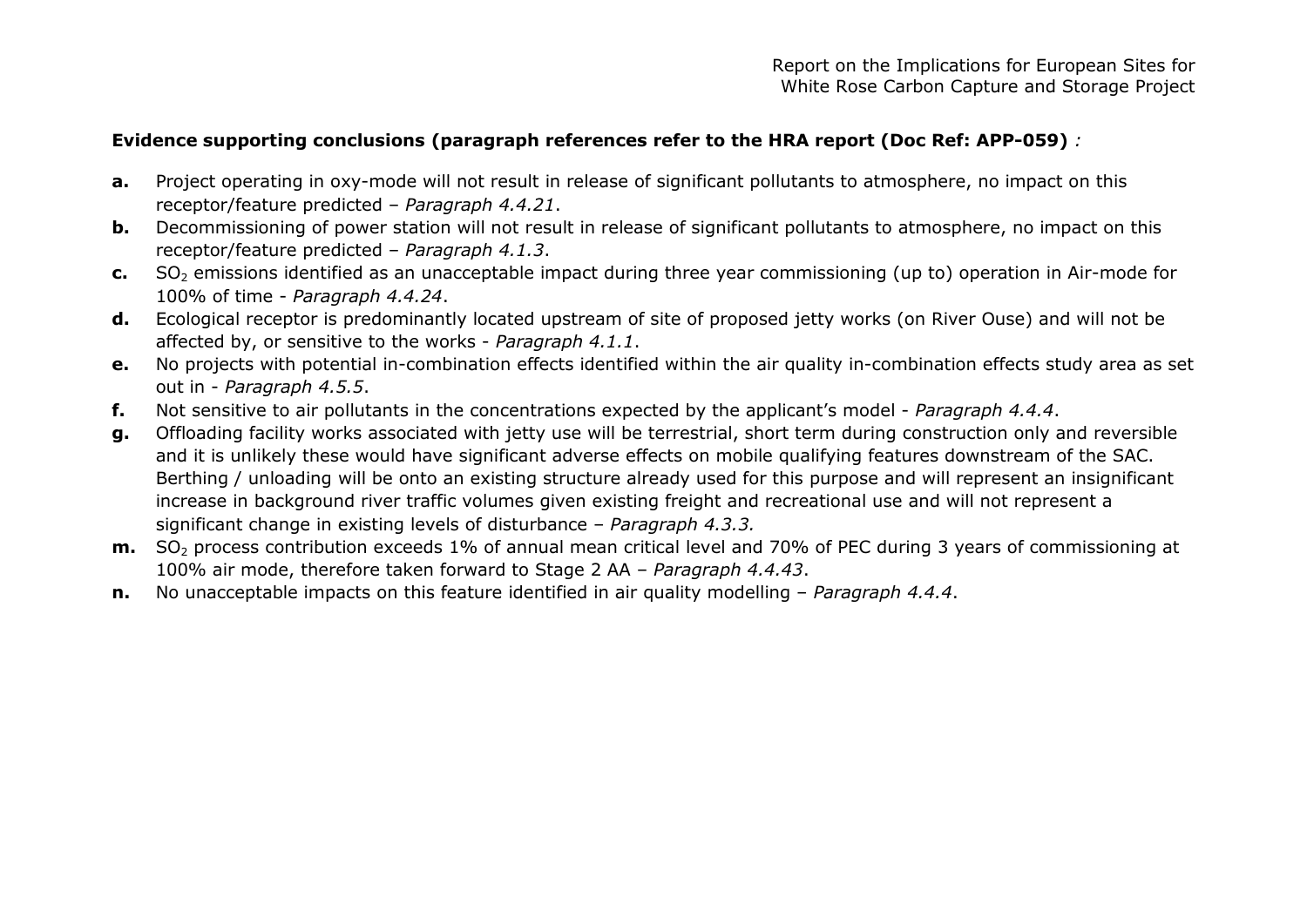#### **Stage 1 Matrix 2: Lower Derwent Valley SAC**

Site Code: UK0012844

Distance to project: 4.86 km NE

| <b>European site</b><br>features                                                   |     |                                 |                |     |                                      |                | <b>Likely Effects of NSIP</b> |                                     |                |                |                |                |                         |                           |                |
|------------------------------------------------------------------------------------|-----|---------------------------------|----------------|-----|--------------------------------------|----------------|-------------------------------|-------------------------------------|----------------|----------------|----------------|----------------|-------------------------|---------------------------|----------------|
|                                                                                    |     | <b>Emissions (Oxy-</b><br>mode) |                |     | <b>Emissions (Air-</b><br>mode 100%) |                |                               | <b>Emissions (Air-</b><br>mode 56%) |                |                | Jetty Works    |                |                         | In-combination<br>effects |                |
| Stage of<br>Development                                                            |     | O                               | D              |     | O                                    | D              |                               | O                                   | D              |                | O              | D              |                         | O                         | D              |
| Lowland hay<br>meadows<br>(Alopecurus<br>pratensis,<br>Sanguisorba<br>officinalis) | n/a | x <sub>a</sub>                  | x <sub>b</sub> | n/a | $x_{n}$                              | x <sub>b</sub> | n/a                           | x <sub>n</sub>                      | x <sub>b</sub> | x <sub>h</sub> | x <sub>h</sub> | x <sub>h</sub> | $\boldsymbol{\times}$ i | xe                        | x <sub>b</sub> |
| Alluvial forests with<br>Alnus glutinosa and<br>Fraxinus excelsior                 | n/a | $x_{a}$                         | x <sub>b</sub> | n/a | $x_n$                                | x <sub>b</sub> | n/a                           | $x_{n}$                             | x <sub>b</sub> | x <sub>h</sub> | x <sub>h</sub> | x <sub>h</sub> | xi                      | xe                        | $\times b$     |
| Otter Lutra lutra                                                                  | n/a | x <sub>a</sub>                  | x <sub>b</sub> | n/a | xf                                   | x <sub>b</sub> | n/a                           | xf                                  | x <sub>b</sub> | x <sub>h</sub> | x <sub>h</sub> | x <sub>h</sub> | $xi$ i                  | xe                        | x <sub>b</sub> |

- **a.** Project operating in oxy-mode will not result in release of significant pollutants to atmosphere, no impact on this receptor/feature predicted - *Paragraph 4.4.21*.
- **b.** Decommissioning of the Project will not result in release of significant pollutants to atmosphere, no impact on this receptor/feature predicted - *Paragraph 4.1.3*.
- **e.** No projects with potential in-combination effects identified within the air quality in-combination effects study area as set out in - *Paragraph 4.5.5*.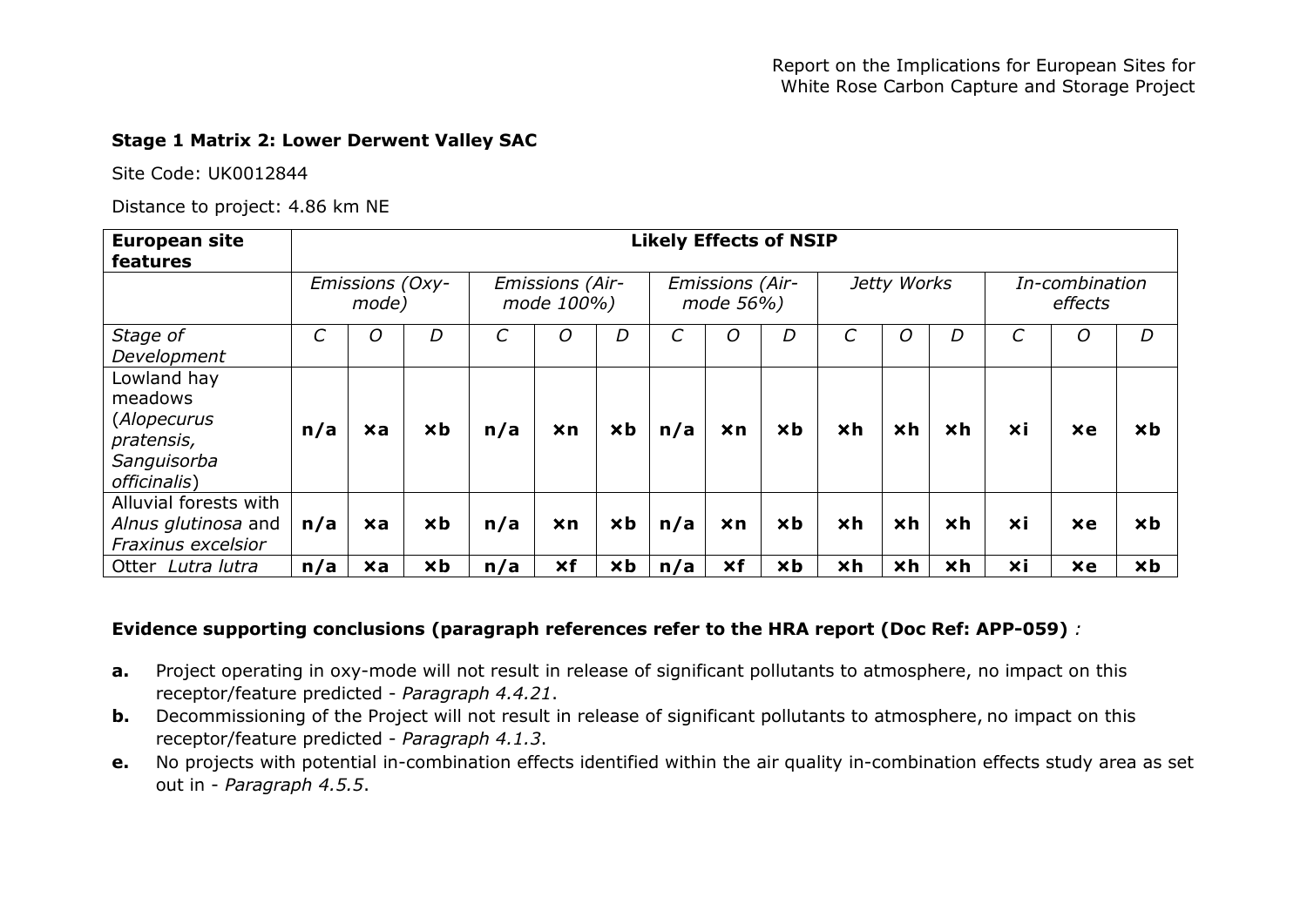- **f.** Not sensitive to air pollutants at the anticipated concentrations as modelled by the applicant- *Paragraph 4.4.4*.
- **g.** Offloading facility works associated with jetty use will be terrestrial, short term during construction only and reversible and it is unlikely these would have significant adverse effects on mobile qualifying features downstream of the SAC limit. Berthing / unloading will be onto an existing structure already used for this purpose and will represent an insignificant increase in background river traffic volumes given existing freight and recreational use and will not represent a significant change in existing levels of disturbance – *Paragraph 4.3.3.*
- **h.** European site and its features will not be affected by jetty works *Paragraph 4.1.1*.
- **i.** No direct impacts from the Project and therefore no potential for in-combination effects *Paragraph 4.1.3*.
- **n.** No unacceptable impacts on these features identified in air quality modelling *Paragraph 4.4.4*.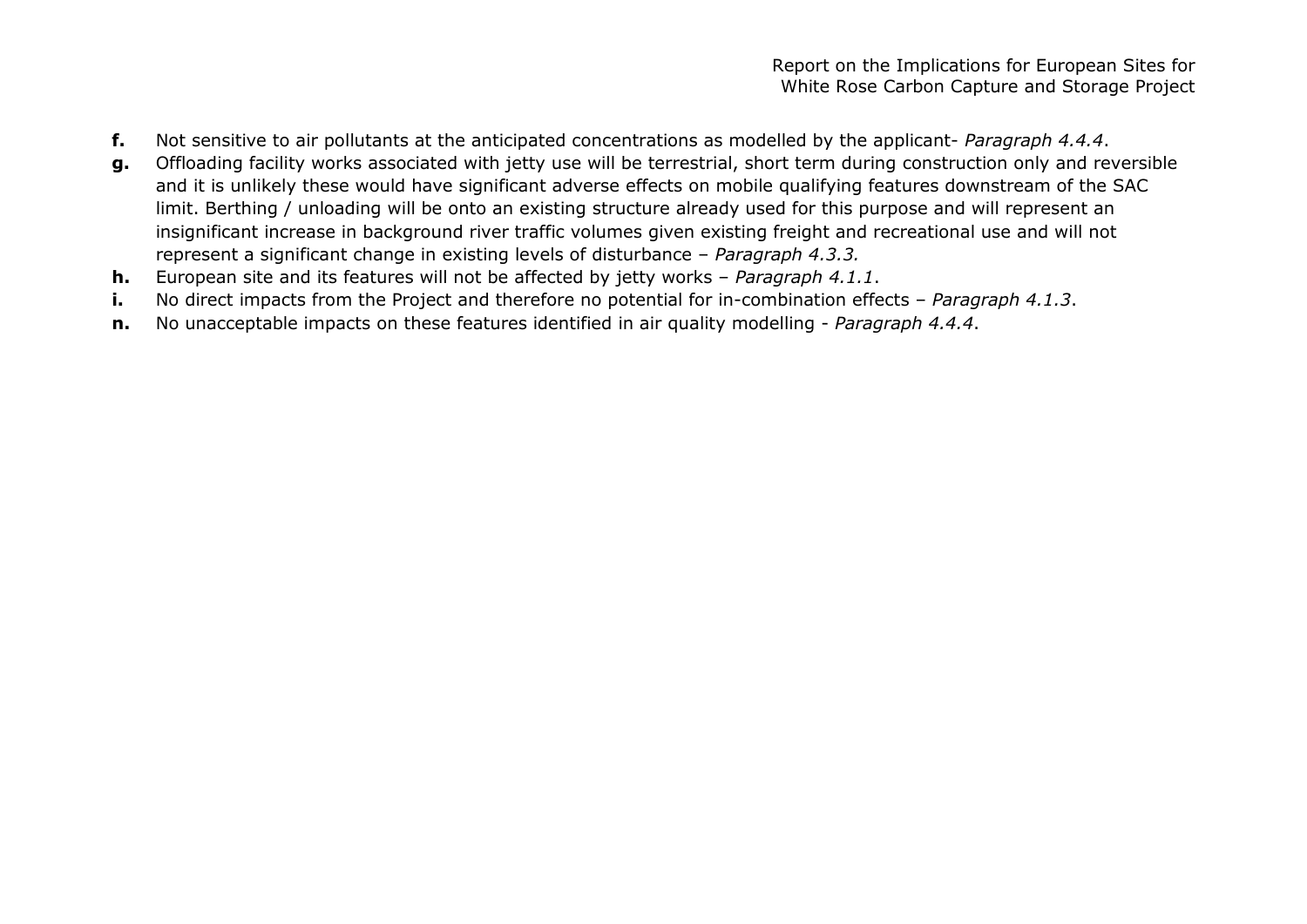#### **Stage 1 Matrix 3: Lower Derwent Valley Ramsar**

Site Code: UK11037

Distance to project: 4.87 km NE

| <b>European site</b><br>features                                                                                 |               |                                 |                |               |                                      |                | <b>Likely Effects of NSIP</b> |                                     |                |                |                |                |               |                                 |                                          |
|------------------------------------------------------------------------------------------------------------------|---------------|---------------------------------|----------------|---------------|--------------------------------------|----------------|-------------------------------|-------------------------------------|----------------|----------------|----------------|----------------|---------------|---------------------------------|------------------------------------------|
|                                                                                                                  |               | <b>Emissions (Oxy-</b><br>mode) |                |               | <b>Emissions (Air-</b><br>mode 100%) |                |                               | <b>Emissions (Air-</b><br>mode 56%) |                |                | Jetty Works    |                |               | $In-$<br>combination<br>effects |                                          |
| Stage of Development                                                                                             | $\mathcal{C}$ | $\overline{O}$                  | D              | $\mathcal{C}$ | O                                    | D              | С                             | O                                   | D              | C              | O              | D              | $\mathcal{C}$ | O                               | D                                        |
| Ramsar Criterion 1 -<br>traditionally managed<br>species-rich alluvial<br>flood meadow habitat                   | n/a           | $x_{a}$                         | x <sub>b</sub> | n/a           | $x_n$                                | x <sub>b</sub> | n/a                           | $x_{n}$                             | x <sub>b</sub> | x <sub>h</sub> | x <sub>h</sub> | x <sub>h</sub> | xi            | xe                              | $\boldsymbol{\mathsf{x}}$<br>$\mathbf b$ |
| Ramsar Criterion 2 -<br>assemblage of wetland<br>invertebrates                                                   | n/a           | $\times a$                      | x <sub>b</sub> | n/a           | xf                                   | x <sub>b</sub> | n/a                           | xf                                  | x <sub>b</sub> | x <sub>h</sub> | x <sub>h</sub> | x <sub>h</sub> | xi            | xe                              | $\boldsymbol{\mathsf{x}}$<br>$\mathbf b$ |
| Ramsar Criterion 4 -<br>passage birds in spring<br>- Ruff, Calidris pugnax<br>and Whimbrel,<br>Numenius phaeopus | n/a           | x <sub>a</sub>                  | x <sub>b</sub> | n/a           | xf                                   | x <sub>b</sub> | n/a                           | xf                                  | x <sub>b</sub> | x <sub>h</sub> | x <sub>h</sub> | x <sub>h</sub> | ×i            | xe                              | $\boldsymbol{\mathsf{x}}$<br>b           |
| Ramsar Criterion 5 -<br>Species with peak<br>counts in winter:<br>31942 waterfowl                                | n/a           | x <sub>a</sub>                  | x <sub>b</sub> | n/a           | xf                                   | x <sub>b</sub> | n/a                           | xf                                  | $\times b$     | x <sub>h</sub> | x <sub>h</sub> | x <sub>h</sub> | ×i            | xe                              | $\boldsymbol{\mathsf{x}}$<br>b           |
| Ramsar Criterion 6 -<br>Species with peak<br>counts in winter -                                                  | n/a           | $x_{a}$                         | x <sub>b</sub> | n/a           | xf                                   | x <sub>b</sub> | n/a                           | xf                                  | $\times b$     | $\times h$     | x <sub>h</sub> | x <sub>h</sub> | xi            | xe                              | $\boldsymbol{\mathsf{x}}$<br>b           |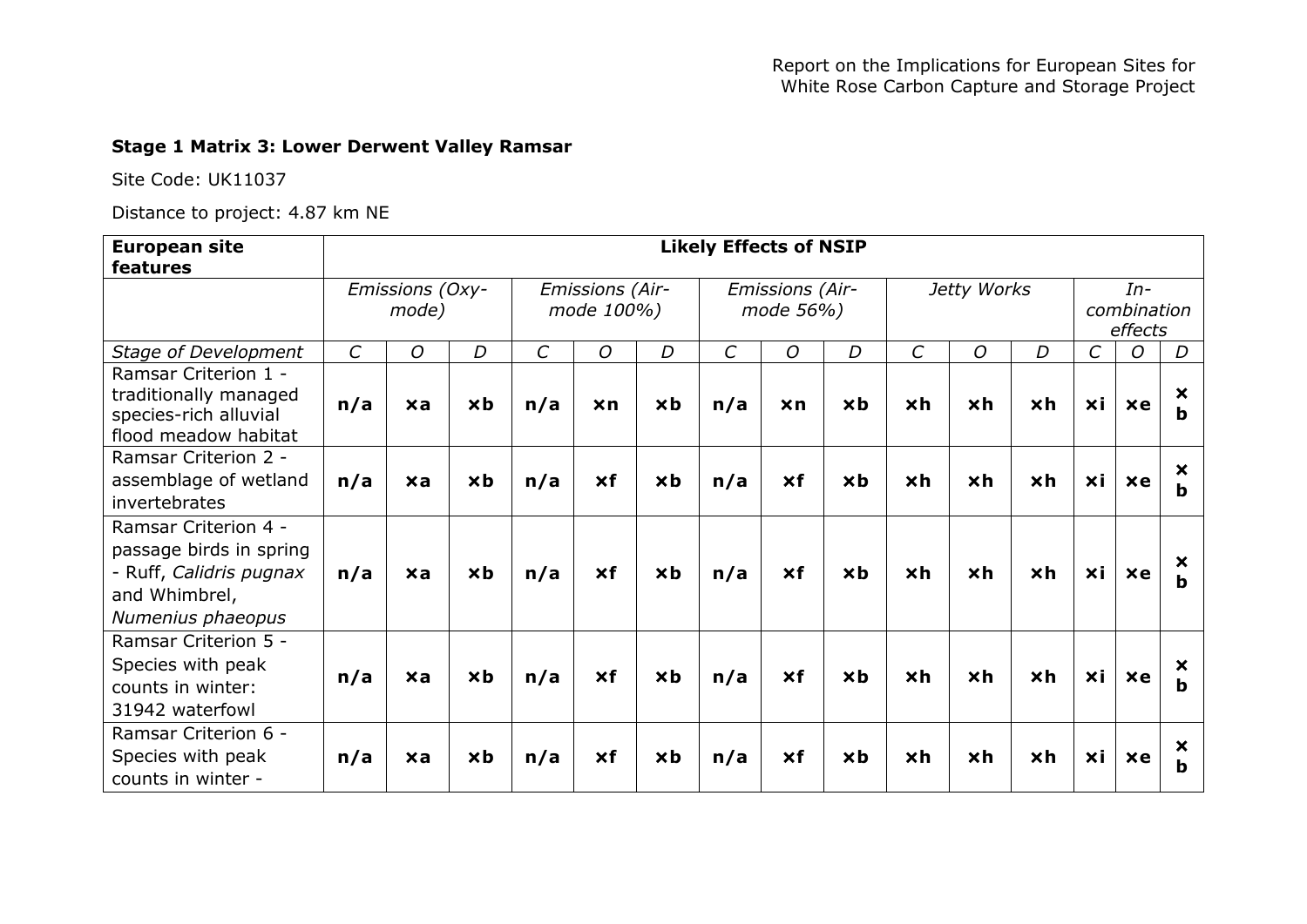| Eurasian wigeon, Anas |  |  |  |  |  |  |  |  |
|-----------------------|--|--|--|--|--|--|--|--|
| Penelope and Eurasian |  |  |  |  |  |  |  |  |
| teal , Anas crecca    |  |  |  |  |  |  |  |  |

- **a.** Project operating in oxy-mode will not result in release of significant pollutants to atmosphere, no impact on this receptor/feature predicted - *Paragraph 4.4.21*.
- **b.** Decommissioning of the Project will not result in release of significant pollutants to atmosphere, no impact on this receptor/feature predicted - *Paragraph 4.1.3*.
- **e.** No projects with potential in-combination effects identified within the air quality in-combination effects study area as set out in - *Paragraph 4.5.5*.
- **f.** Not sensitive to air pollutants at the anticipated concentrations as modelled by the applicant *Paragraph 4.4.4*.
- **h.** European site and its features will not be affected by jetty works *Paragraph 4.1.1*.
- **i.** No direct impacts from the Project and therefore no potential for in-combination effects *Paragraph 4.1.3*.
- **n.** No unacceptable impacts on these features identified in air quality modelling *Paragraph 4.4.4*.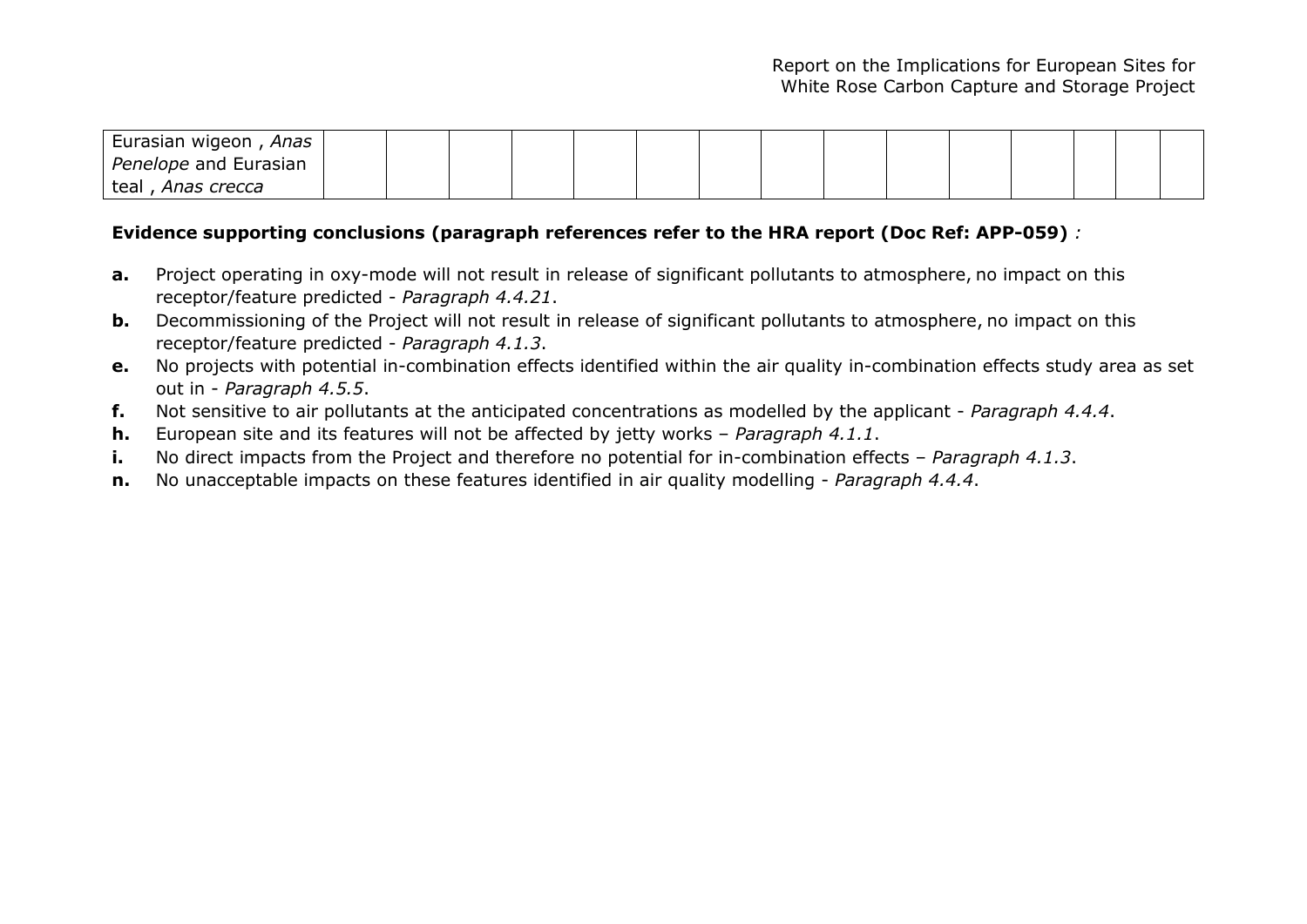#### **Stage 1 Matrix 4: Humber Estuary SAC**

Site Code: UK0030170

Distance to project: 6.13 km E

| <b>European site</b><br>features                                        |               | <b>Likely Effects of NSIP</b><br>Emissions (Oxy-mode)<br><b>Emissions (Air-</b><br><b>Emissions (Air-</b> |                |               |                |                |               |           |                |                |                |                |    |                                 |                                |
|-------------------------------------------------------------------------|---------------|-----------------------------------------------------------------------------------------------------------|----------------|---------------|----------------|----------------|---------------|-----------|----------------|----------------|----------------|----------------|----|---------------------------------|--------------------------------|
|                                                                         |               |                                                                                                           |                |               | mode 100%)     |                |               | mode 56%) |                |                | Jetty Works    |                |    | $In-$<br>combination<br>effects |                                |
| Stage of<br>Development                                                 | $\mathcal{C}$ | O                                                                                                         | D              | $\mathcal{C}$ | $\overline{O}$ | D              | $\mathcal{C}$ | O         | D              | C              | $\overline{O}$ | D              | C  | $\overline{O}$                  | D                              |
| <b>Estuaries</b>                                                        | n/a           | $x_{a}$                                                                                                   | x <sub>b</sub> | n/a           | $x_n$          | x <sub>b</sub> | n/a           | $x_n$     | x <sub>b</sub> | x <sub>h</sub> | x <sub>h</sub> | x <sub>h</sub> | xi | xe                              | $\boldsymbol{\mathsf{x}}$<br>b |
| Mudflats and<br>sandflats not<br>covered by<br>seawater at low<br>tide  | n/a           | $x_{a}$                                                                                                   | x <sub>b</sub> | n/a           | $x_n$          | x <sub>b</sub> | n/a           | $x_n$     | $\times b$     | x <sub>h</sub> | x <sub>h</sub> | x <sub>h</sub> | xi | xe                              | $\boldsymbol{\mathsf{x}}$<br>b |
| Sandbanks which<br>are slightly<br>covered by sea<br>water all the time | n/a           | x <sub>a</sub>                                                                                            | x <sub>b</sub> | n/a           | $x_n$          | x <sub>b</sub> | n/a           | $x_n$     | x <sub>b</sub> | x <sub>h</sub> | x <sub>h</sub> | x <sub>h</sub> | xi | xe                              | $\boldsymbol{\mathsf{x}}$<br>b |
| Coastal lagoons<br>$\ast$<br>Priority feature                           | n/a           | x <sub>a</sub>                                                                                            | x <sub>b</sub> | n/a           | $x_n$          | x <sub>b</sub> | n/a           | $x_n$     | x <sub>b</sub> | x <sub>h</sub> | x <sub>h</sub> | x <sub>h</sub> | xi | xe                              | $\boldsymbol{\mathsf{x}}$<br>b |
| Salicornia and<br>other annuals<br>colonizing mud<br>and sand           | n/a           | x <sub>a</sub>                                                                                            | x <sub>b</sub> | n/a           | $x_n$          | x <sub>b</sub> | n/a           | $x_n$     | x <sub>b</sub> | x <sub>h</sub> | x <sub>h</sub> | x <sub>h</sub> | xi | xe                              | $\bm{\times}$<br>b             |
| Atlantic salt                                                           | n/a           | $x_{a}$                                                                                                   | x <sub>b</sub> | n/a           | $x_n$          | $\times b$     | n/a           | $x_{n}$   | $\times b$     | x <sub>h</sub> | x <sub>h</sub> | x <sub>h</sub> | xi | xe                              | $\boldsymbol{\mathsf{x}}$      |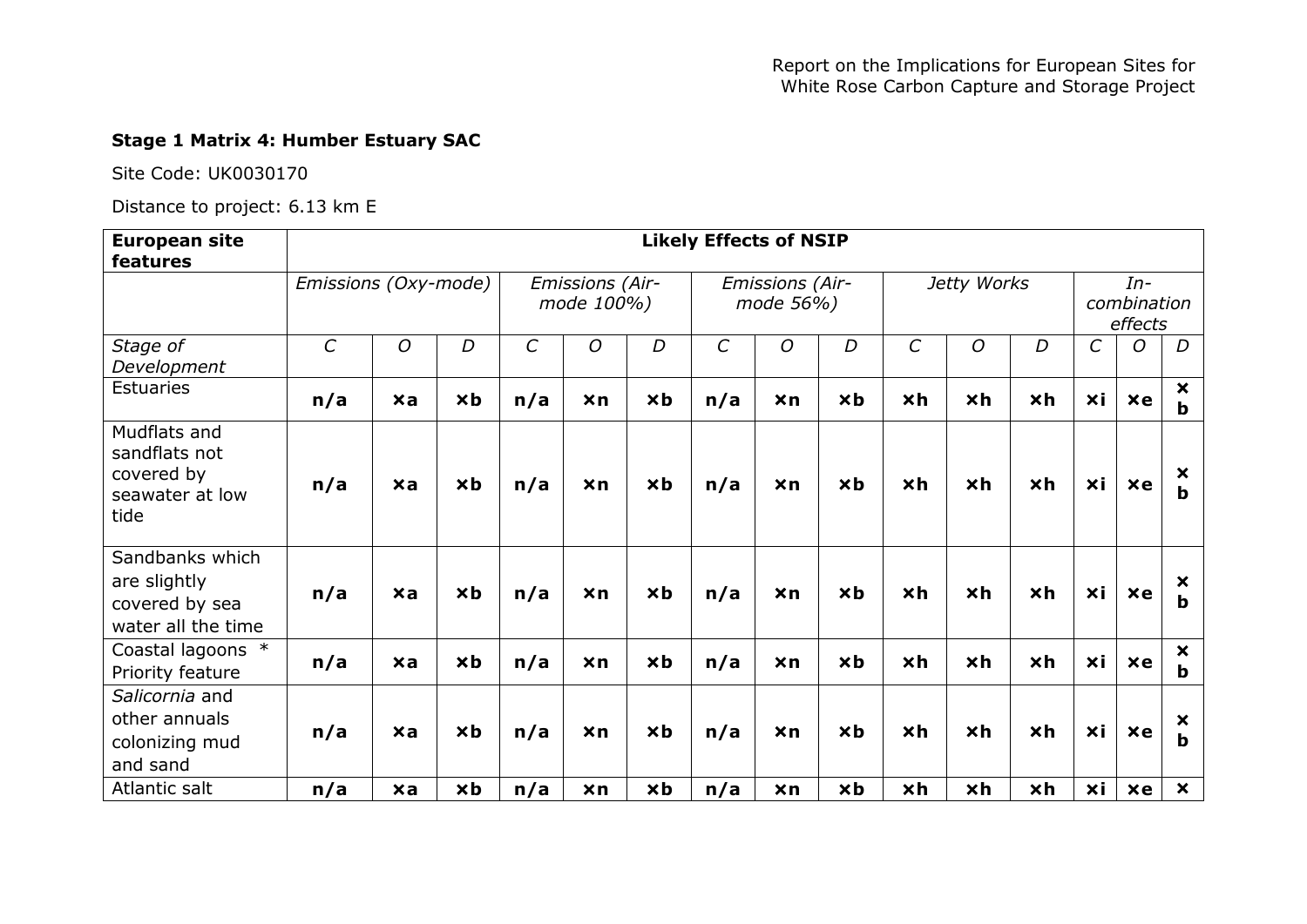#### Report on the Implications for European Sites for White Rose Carbon Capture and Storage Project

| meadows (Glauco-     |     |                |                |     |         |                |     |         |                |                |                |                |    |    | $\mathbf b$               |
|----------------------|-----|----------------|----------------|-----|---------|----------------|-----|---------|----------------|----------------|----------------|----------------|----|----|---------------------------|
| Puccinellietalia     |     |                |                |     |         |                |     |         |                |                |                |                |    |    |                           |
| maritimae)           |     |                |                |     |         |                |     |         |                |                |                |                |    |    |                           |
| Embryonic shifting   | n/a | $x_{a}$        | $\times b$     | n/a | $x_n$   | x <sub>b</sub> | n/a | $x_n$   | x <sub>b</sub> | x <sub>h</sub> | x <sub>h</sub> | x <sub>h</sub> | xi | xe | $\boldsymbol{\mathsf{x}}$ |
| dunes                |     |                |                |     |         |                |     |         |                |                |                |                |    |    | $\mathbf b$               |
| "Shifting dunes      |     |                |                |     |         |                |     |         |                |                |                |                |    |    |                           |
| along the shoreline  |     |                |                |     |         |                |     |         |                |                |                |                |    |    | $\bm{x}$                  |
| with Ammophila       | n/a | x <sub>a</sub> | $\times b$     | n/a | $x_{n}$ | x <sub>b</sub> | n/a | $x_{n}$ | x <sub>b</sub> | x <sub>h</sub> | x <sub>h</sub> | x <sub>h</sub> | xi | xe | b                         |
| arenaria (""white    |     |                |                |     |         |                |     |         |                |                |                |                |    |    |                           |
| dunes"")"            |     |                |                |     |         |                |     |         |                |                |                |                |    |    |                           |
| "Fixed coastal       |     |                |                |     |         |                |     |         |                |                |                |                |    |    |                           |
| dunes with           |     |                |                |     |         |                |     |         |                |                |                |                |    |    |                           |
| herbaceous           | n/a | $x_{a}$        | x <sub>b</sub> | n/a | $x_{j}$ | x <sub>b</sub> | n/a | $x_{j}$ | x <sub>b</sub> | x <sub>h</sub> | x <sub>h</sub> | x <sub>h</sub> | xi | xe | $\bm{x}$                  |
| vegetation (""grey   |     |                |                |     |         |                |     |         |                |                |                |                |    |    | b                         |
| dunes"")" *          |     |                |                |     |         |                |     |         |                |                |                |                |    |    |                           |
| Priority feature     |     |                |                |     |         |                |     |         |                |                |                |                |    |    |                           |
| Dunes with           |     |                |                |     |         |                |     |         |                |                |                |                |    |    | $\boldsymbol{\mathsf{x}}$ |
| Hippophae            | n/a | $x_{a}$        | x <sub>b</sub> | n/a | $x_{j}$ | x <sub>b</sub> | n/a | $x_{j}$ | x <sub>b</sub> | x <sub>h</sub> | x <sub>h</sub> | x <sub>h</sub> | xi | xe | b                         |
| rhamnoides           |     |                |                |     |         |                |     |         |                |                |                |                |    |    |                           |
| Sea lamprey          |     |                |                |     |         |                |     |         |                |                |                |                |    |    | $\boldsymbol{\mathsf{x}}$ |
| Petromyzon           | n/a | $x_{a}$        | x <sub>b</sub> | n/a | xf      | x <sub>b</sub> | n/a | xf      | x <sub>b</sub> | x <sub>h</sub> | x <sub>h</sub> | x <sub>h</sub> | xi | xe | b                         |
| marinus              |     |                |                |     |         |                |     |         |                |                |                |                |    |    |                           |
| River lamprey        | n/a | $x_{a}$        | $\times b$     | n/a | xf      | x <sub>b</sub> | n/a | xf      | x <sub>b</sub> | x <sub>h</sub> | x <sub>h</sub> | x <sub>h</sub> | xi | xe | $\boldsymbol{\mathsf{x}}$ |
| Lampetra fluviatilis |     |                |                |     |         |                |     |         |                |                |                |                |    |    | b                         |
| Grey seal            | n/a | x <sub>a</sub> | x <sub>b</sub> | n/a | xf      | x <sub>b</sub> | n/a | xf      | x <sub>b</sub> | x <sub>h</sub> | x <sub>h</sub> | x <sub>h</sub> | xi | xe | $\boldsymbol{\mathsf{x}}$ |
| Halichoerus grypus   |     |                |                |     |         |                |     |         |                |                |                |                |    |    | b                         |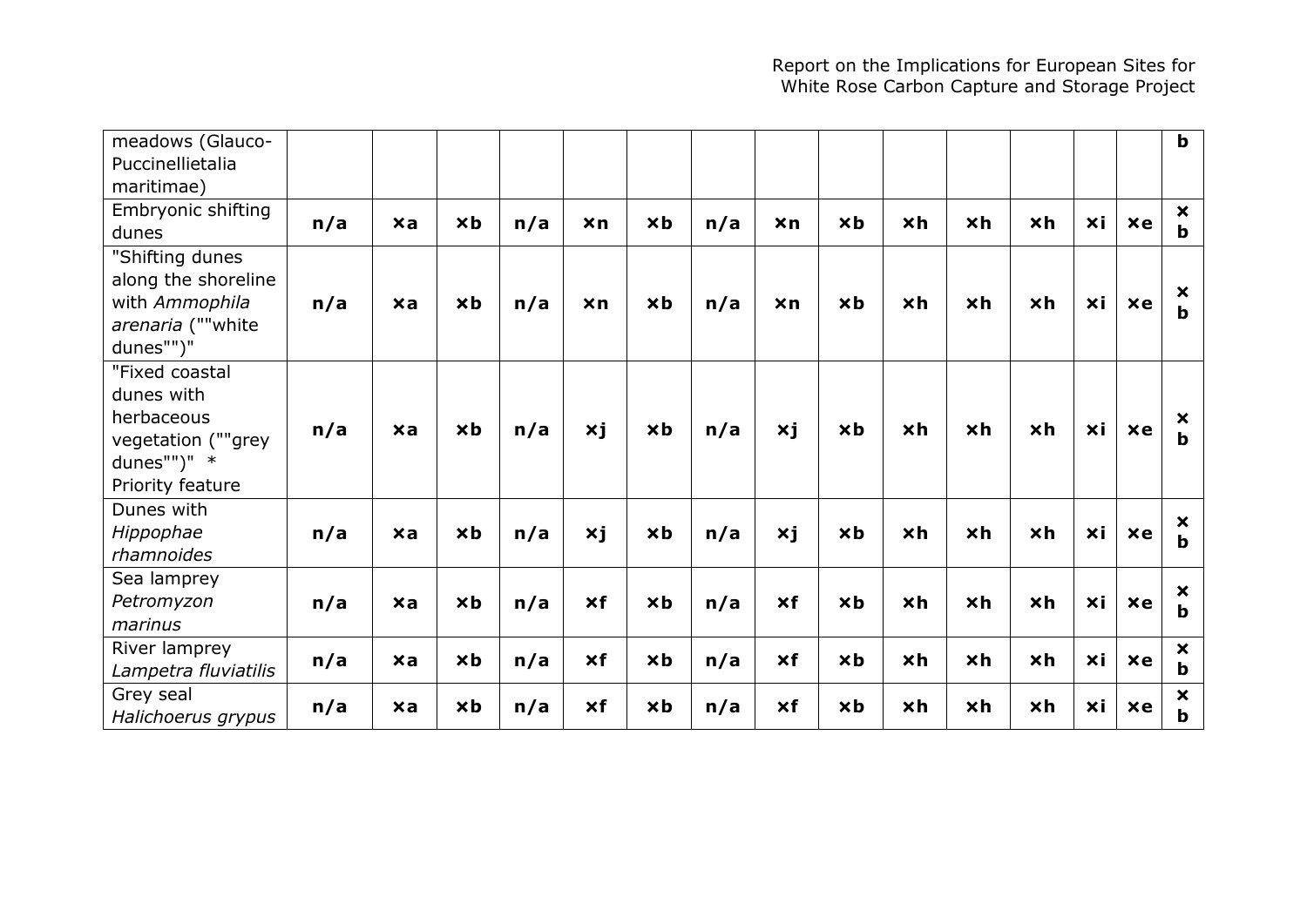- **a.** Project operating in oxy-mode will not result in release of significant pollutants to atmosphere, no impact on this receptor/feature predicted - *Paragraph 4.4.21*.
- **b.** Decommissioning of the Project will not result in release of significant pollutants to atmosphere, no impact on this receptor/feature predicted - *Paragraph 4.1.3*.
- **e.** No projects with potential in-combination effects identified within the air quality in-combination effects study area as set out in - *Paragraph 4.5.5*.
- **f.** Not sensitive to air pollutants in concentrations modelled- *Paragraph 4.4.4*.
- **h.** European site and its features will not be affected by jetty works *Paragraph 4.1.1*.
- **i.** No direct impacts from the Project and therefore no potential for in-combination effects *Paragraph 4.1.3*.
- **j**. Sensitive features at least 67 km from the Project and therefore no effects predicted *Paragraph 4.4.47*.
- **n.** No unacceptable impacts on these features identified in air quality modelling *Paragraph 4.4.4*.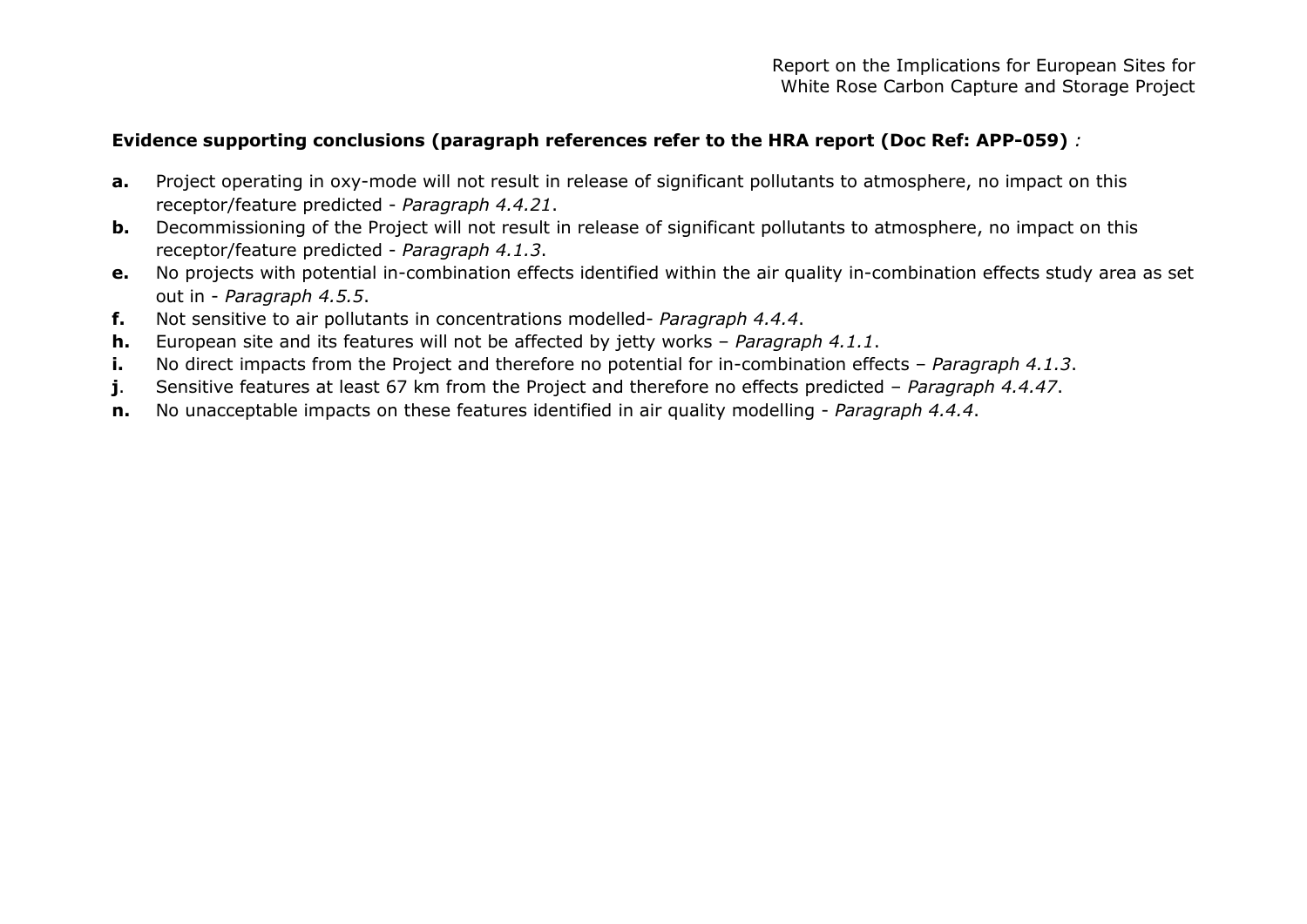#### **Stage 1 Matrix 5: Humber Estuary Ramsar**

Site Code: UK11031

Distance to project: 6.13 km E

| <b>European site</b><br>features                                                                                                            |     | <b>Likely Effects of NSIP</b>   |                |               |                                      |                |     |                                     |                |                |                |                |                       |                                          |                                |
|---------------------------------------------------------------------------------------------------------------------------------------------|-----|---------------------------------|----------------|---------------|--------------------------------------|----------------|-----|-------------------------------------|----------------|----------------|----------------|----------------|-----------------------|------------------------------------------|--------------------------------|
|                                                                                                                                             |     | <b>Emissions (Oxy-</b><br>mode) |                |               | <b>Emissions (Air-</b><br>mode 100%) |                |     | <b>Emissions (Air-</b><br>mode 56%) |                |                | Jetty Works    |                |                       | $In-$<br>combination<br>effects          |                                |
| Stage of<br>Development                                                                                                                     | C   | $\overline{O}$                  | D              | $\mathcal{C}$ | $\overline{O}$                       | D              | C   | O                                   | D              | $\mathcal{C}$  | $\overline{O}$ | D              | $\mathcal{C}_{0}^{2}$ | $\overline{O}$                           | D                              |
| Ramsar Criterion 1 -<br>near-natural estuary<br>with component<br>habitats                                                                  | n/a | $x_{a}$                         | x <sub>b</sub> | n/a           | $xi_{j}$                             | x <sub>b</sub> | n/a | $xi_{j}$                            | x <sub>b</sub> | x <sub>h</sub> | x <sub>h</sub> | x <sub>h</sub> | xi                    | $\boldsymbol{\mathsf{x}}$<br>$\mathbf e$ | $\boldsymbol{\mathsf{x}}$<br>b |
| Ramsar Criterion 3 -<br>breeding colony of<br>grey seals<br>Halichoerus grypus<br>and breeding site for<br>natterjack toad Bufo<br>calamita | n/a | $x_{a}$                         | x <sub>b</sub> | n/a           | xf                                   | x <sub>b</sub> | n/a | xf                                  | x <sub>b</sub> | x <sub>h</sub> | x <sub>h</sub> | x <sub>h</sub> | xi                    | $\boldsymbol{\mathsf{x}}$<br>$\mathbf e$ | $\boldsymbol{\mathsf{x}}$<br>b |
| Ramsar Criterion 5 -<br>assemblage of<br>international<br>importance of<br>153,934 waterfowl                                                | n/a | x <sub>a</sub>                  | x <sub>b</sub> | n/a           | xf                                   | x <sub>b</sub> | n/a | xf                                  | x <sub>b</sub> | x <sub>h</sub> | x <sub>h</sub> | x <sub>h</sub> | xi                    | $\boldsymbol{\mathsf{x}}$<br>e           | $\boldsymbol{\mathsf{x}}$<br>b |
| Ramsar Criterion 6 -<br>species/populations<br>of international                                                                             | n/a | $x_{a}$                         | $\times b$     | n/a           | xf                                   | x <sub>b</sub> | n/a | xf                                  | x <sub>b</sub> | $\times h$     | x <sub>h</sub> | x <sub>h</sub> | xi                    | $\boldsymbol{\mathsf{x}}$<br>e           | $\boldsymbol{\mathsf{x}}$<br>b |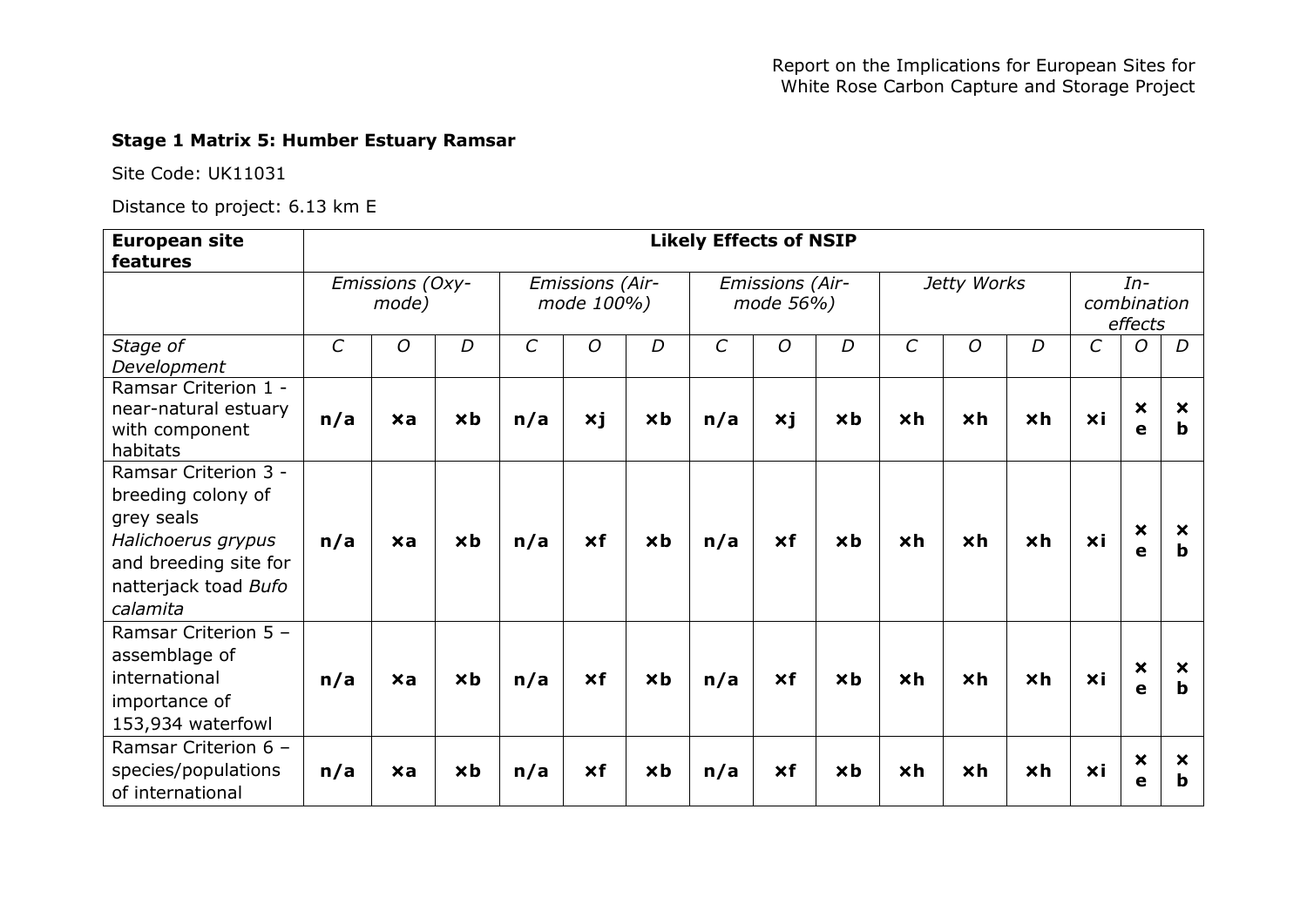| importance in          |  |  |  |  |  |  |  |  |
|------------------------|--|--|--|--|--|--|--|--|
| spring/autumn of       |  |  |  |  |  |  |  |  |
| Eurasian golden        |  |  |  |  |  |  |  |  |
| plover Pluvialis       |  |  |  |  |  |  |  |  |
| apricaria altifrons,   |  |  |  |  |  |  |  |  |
| Red knot Calidris      |  |  |  |  |  |  |  |  |
| canutus islandica,     |  |  |  |  |  |  |  |  |
| Dunlin Calidris alpina |  |  |  |  |  |  |  |  |
| alpina, Black-tailed   |  |  |  |  |  |  |  |  |
| godwit Limosa          |  |  |  |  |  |  |  |  |
| limosa islandica,      |  |  |  |  |  |  |  |  |
| Common redshank        |  |  |  |  |  |  |  |  |
| Tringa totanus         |  |  |  |  |  |  |  |  |
| brittanica             |  |  |  |  |  |  |  |  |
| species/populations    |  |  |  |  |  |  |  |  |
| of international       |  |  |  |  |  |  |  |  |
| importance in winter   |  |  |  |  |  |  |  |  |
| of Common shelduck     |  |  |  |  |  |  |  |  |
| Tadorna tadorna,       |  |  |  |  |  |  |  |  |
| Golden plover          |  |  |  |  |  |  |  |  |
| Pluvialis apricaria    |  |  |  |  |  |  |  |  |
| altifrons, Red knot    |  |  |  |  |  |  |  |  |
| Calidris canutus       |  |  |  |  |  |  |  |  |
| islandica, Dunlin      |  |  |  |  |  |  |  |  |
| Calidris alpina        |  |  |  |  |  |  |  |  |
| alpina, Black-tailed   |  |  |  |  |  |  |  |  |
| godwit Limosa          |  |  |  |  |  |  |  |  |
| limosa islandica,      |  |  |  |  |  |  |  |  |
| Bar-tailed godwit,     |  |  |  |  |  |  |  |  |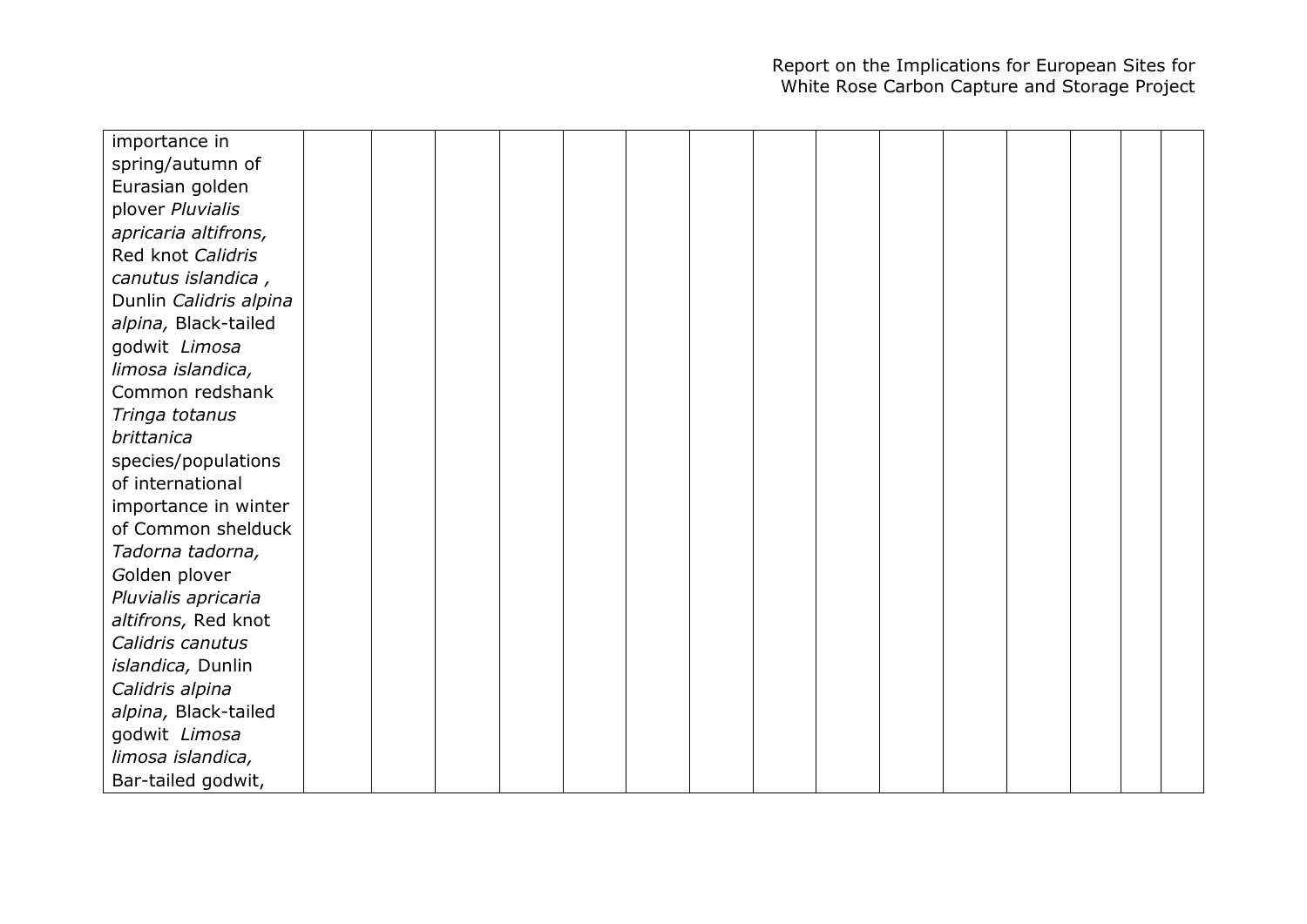| Limosa lapponica     |     |         |                |     |    |            |     |            |                |                |                |                |                         |                                |   |
|----------------------|-----|---------|----------------|-----|----|------------|-----|------------|----------------|----------------|----------------|----------------|-------------------------|--------------------------------|---|
| lapponica, Common    |     |         |                |     |    |            |     |            |                |                |                |                |                         |                                |   |
| redshank Tringa      |     |         |                |     |    |            |     |            |                |                |                |                |                         |                                |   |
| totanus brittanica   |     |         |                |     |    |            |     |            |                |                |                |                |                         |                                |   |
| Ramsar Criterion 8 - |     |         |                |     |    |            |     |            |                |                |                |                |                         |                                |   |
| important migration  |     |         |                |     |    |            |     |            |                |                |                |                |                         |                                |   |
| route for both river |     |         |                |     |    |            |     |            |                |                |                |                |                         |                                |   |
| lamprey Lampetra     | n/a | $x_{a}$ | x <sub>b</sub> | n/a | xf | $\times b$ | n/a | $\times f$ | x <sub>b</sub> | x <sub>h</sub> | x <sub>h</sub> | x <sub>h</sub> | $\boldsymbol{\times}$ i | $\boldsymbol{\mathsf{x}}$<br>е | × |
| fluviatilis and sea  |     |         |                |     |    |            |     |            |                |                |                |                |                         |                                |   |
| lamprey Petromyzon   |     |         |                |     |    |            |     |            |                |                |                |                |                         |                                |   |
| marinus              |     |         |                |     |    |            |     |            |                |                |                |                |                         |                                |   |

- **a.** Project operating in oxy-mode will not result in release of significant pollutants to atmosphere, no impact on this receptor/feature predicted - *Paragraph 4.4.21*.
- **b.** Decommissioning of the Project will not result in release of significant pollutants to atmosphere, no impact on this receptor/feature predicted - *Paragraph 4.1.3*.
- **e.** No projects with potential in-combination effects identified within the air quality in-combination effects study area as set out in - *Paragraph 4.5.5*.
- **f.** Not sensitive to air pollutants in concentrations modelled- *Paragraph 4.4.4*.
- **h.** European site and its features will not be affected by jetty works *Paragraph 4.1.1*.
- **i.** No direct impacts from the Project and therefore no potential for in-combination effects *Paragraph 4.1.3*.
- **j.** Sensitive features at least 67 km from the Project and therefore no effects predicted *Paragraph 4.4.47*.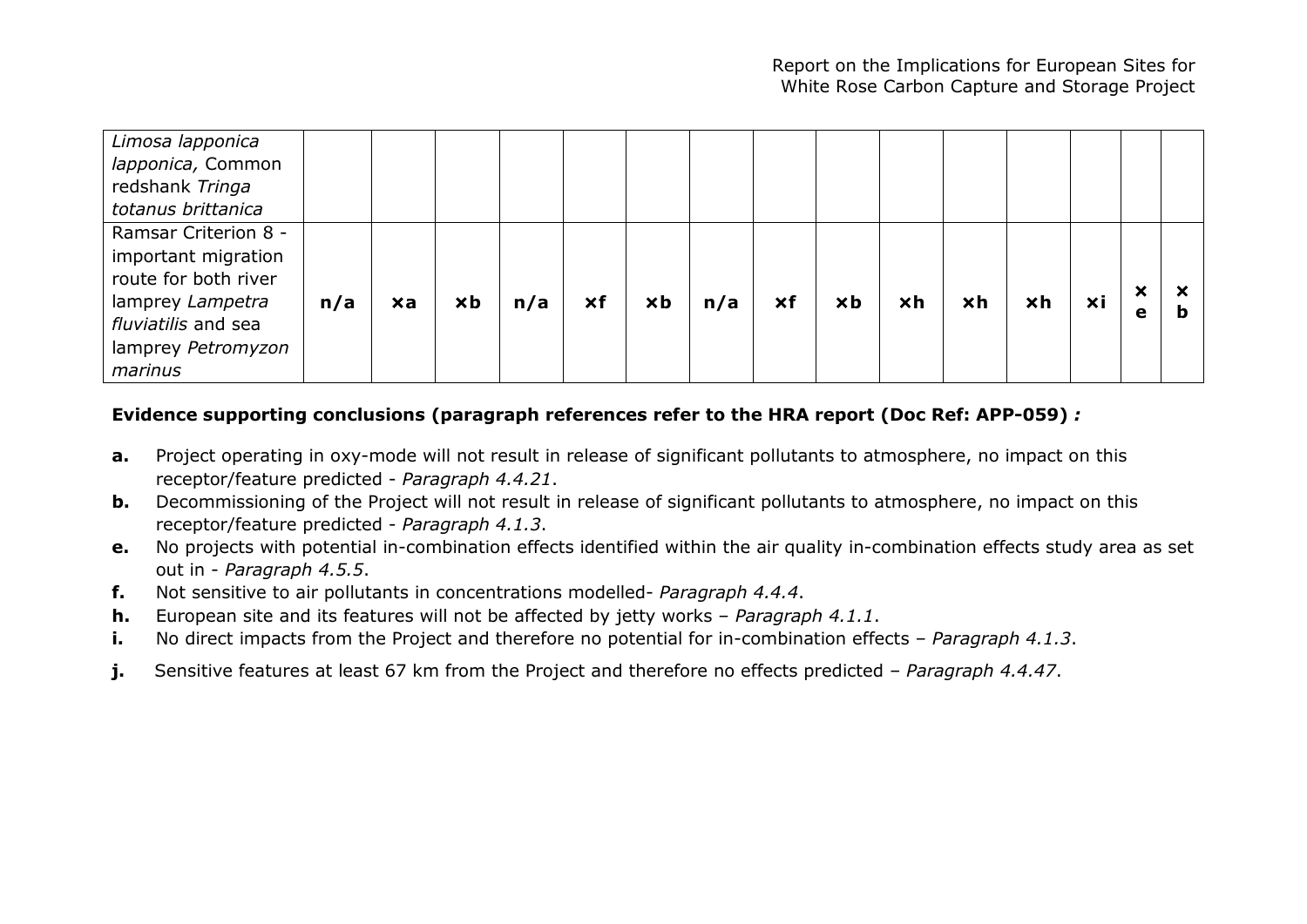#### **Stage 1 Matrix 6: Skipwith Common SAC**

Site Code: UK0030276

Distance to project: 8.0 km N

| <b>European site</b><br>features                       |     | <b>Likely Effects of NSIP</b><br>Jetty Works<br>In-combination<br><b>Emissions (Oxy-</b><br><b>Emissions (Air-</b><br><b>Emissions (Air-</b> |            |     |                         |                |     |                  |                |                |                |                |         |    |                |
|--------------------------------------------------------|-----|----------------------------------------------------------------------------------------------------------------------------------------------|------------|-----|-------------------------|----------------|-----|------------------|----------------|----------------|----------------|----------------|---------|----|----------------|
|                                                        |     | mode 100%)<br>mode 56%)<br>mode)<br>D<br>D<br>D<br>O<br>O<br>$\overline{O}$<br>D<br>O                                                        |            |     |                         |                |     |                  |                |                |                |                | effects |    |                |
| Stage of<br>Development                                | С   |                                                                                                                                              |            |     |                         |                |     |                  |                |                |                | Ω              | D       |    |                |
| Northern Atlantic<br>wet heaths with<br>Erica tetralix | n/a | x <sub>a</sub>                                                                                                                               | $\times b$ | n/a | $\checkmark$ k, l,<br>m | x <sub>b</sub> | n/a | $\checkmark$ , o | x <sub>b</sub> | x <sub>h</sub> | x <sub>h</sub> | x <sub>h</sub> | xi      | xe | x <sub>b</sub> |
| European dry<br>heaths                                 | n/a | x <sub>a</sub>                                                                                                                               | $\times b$ | n/a | $\mathbf{K}$ , I,<br>m  | x <sub>b</sub> | n/a | $\checkmark$ , o | x <sub>b</sub> | x <sub>h</sub> | x <sub>h</sub> | x <sub>h</sub> | $xi$ i  | xe | x <sub>b</sub> |

- **a.** Project operating in oxy-mode will not result in release of significant pollutants to atmosphere, no impact on this feature predicted - *Paragraph 4.4.21*.
- **b.** Decommissioning of the Project will not result in release of significant pollutants to atmosphere, no impact on this feature predicted - *Paragraph 4.1.3*.
- **e.** No projects with potential in-combination effects identified within the air quality in-combination effects study area as set out in - *Paragraph 4.5.5*.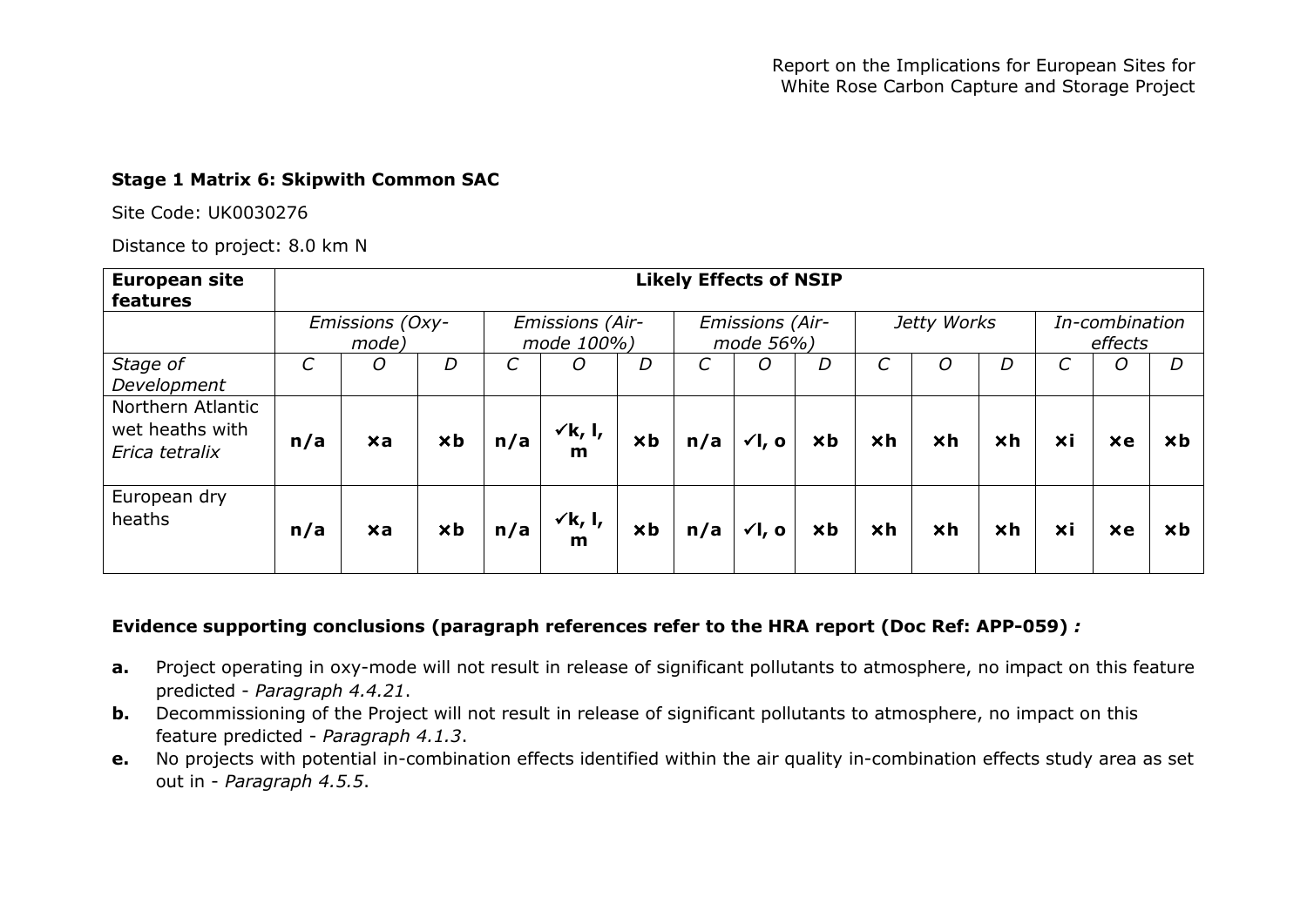- **h.** European site and its features will not be affected by jetty works *Paragraph 4.1.1*.
- **i.** No direct impacts from the Project and therefore no potential for in-combination effects *Paragraph 4.1.3*.
- **k.** No unacceptable impacts identified in the Emissions to Air Technical Report other than acid deposition and  $SO<sub>2</sub>$  *Paragraph 4.4.43* and *Paragraph 4.4.44*.
- **l.** Acid deposition process contribution exceeds 1% of annual mean critical load and 70% PEC during both the 3 year commissioning phase (operating in air mode for 100% of the time) and routine operation (i.e. 56% of the time in air mode), therefore taken forward to Stage 2 AA - *Paragraph 4.4.43* and *Paragraph 4.4.44*.
- **m.** SO<sub>2</sub> process contribution exceeds 1% of annual mean critical level during 3 years of commissioning (at 100% air mode), therefore taken forward to Stage 2 AA – *Paragraph 4.4.43*.
- **o.** Acid deposition identified as an unacceptable impact in the Emissions to Air Technical Report *Paragraph 4.4.44*.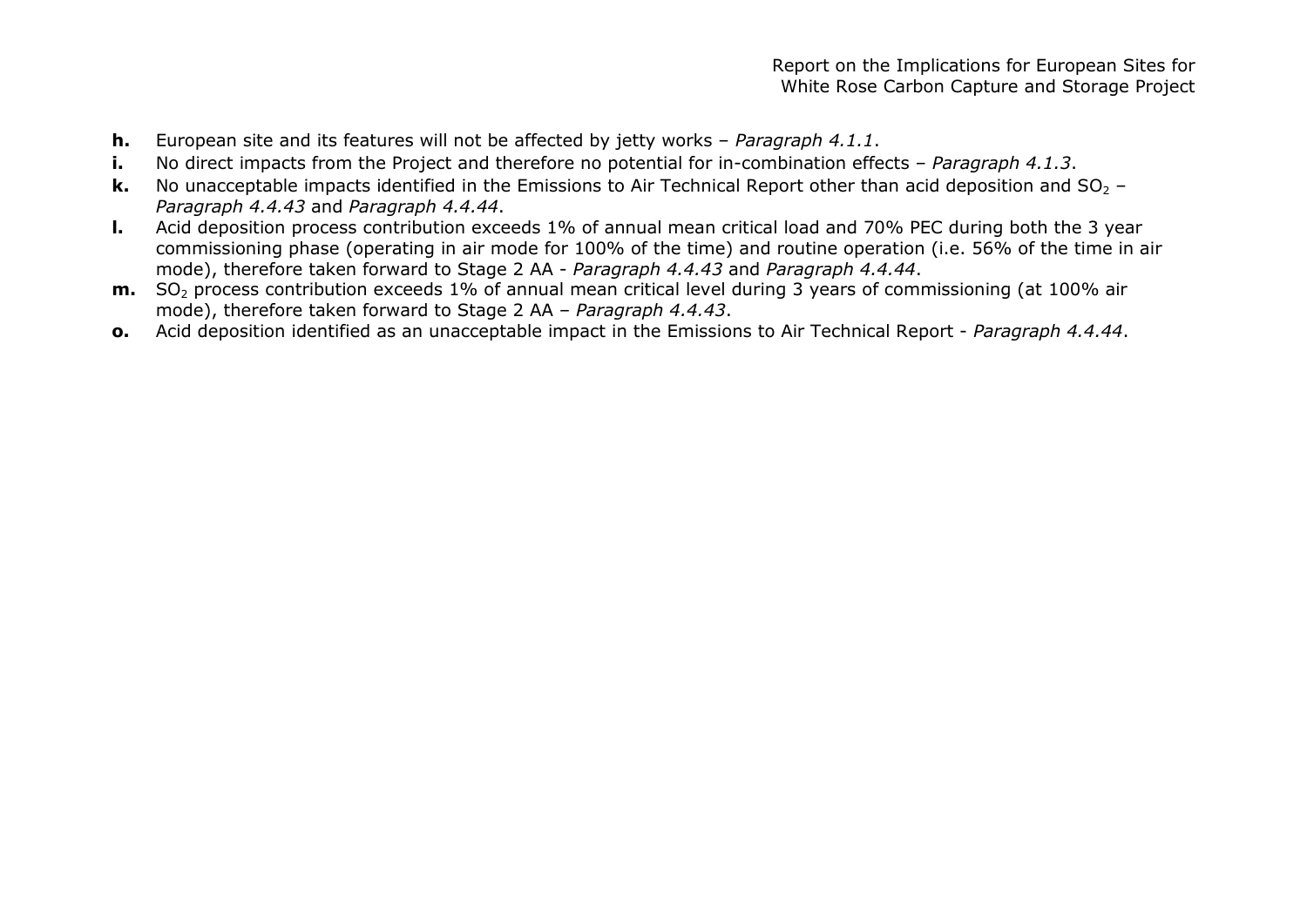#### **Stage 1 Matrix 7: Thorpe Marsh SAC**

Site Code: UK0012915

Distance to project: 9.37 km SE

| <b>European site</b><br>features                                       |     | <b>Likely Effects of NSIP</b><br><b>Emissions (Air-</b><br><b>Emissions (Oxy-</b><br>Emissions (Air-mode<br>Jetty Works<br>In-combination |                |     |                 |                |     |                   |                |                |                |                |                         |         |            |
|------------------------------------------------------------------------|-----|-------------------------------------------------------------------------------------------------------------------------------------------|----------------|-----|-----------------|----------------|-----|-------------------|----------------|----------------|----------------|----------------|-------------------------|---------|------------|
|                                                                        |     | mode)                                                                                                                                     |                |     | mode 100%)      |                |     | 56%)              |                |                |                |                |                         | effects |            |
| Stage of<br>Development                                                |     | O                                                                                                                                         | D              |     | O               | D              | ⌒   | O                 | D              |                | Ο              | D              | ⌒<br>C                  | O       | D          |
| Degraded raised<br>bogs still<br>capable of<br>natural<br>regeneration | n/a | $x_{a}$                                                                                                                                   | x <sub>b</sub> | n/a | $\checkmark$ o, | x <sub>b</sub> | n/a | $\checkmark$ o, I | x <sub>b</sub> | x <sub>h</sub> | x <sub>h</sub> | x <sub>h</sub> | $\boldsymbol{\times}$ i | xe      | $\times b$ |

- **a.** Project operating in oxy-mode will not result in release of significant pollutants to atmosphere, no impact on this feature predicted - *Paragraph 4.4.21*.
- **b.** Decommissioning of the Project will not result in release of significant pollutants to atmosphere, no impact on this feature predicted - *Paragraph 4.1.3*.
- **e.** No projects with potential in-combination effects identified within the air quality in-combination effects study area as set out in - *Paragraph 4.5.5*.
- **h.** European site and its features will not be affected by jetty works *Paragraph 4.1.1*.
- **i.** No direct impacts from the Project and therefore no potential for in-combination effects *Paragraph 4.1.3*.
- **l.** Acid deposition process contribution exceeds 1% of annual mean critical load and 70% PEC during both the 3 year commissioning phase (operating in air mode for 100% of the time) and routine operation (i.e. 56% of the time in air mode), therefore taken forward to Stage 2 AA - *Paragraph 4.4.43* and *Paragraph 4.4.44*.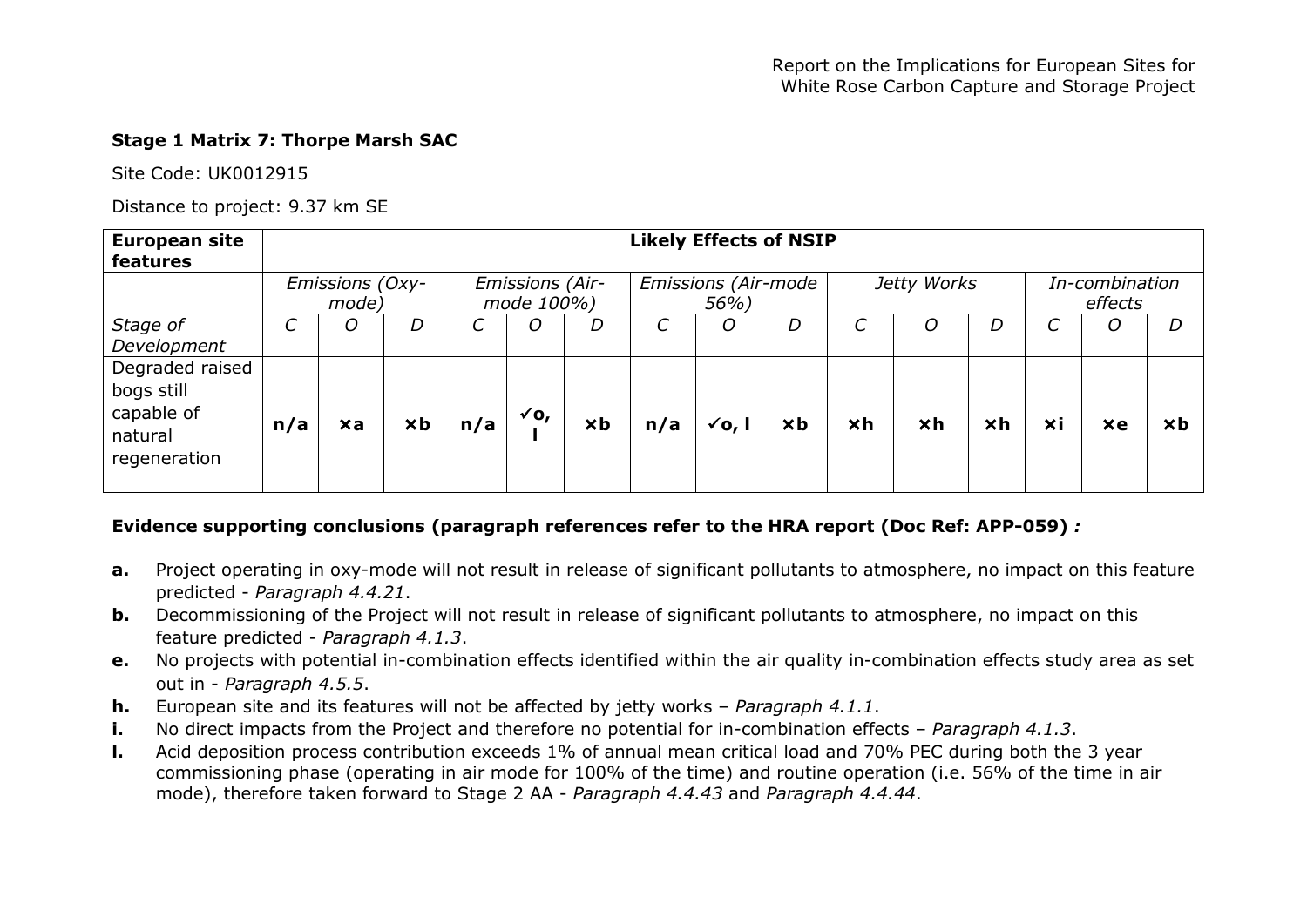Report on the Implications for European Sites for White Rose Carbon Capture and Storage Project

**o.** Acid deposition identified as an unacceptable impact in the Emissions to Air Technical Report - *Paragraph 4.4.44*.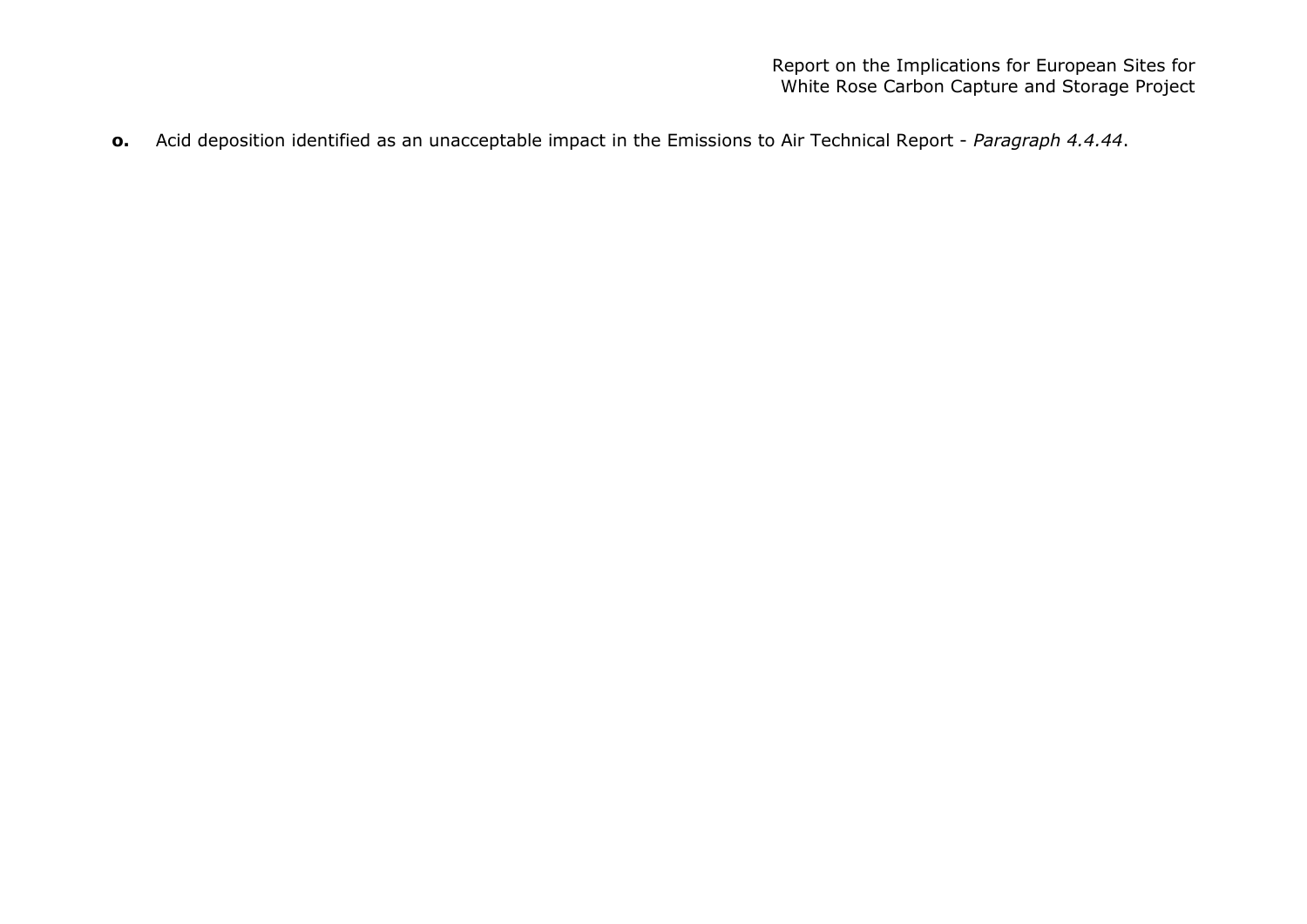# **ANNEX 4: STAGE 2 MATRICES: ADVERSE EFFECT ON INTEGRITY**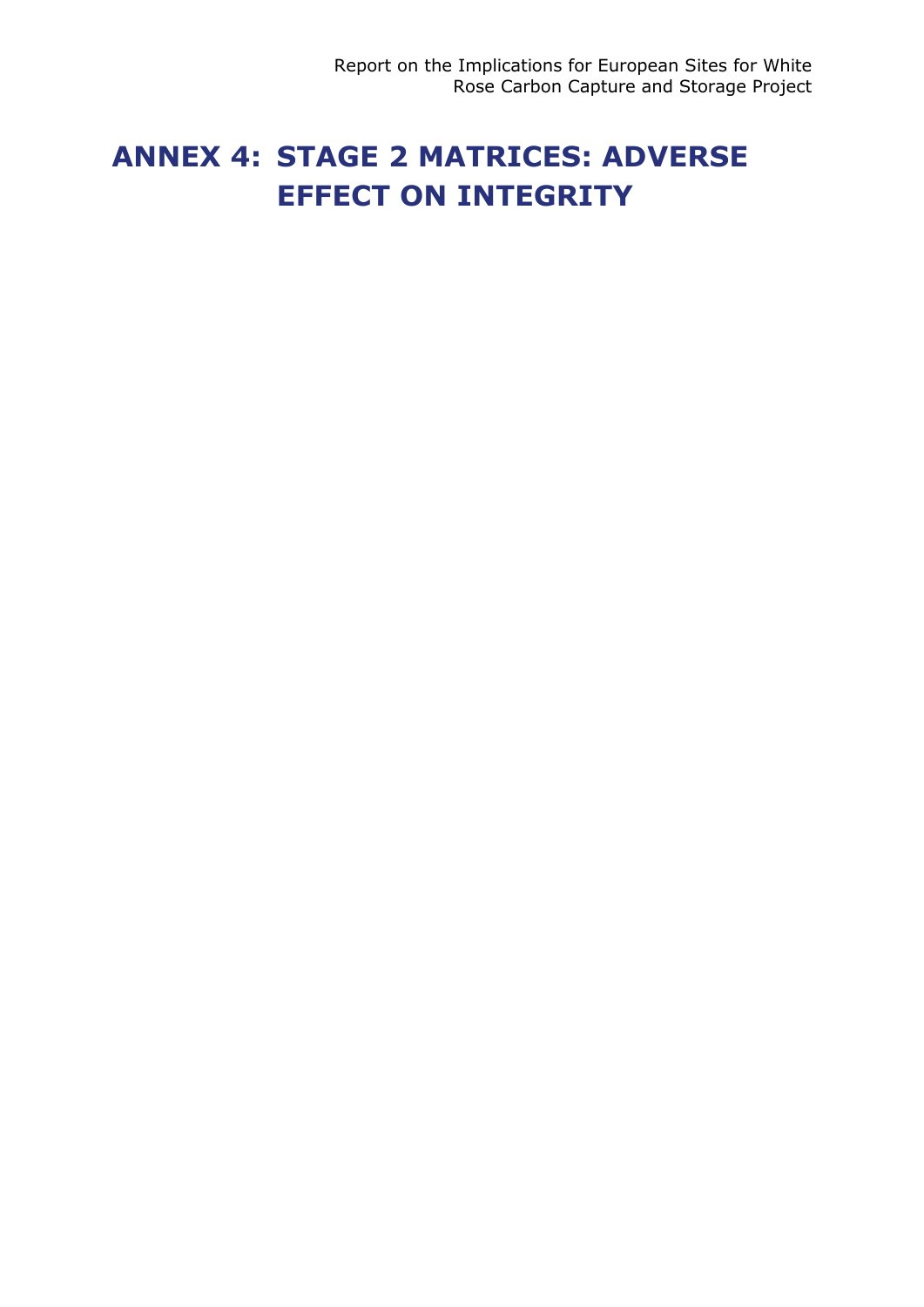### **Stage 2 Matrices: Adverse Effect on Integrity**

This annex of the RIES identifies the European sites and features for which the Applicant's conclusions with regards to adverse effects on integrity were disputed by Interested Parties. Therefore revised integrity matrices have been produced by the Planning Inspectorate.

#### **Key to Matrices:**

- $\checkmark$  Likely significant effect cannot be excluded
- Likely significant effect can be excluded
- C construction
- O operation
- D decommissioning

Information supporting the conclusions is detailed in footnotes for each table with reference to relevant supporting documentation.

Where an impact is not considered relevant for a feature of a European Site the cell in the matrix is formatted as follows:

n/a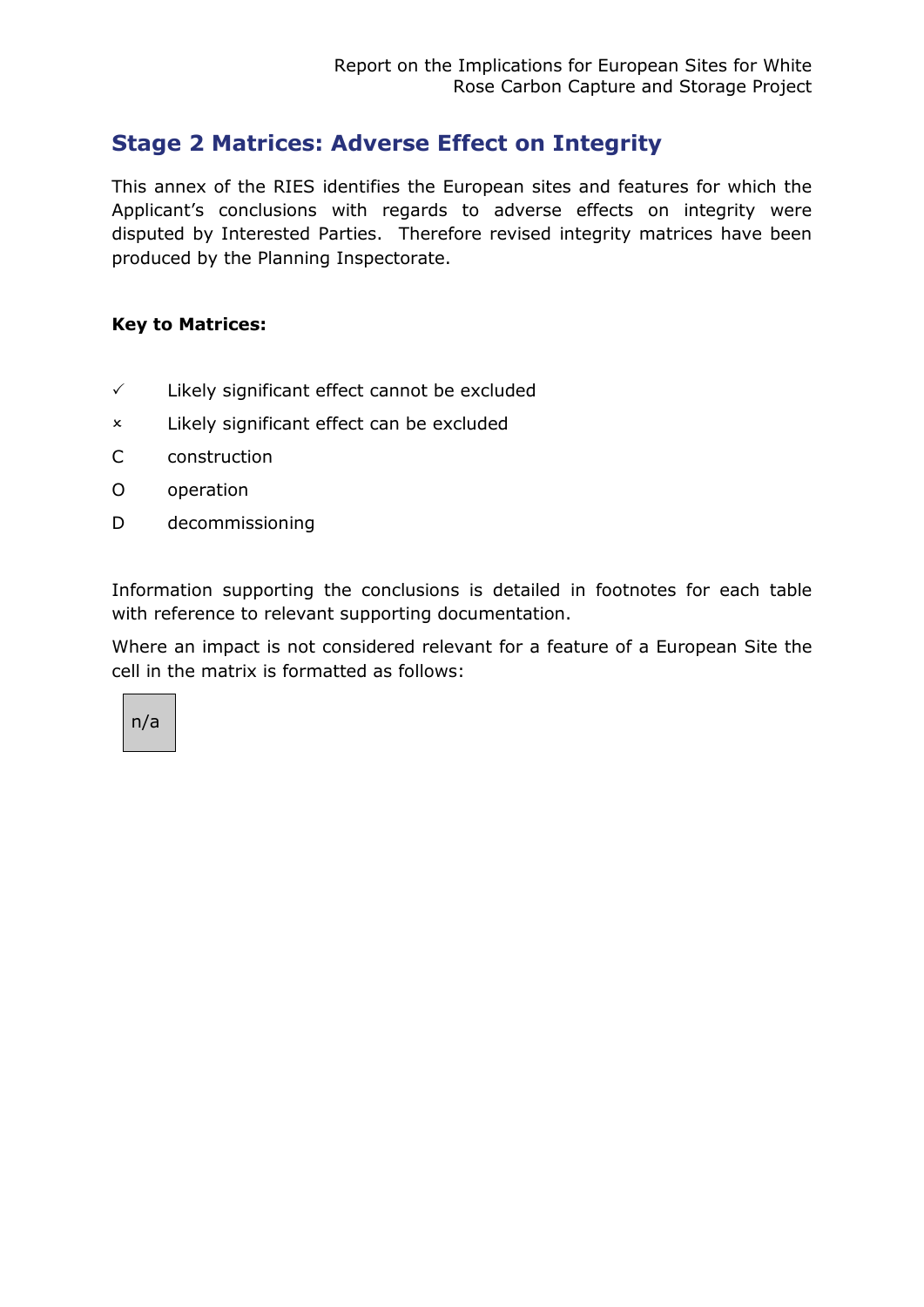#### **Stage 2 Matrix A: River Derwent SAC**

Site Code: UK0030253

Distance to project: 0.66 km NE

| <b>European site features</b>                                                                                              |     |                                                                                    | <b>Adverse effect on integrity</b> |         |                        |            |
|----------------------------------------------------------------------------------------------------------------------------|-----|------------------------------------------------------------------------------------|------------------------------------|---------|------------------------|------------|
|                                                                                                                            |     | $SO2$ concentrations due to emissions<br>operating in air-mode 100% of the<br>time |                                    |         | In-combination effects |            |
| Stage of Development                                                                                                       |     | O                                                                                  |                                    |         | O                      | D          |
| Water courses of plain to<br>montane levels with the<br>Ranunculion fluitantis and<br>Callitricho-Batrachion<br>vegetation | n/a | xa                                                                                 | x <sub>b</sub>                     | $x_n/a$ | $\bm{X}$ C             | $\times b$ |

#### **Evidence supporting conclusions (paragraph references refer to the HRA report (Doc Ref: APP-059) :**

**a.** Neither SO<sub>2</sub> levels specifically or emissions to air more generally are identified as a vulnerability or threat to the site on either the River Derwent SAC Natura 2000 Standard Data Form or SSSI Citation. The assessment criteria set out in *Section 4.4.4* and applied in *Section 4.4.5* use the 10 µg m<sup>-3</sup> criterion for SO<sub>2</sub> for more sensitive receptors, based on the vulnerability to direct damage of mosses, liverworts and lichens which are often sensitive to lower concentrations than those causing injury to higher plants. The characteristic water moss *Fontinalis squamosal* does not occur in the lower reaches of the River Derwent, which are unsuitable for the *Ranunculion fluitantis* and *Callitricho-Batrachion* vegetation for which the SAC is designated. Even with the conservative 10 µg m<sup>-3</sup> criteria, the unacceptable impact identified by the air quality modelling equates to a PEC for the three year's operating in air mode for up to 100% of the time of 7.38  $\mu$ g m<sup>-3</sup>. This level does not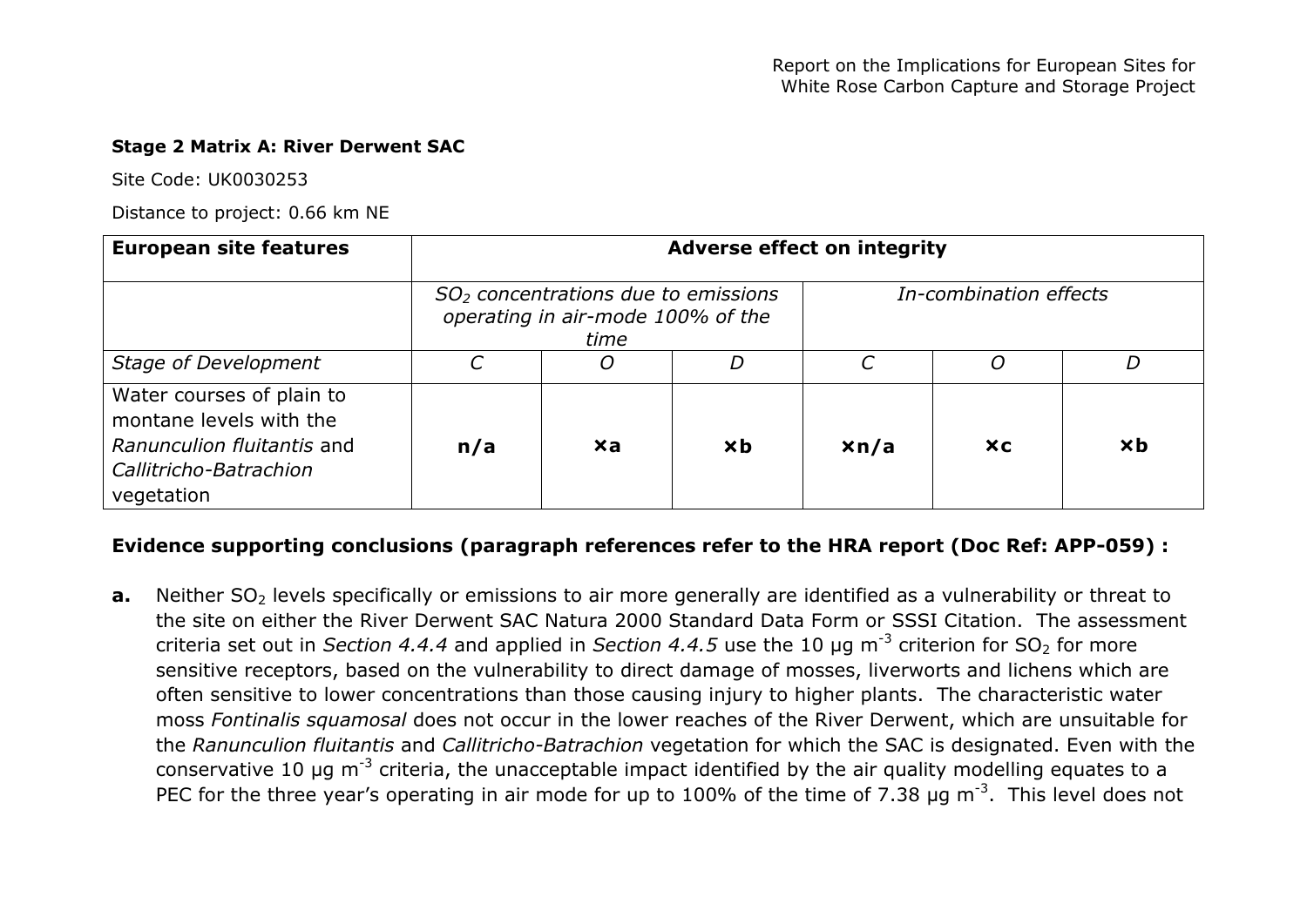exceed the Critical Level for SO<sub>2</sub> of 10 µg m<sup>-3</sup> for the most sensitive characteristic species of the *Water courses of plain to montane levels with the Ranunculion fluitantis and Callitricho-Batrachion vegetation* habitat. The habitat itself does not occur in the lower reaches of the River Derwent. As a result, the increase in  $SO<sub>2</sub>$  will not result in any effects on the vegetation of the Annex I qualifying interest feature habitat, and therefore will not result in an adverse effect on the integrity of the site – *Paragraph 5.2.9* and *Paragraph 5.2.10*.

- **b.** Decommissioning of power station will not result in release of significant pollutants to atmosphere, no impact on this feature predicted - *Paragraph 4.1.3*.
- **c.** No projects with potential in-combination effects identified within the air quality in-combination effects study area as set out in *- Paragraph 4.5.5*.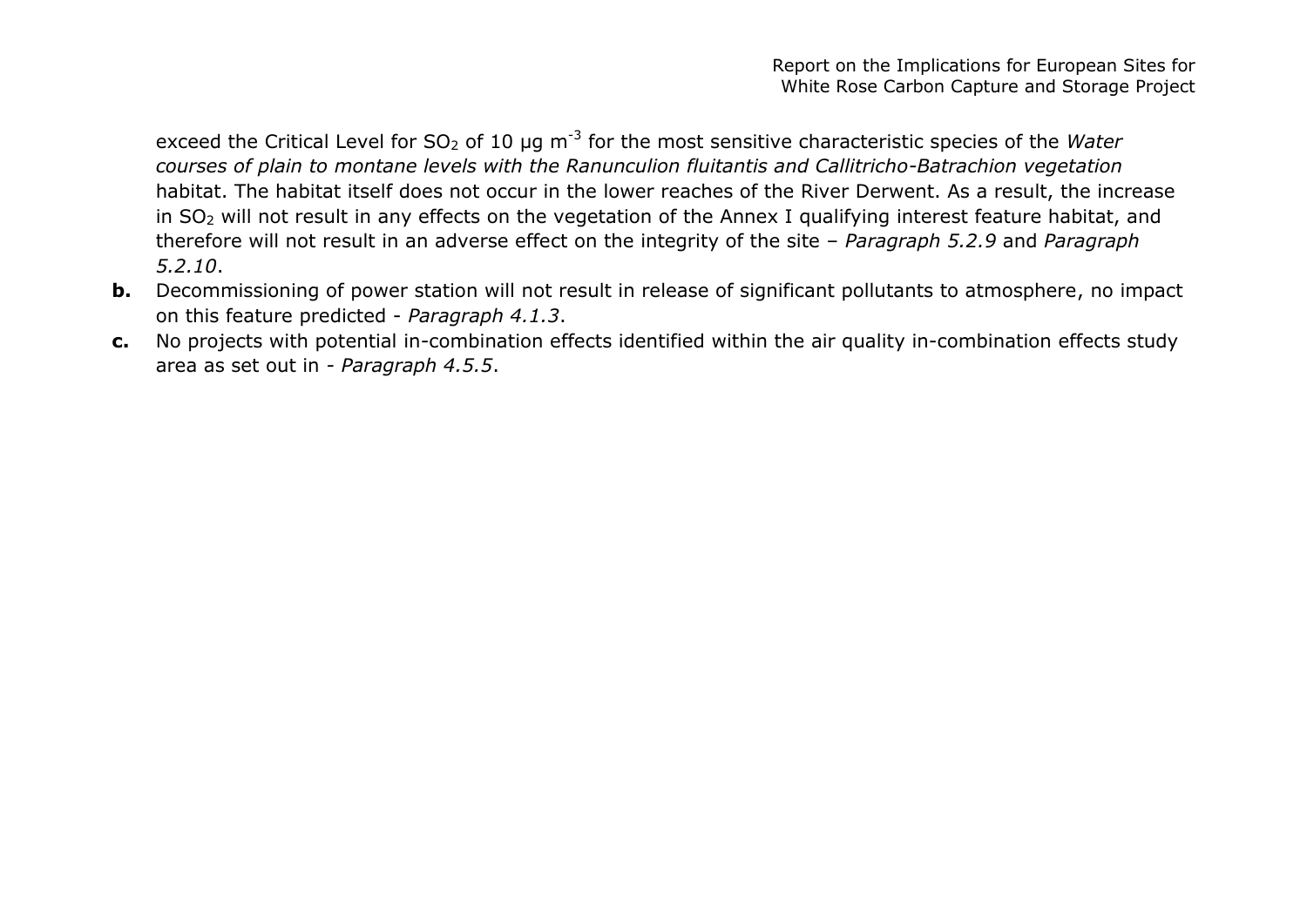#### **Stage 2 Matrix B: Skipwith Common SAC**

Site Code: UK0030276

Distance to project [element, if needed]: 8 km N

| <b>European site</b><br>features                                     | <b>Adverse effect on integrity</b>                                                  |            |                |                                                                                                                 |    |                |                        |                       |            |  |  |  |
|----------------------------------------------------------------------|-------------------------------------------------------------------------------------|------------|----------------|-----------------------------------------------------------------------------------------------------------------|----|----------------|------------------------|-----------------------|------------|--|--|--|
|                                                                      | $SO2$ concentrations due to<br>emissions operating in air-mode<br>100% of the time. |            |                | Acid deposition due to<br>emissions operating in air-<br>mode 100% of the time and<br>air-mode 56% of the time. |    |                | In-combination effects |                       |            |  |  |  |
| Stage of Development                                                 | C                                                                                   |            | D.             | Ċ                                                                                                               | O  | D              |                        | O                     | D          |  |  |  |
| <b>Northern Atlantic wet</b><br>heaths with <i>Erica</i><br>tetralix | n/a                                                                                 | $\times d$ | x <sub>b</sub> | n/a                                                                                                             | xe | x <sub>b</sub> | $x_n/a$                | xc                    | $\times b$ |  |  |  |
| <b>European dry heaths</b>                                           |                                                                                     |            |                | n/a                                                                                                             | xe | x <sub>b</sub> | $x_n/a$                | $\boldsymbol{\times}$ | $\times b$ |  |  |  |

- **b.** Decommissioning of power station will not result in release of significant pollutants to atmosphere, no impact on this feature predicted - *Paragraph 4.1.3*.
- **c.** No projects with potential in-combination effects identified within the air quality in-combination effects study area as set out in *- Paragraph 4.5.5*.
- d. SO<sub>2</sub> is not identified as a vulnerability or threat to the site on either the Skipwith Common SAC Natura 2000 Standard Data Form or SSSI Citation. The assessment criteria set out in *Section 4.4.4* and applied in *Section 4.4.5* use the 10  $\mu$ g/m<sup>3</sup> criterion for SO<sub>2</sub> for more sensitive receptors, based on the vulnerability to direct damage of mosses, liverworts and lichens which are often sensitive to lower concentrations than those causing injury to higher plants. The Annex I habitat *Northern Atlantic wet heaths with Erica tetralix and European dry heaths* vegetation sub-community which occurs on Skipwith Common supports a poorly developed moss community and would be expected to be more resilient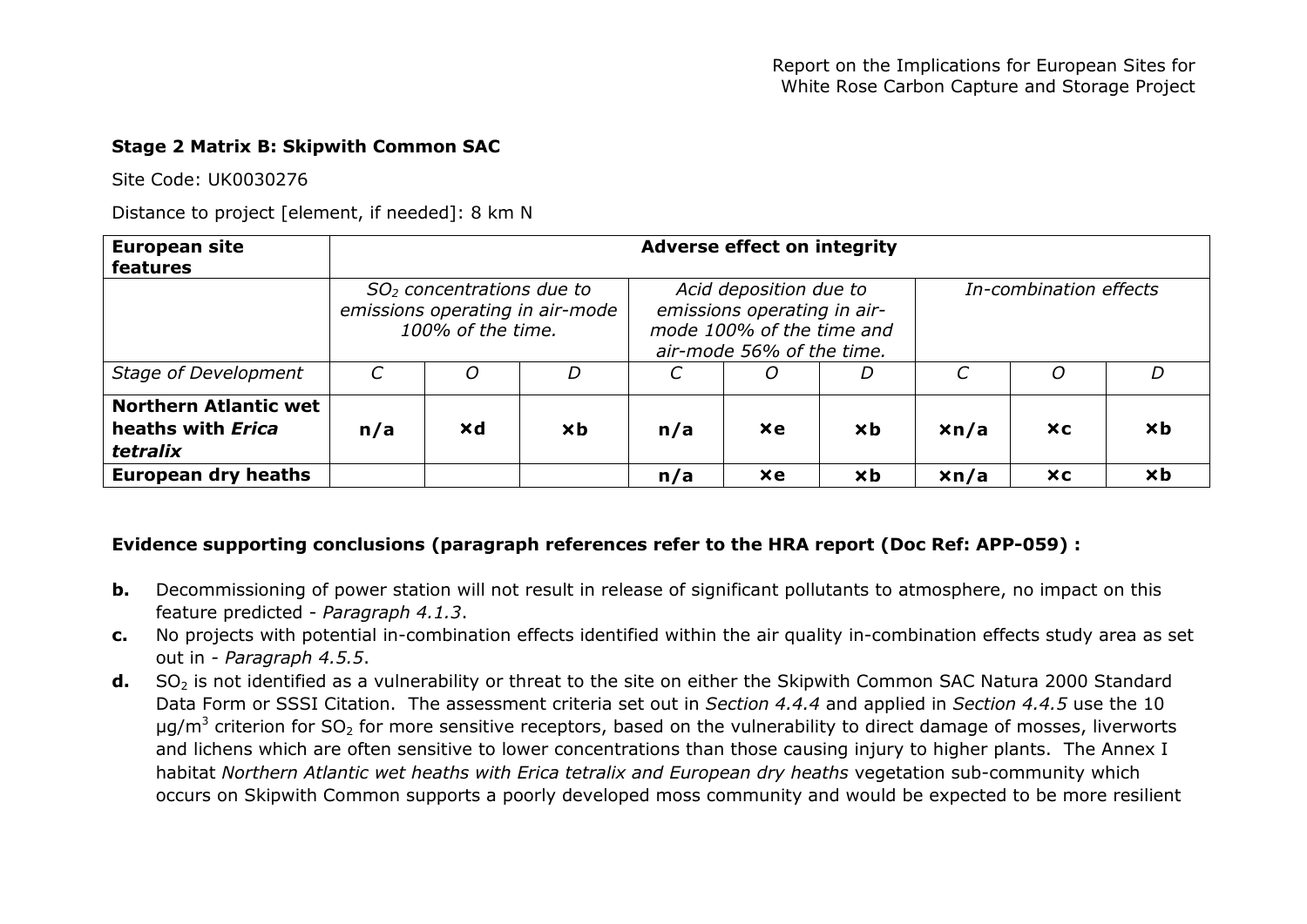to low levels of  $SO<sub>2</sub>$  than a habitat with a higher number of mosses, lichens and bryophytes. The Annex I habitat *Northern Atlantic wet heaths with Erica tetralix* community supports three characteristic species of *Sphagnum* moss *Sphagnum palustre, S. squarrosum* and *S. recurvum* which are less sensitive to SO<sub>2</sub> than some moss, liverwort and lichen species and have a critical level for SO<sub>2</sub> of 20  $\mu$ g m<sup>-3</sup> – *Paragraphs 5.3.10 – 5.3.13*.

**e.** The site vulnerabilities are listed as a lack of management activities resulting in scrub encroachment. Acid deposition is not reported to be a significant factor. Current background levels of acid deposition at Skipwith Common SAC (1.67 keq ha<sup>-1</sup> yr<sup>-1</sup>) exceed the critical load for acid deposition at the site (0.802 keq ha<sup>-1</sup> yr<sup>-1</sup>) by 108% without showing any impacts on the integrity of the site. During the first three years of operation, the process contribution from the Project (0.0417 keq ha-1 yr-1) equates to 2.5% of background levels. The process contribution from the Project operating in air mode for 56% of the year (0.0234 keq ha-1 yr-1) equates to 1.4% of background levels. Given the current background levels of acid deposition which do not appear to be affecting the site, and the very small increase (2.5% of background levels for 3 years followed by 1.4% of background levels) predicted, the Project will not result in any adverse effect on the integrity of site - *Paragraphs 5.3.5 – 5.3.7*.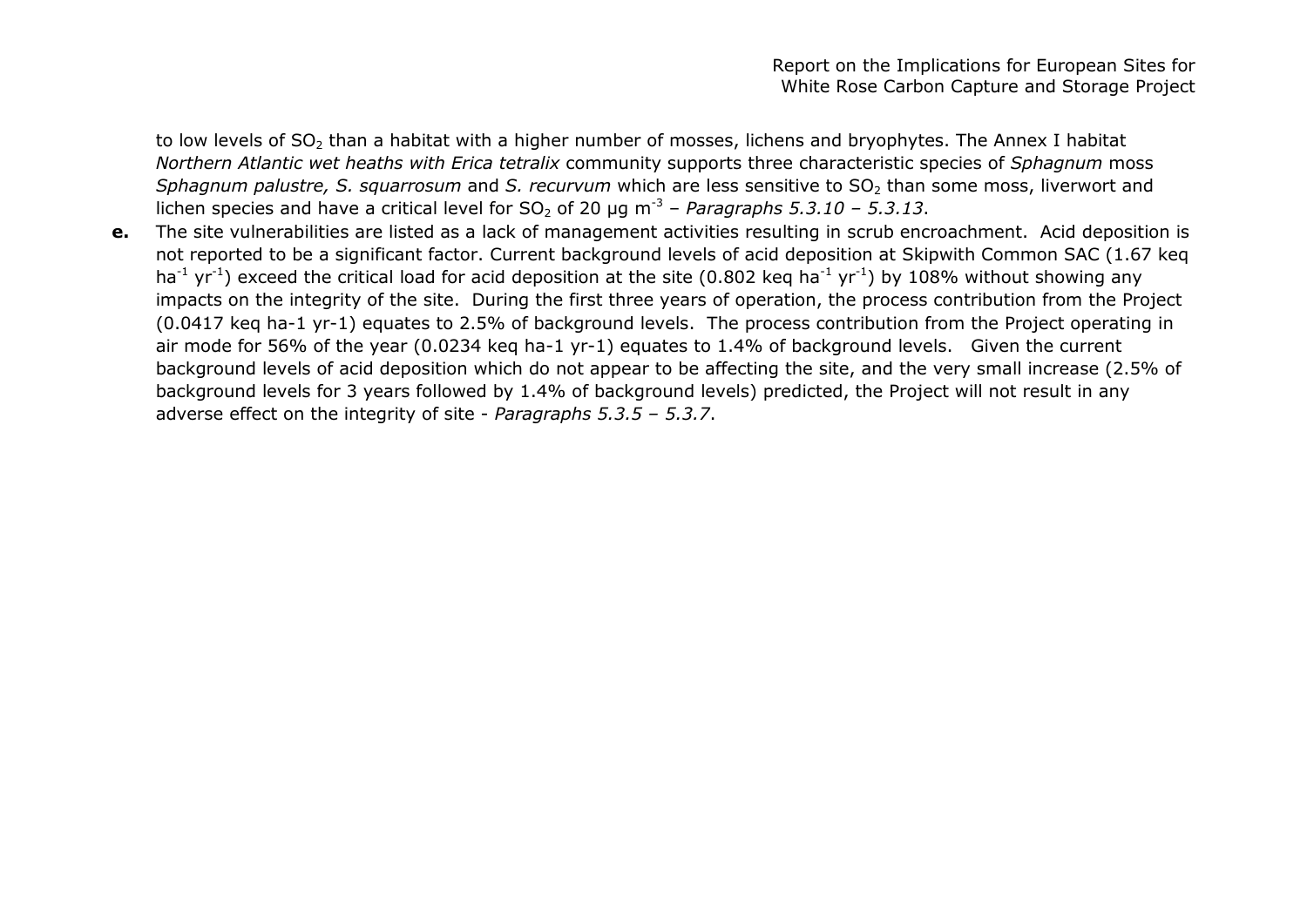#### **Stage 2 Matrix C: Thorne Moor SAC**

Site Code: UK0012915

#### Distance to project [element, if needed]: 9.37 km SE

| <b>European site features</b>                                           | <b>Adverse effect on integrity</b>                                                                           |            |                |                        |               |            |  |  |  |
|-------------------------------------------------------------------------|--------------------------------------------------------------------------------------------------------------|------------|----------------|------------------------|---------------|------------|--|--|--|
|                                                                         | Acid deposition due to emissions operating<br>in air-mode 100% of the time and air-<br>mode 56% of the time. |            |                | In-combination effects |               |            |  |  |  |
| Stage of Development                                                    |                                                                                                              |            |                |                        |               |            |  |  |  |
| <b>Degraded raised bogs still</b><br>capable of natural<br>regeneration | n/a                                                                                                          | $\times f$ | x <sub>b</sub> | $x_n/a$                | $\mathsf{xc}$ | $\times b$ |  |  |  |

- **b.** Decommissioning of power station will not result in release of significant pollutants to atmosphere, no impact on this feature predicted - *Paragraph 4.1.3*.
- **c.** No projects with potential in-combination effects identified within the air quality in-combination effects study area as set out in *- Paragraph 4.5.5*.
- **f.** The site vulnerabilities describe how while much of the raised bog has been successfully restored to active bog through maintenance of water levels, a large area is classed as degraded because restoration to its previous habitat is still in the early stages. The vulnerabilities which affect the ability to successfully restore the degraded bog include peat-cutting, water abstraction from the underlying aquifer (and surrounding agricultural drainage). Acid deposition is not reported to be a significant factor. Current background levels of acid deposition at Thorne Moor SAC (1.71 keq ha<sup>-1</sup> yr<sup>-1</sup>) exceed the critical load for acid deposition at the site (0.462 keq ha<sup>-1</sup> yr<sup>-1</sup>) by 270% without showing any impacts on the integrity of the site. During the first three years of operation, the process contribution from the Project (0.0310 keg ha<sup>-</sup>  $1\ \rm{yr}^{-1}$ ) equates to 1.8% of background levels. The process contribution from the Project operating in air mode for 56% of the year (0.0174 keq ha<sup>-1</sup> yr<sup>-1</sup>) equates to 1% of background levels. Given the current background levels of acid